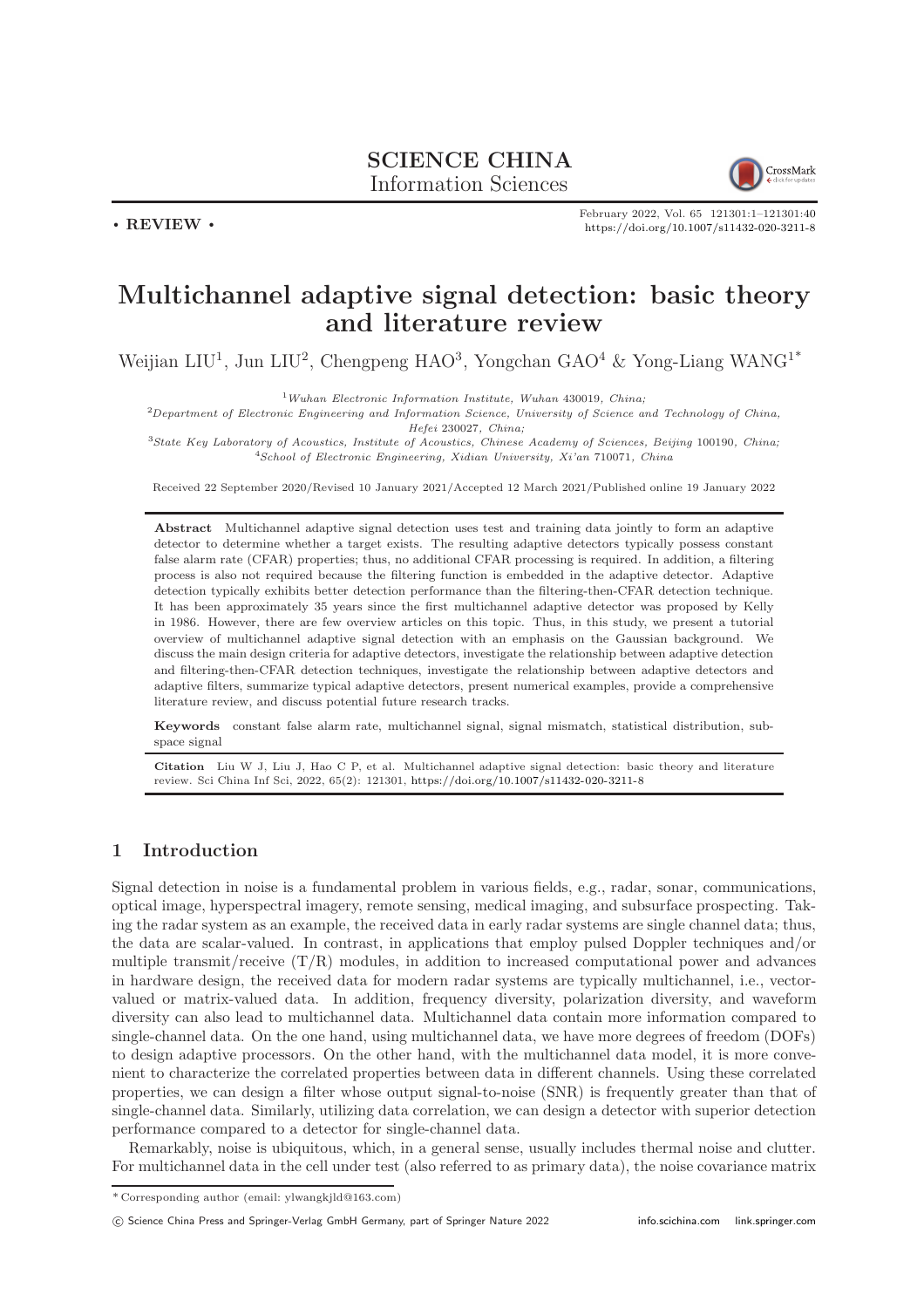is unknown and must be estimated. Here, a common strategy is to use training data (referred to as secondary data) to form an appropriate estimator. A previous study [\[1\]](#page-29-0) pointed out that a modern strategy for radar detection should (1) be adaptive to the noise spectral density or its probability density function (PDF), (2) maintain a constant false alarm rate (CFAR), and (3) have a relatively simple processing scheme. Multichannel adaptive signal detection is such a strategy that utilizes test data and training data jointly to design adaptive detectors, which typically possess the CFAR property. The resulting adaptive detector is then compared to a certain detection threshold set to ensure a fixed probability of false alarm (PFA). Finally, a target is declared to be present (absent) if this threshold is exceeded (not exceeded).

Here two points need to be emphasized. One is that the word "adaptive" in the above first feature indicates that the spectrum character of the noise is unknown in advance or changes in the operational environment; thus, adaptive techniques are needed. The other point is that the CFAR property or  $CFARness<sup>1</sup>$ , which, for a single-channel signal, means that the detection threshold of a detector is independent of the noise power. Equivalently, the statistical property of the detector is functionally independent of the noise power under the signal-absence hypothesis. In contrast, for multichannel signal detection, CFARness means that the statistical property of the detector is also functionally independent of the structure of the noise covariance matrix under the signal-absence hypothesis. This type of CFARness is referred to as matrix CFAR in [\[2\]](#page-30-0) and covariance matrix-CFAR in [\[3\]](#page-30-1).

Multichannel adaptive signal detection was first investigated by Kelly in 1986. In the seminal paper [\[4\]](#page-30-2), Kelly proposed a famous detector, i.e., Kelly's generalized likelihood ratio test (KGLRT), to detect a rankone signal in a homogeneous environment (HE). The rank-one signal has a known steering vector but an unknown amplitude. For the HE model, noise in the training and test data is both subject to mean-zero circularly complex Gaussian distribution with the same covariance matrix.

It has been approximately 35 years since Kelly proposed the KGLRT, and multichannel adaptive signal detection has been adopted in various fields. Based on different design criteria, numerous detectors have been proposed for different problems. Recently, an important book about multichannel adaptive signal detection is edited by de Maio and Greco [\[5\]](#page-30-3). However, to the best of our knowledge, only a few survey papers have reported on multichannel signal detection. In particular, Refs. [\[6\]](#page-30-4) and [\[7\]](#page-30-5) provided overviews of signal detection in compound-Gaussian clutter for subspace signals and rank-one signals, respectively. These papers focused primarily on known clutter or a known noise covariance matrix. In addition, the target was point-like and no signal mismatch was considered. Differing from the above papers, we present a review of multichannel adaptive signal detection in unknown noise with an emphasis on Gaussian background.

In this paper, we provide a tutorial on multichannel adaptive signal detection and present a brief survey of state-of-the-art techniques. For brevity, "adaptive detection" always means "multichannel adaptive signal detection" in the following. The remainder of this paper is organized as follows. In Section 2, we present the basic theory for adaptive detection, including the data model, the primary detector design criteria, the relationship between adaptive detection and filter-then-CFAR detection, and the relationship between adaptive detection and adaptive filtering. In Section 3, we present a comprehensive literature review. In Section 4, we analyze and compare the detection performance of typical adaptive detectors. Finally, Section 5 concludes the paper and presents potential future research tracks to advance adaptive detection techniques.

## 2 Basic theory

#### 2.1 Main detector design criteria

The GLRT, Rao test, and Wald test are three main detector design criteria [\[8](#page-30-6)[–25\]](#page-30-7) 2). These three criteria are referred to as "the Holy Trinity" in statistical inference [\[26\]](#page-30-8). Prior to discussing these criteria in detail, we must mathematically formulate a binary hypothesis. A binary hypothesis has two possible cases, i.e., the null (signal-absence) hypothesis and the alternative (signal-presence) hypothesis. Thus, a

<sup>1)</sup> CFARness is an important property required by an effective detector in practice because the PFA may increase dramatically to an unaffordable value if the detector does not maintain CFARness and noise changes severely.

<sup>2)</sup> Note that other criteria are often used, e.g., the gradient test [\[8\]](#page-30-6), Durbin test [\[9\]](#page-30-9), test based on maximal invariant statistic [\[10\]](#page-30-10), multifamily likelihood ratio test [\[11\]](#page-30-11), and other modifications of the likelihood ratio test [\[11\]](#page-30-11), which are utilized for adaptive detector design [\[12–](#page-30-12)[25\]](#page-30-7).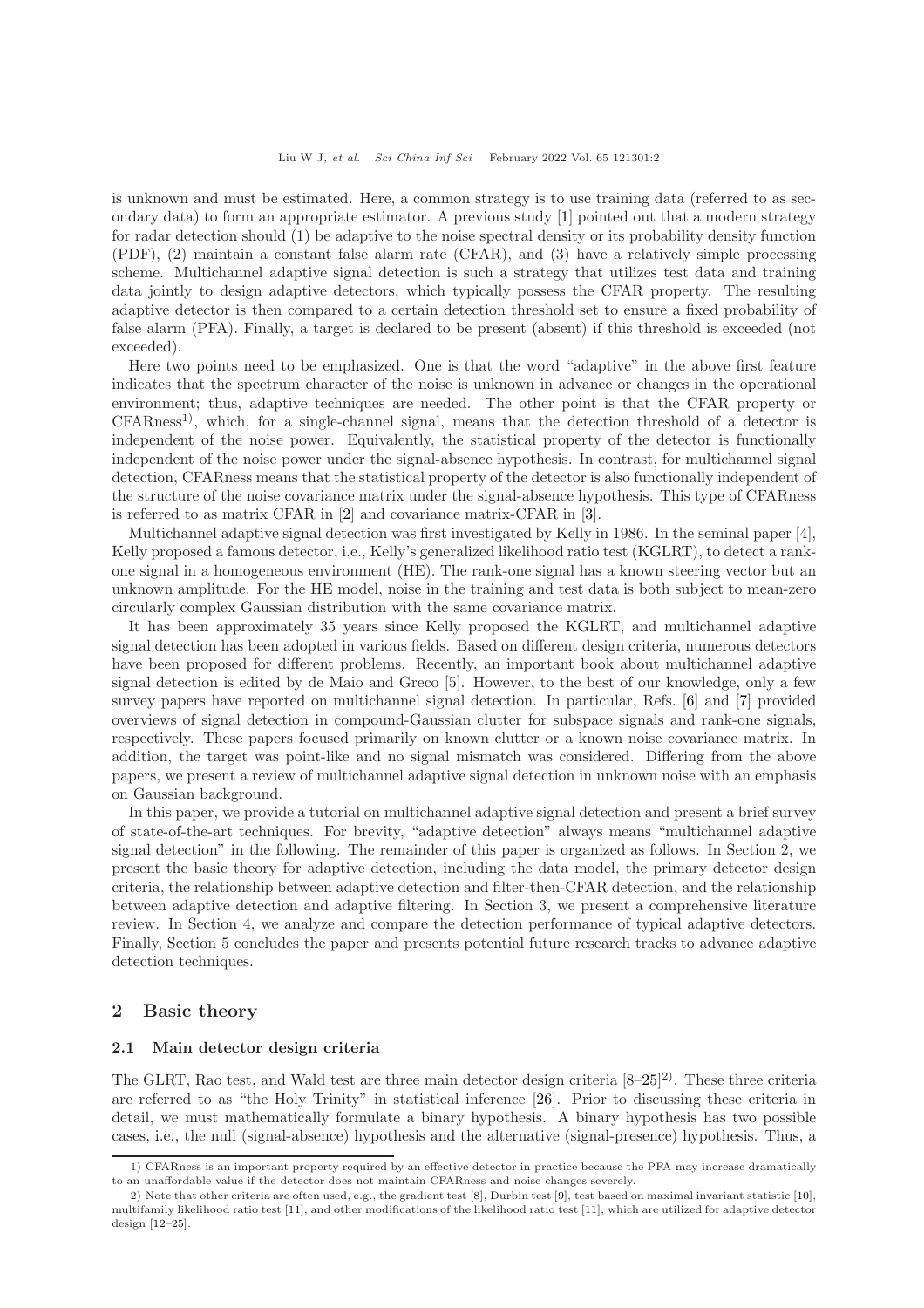binary hypothesis test can be expressed as follows:

<span id="page-2-0"></span>
$$
\begin{cases} H_0: \mathbf{x} = \mathbf{n}, \ \mathbf{x}_{e,l} = \mathbf{n}_{e,l}, \ l = 1, 2, \dots, L, \\ H_1: \mathbf{x} = \mathbf{s} + \mathbf{n}, \ \mathbf{x}_{e,l} = \mathbf{n}_{e,l}, \ l = 1, 2, \dots, L, \end{cases}
$$
\n(1)

where  $H_0$  denotes the null hypothesis,  $H_1$  denotes the alternative hypothesis, x represents the test data, s is the signal to be detected,  $n$  is the noise in the test data, whose covariance matrix  $R$ , is generally unknown, and  $\{x_{e,l}\}_{l=1}^L$  are L training data, used to estimate the unknown  $R$ .

For the detection problem in [\(1\)](#page-2-0), the GLRT is given as follows [\[27\]](#page-30-13):

<span id="page-2-3"></span>
$$
t_{\text{GLRT}} = \frac{\max_{\Theta_1} f_1(\boldsymbol{x}, \boldsymbol{X}_L)}{\max_{\Theta_0} f_0(\boldsymbol{x}, \boldsymbol{X}_L)},
$$
\n(2)

where  $\Theta_1$  and  $\Theta_0$  denote the unknown parameters under hypotheses H<sub>1</sub> and H<sub>0</sub>, respectively, and  $f_1(x, X_L)$  and  $f_0(x, X_L)$  are the joint PDFs of the test data x and training data  $X_L = [x_{e,1}, x_{e,2}, \ldots, x_{e,L}]$ under hypotheses  $H_1$  and  $H_0$ , respectively.

To derive the Rao and Wald tests, we require the Fisher information matrix (FIM), which, for circularly symmetric random parameters, is defined as [\[28\]](#page-30-14)

<span id="page-2-2"></span>
$$
I(\Theta) = \mathcal{E}\left[\frac{\partial \ln f(x, X_L)}{\partial \Theta^*} \frac{\partial \ln f(x, X_L)}{\partial \Theta^T}\right].
$$
\n(3)

For convenience, the FIM is usually partitioned as

$$
I(\Theta) = \begin{bmatrix} I_{\Theta_{\mathrm{r}},\Theta_{\mathrm{r}}}(\Theta) & I_{\Theta_{\mathrm{r}},\Theta_{\mathrm{s}}}(\Theta) \\ I_{\Theta_{\mathrm{s}},\Theta_{\mathrm{r}}}(\Theta) & I_{\Theta_{\mathrm{s}},\Theta_{\mathrm{s}}}(\Theta) \end{bmatrix},
$$
(4)

where

<span id="page-2-1"></span>
$$
\mathbf{\Theta} = [\mathbf{\Theta}_{\mathrm{r}}^{\mathrm{T}}, \mathbf{\Theta}_{\mathrm{s}}^{\mathrm{T}}]^{\mathrm{T}},\tag{5}
$$

$$
I_{\Theta_{r},\Theta_{r}}(\Theta) = E\left[\frac{\partial \ln f(x, X_{L})}{\partial \Theta_{r}^{*}} \frac{\partial \ln f(x, X_{L})}{\partial \Theta_{r}^{T}}\right],
$$
\n(6a)

$$
I_{\Theta_{r},\Theta_{s}}(\Theta) = E\left[\frac{\partial \ln f(\boldsymbol{x}, \boldsymbol{X}_{L})}{\partial \Theta_{r}^{*}} \frac{\partial \ln f(\boldsymbol{x}, \boldsymbol{X}_{L})}{\partial \Theta_{s}^{T}}\right],
$$
\n(6b)

$$
I_{\Theta_{s},\Theta_{r}}(\Theta) = E\left[\frac{\partial \ln f(x, X_{L})}{\partial \Theta_{s}^{*}} \frac{\partial \ln f(x, X_{L})}{\partial \Theta_{r}^{T}}\right],
$$
(6c)

$$
I_{\Theta_{s},\Theta_{s}}(\Theta) = \mathcal{E}\left[\frac{\partial \ln f(\boldsymbol{x}, \boldsymbol{X}_{L})}{\partial \Theta_{s}^{*}} \frac{\partial \ln f(\boldsymbol{x}, \boldsymbol{X}_{L})}{\partial \Theta_{s}^{T}}\right].
$$
\n(6d)

In [\(5\)](#page-2-1),  $\mathbf{\Theta}_r$  is the relevant parameter, e.g., the signal amplitude, and  $\mathbf{\Theta}_s$  is the nuisance parameter, e.g., the noise covariance matrix. Note that if  $\ln f(x, X_L)$  is twice differential with respect to  $\Theta$ , and then the FIM in [\(3\)](#page-2-2) under the regularity condition can be calculated as follows [\[29\]](#page-30-15):

$$
I(\Theta) = -\mathrm{E}\left[\frac{\partial^2 \ln f(x, X_L)}{\partial \Theta^* \partial \Theta^{\mathrm{T}}}\right],\tag{7}
$$

which is often easier to derive.

Then, the Rao and Wald tests for complex-valued signals are given as follows  $[29, 30]^{3}$  $[29, 30]^{3}$  $[29, 30]^{3}$ :

<span id="page-2-4"></span>
$$
t_{\text{Rao}} = \frac{\partial \ln f_1(\boldsymbol{x}, \boldsymbol{X}_L)}{\partial \boldsymbol{\Theta}_r} \bigg|_{\boldsymbol{\Theta} = \hat{\boldsymbol{\Theta}}_0}^{\mathrm{T}} \left[ \boldsymbol{I}^{-1}(\hat{\boldsymbol{\Theta}}_0) \right]_{\boldsymbol{\Theta}_r, \boldsymbol{\Theta}_r} \left. \frac{\partial \ln f_1(\boldsymbol{x}, \boldsymbol{X}_L)}{\partial \boldsymbol{\Theta}_r^*} \right|_{\boldsymbol{\Theta} = \hat{\boldsymbol{\Theta}}_0}, \tag{8}
$$

and

<span id="page-2-5"></span>
$$
t_{\text{Wald}} = (\hat{\Theta}_{\mathbf{r}_1} - \Theta_{\mathbf{r}_0})^{\text{H}} \{ [\mathbf{I}^{-1}(\hat{\Theta}_1)]_{\Theta_{\mathbf{r}}, \Theta_{\mathbf{r}}} \}^{-1} (\hat{\Theta}_{\mathbf{r}_1} - \Theta_{\mathbf{r}_0}),
$$
\n(9)

<sup>3)</sup> The complex-valued Rao test is given in [\[30\]](#page-30-16) for the case of no nuisance parameter, which is suitable for non-circularly symmetric random parameters.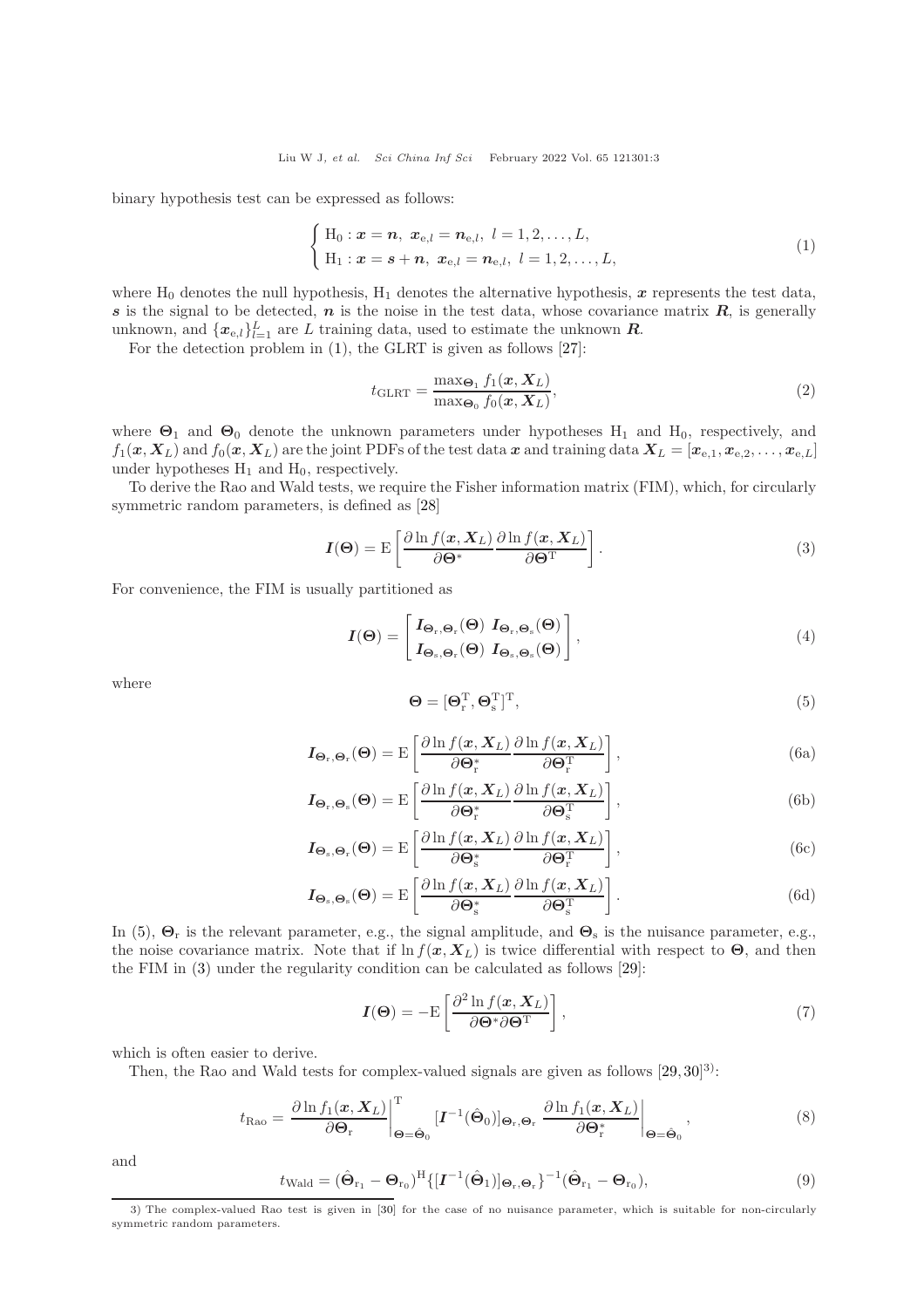respectively, where  $\hat{\Theta}_0$  and  $\hat{\Theta}_1$  are the maximum likelihood estimates (MLEs) of  $\Theta$  under hypotheses  $H_0$ and H<sub>1</sub>, respectively,  $\hat{\Theta}_{r_1}$  is the MLE of  $\Theta_r$  under hypothesis H<sub>1</sub>,  $\Theta_{r_0}$  is the value of  $\Theta_r$  under hypothesis  $H_0$ , and  $\{[\mathbf{I}^{-1}(\Theta)]_{\Theta_r,\Theta_r}\}^{-1}$  is the Schur complement of  $\mathbf{I}_{\Theta_s,\Theta_s}(\Theta)$ , namely,

$$
\left\{ [I^{-1}(\Theta)]_{\Theta_{\rm r},\Theta_{\rm r}} \right\}^{-1} = I_{\Theta_{\rm r},\Theta_{\rm r}}(\Theta) - I_{\Theta_{\rm r},\Theta_{\rm s}}(\Theta) I_{\Theta_{\rm s},\Theta_{\rm s}}^{-1}(\Theta) I_{\Theta_{\rm s},\Theta_{\rm r}}(\Theta). \tag{10}
$$

In some cases, relevant parameter  $\Theta_r$  and/or the nuisance parameter  $\Theta_s$  may be known. Obviously, in such cases, we use these true values and do not need to derive their MLEs.

Note that the two-step variations of the three design criteria are also adopted. Specifically, the GLRT, Rao test, or Wald test is first derived under the assumption that the noise covariance matrix is known (or its structure is known). Then, the noise covariance matrix in the corresponding detector is replaced by a proper estimate using the training data. For example, the two-step GLRT (2S-GLRT) can be expressed mathematically as follows:

$$
t_{2\text{S-GLRT}} = \left[\frac{\max_{\Theta_1'} f_1(\boldsymbol{x}, \boldsymbol{X}_L)}{\max_{\Theta_0'} f_0(\boldsymbol{x}, \boldsymbol{X}_L)}\right]\bigg|_{\boldsymbol{R} = \hat{\boldsymbol{R}}},\tag{11}
$$

where  $\Theta'_1$  and  $\Theta'_0$  denote the unknown parameters except for  $R$  under hypotheses  $\text{H}_1$  and  $\text{H}_0$ , respectively, and  $\hat{\mathbf{R}}$  is an appropriate estimation of  $\hat{\mathbf{R}}$ .

From the three detector design criteria in  $(2)$ ,  $(8)$ , and  $(9)$ , we know that one of the key points is finding the derivatives of scalar real-valued functions, e.g., PDFs, with respect to a complex-valued scalar, vector, or matrix. One of the most useful books on this topic is written by Hjørungnes [\[31\]](#page-30-17), which was written in an engineering-oriented manner. The theory of finding complex-valued derivatives in [\[31\]](#page-30-17) is based on the complex differential of the objective function. Using the complex differential, it is much easier to find a derivative than using the component-wise approach, e.g., the book by Magnus and Neudecker [\[32\]](#page-30-18), which primarily focuses on real-valued derivatives.

The following fact is often used when deriving a detector with a simplified detection statistic or in a form whose statistical distribution can be derived easily. More precisely, if a detector can be expressed as a monotonically increasing function of another detector, then these two detectors are equivalent. We attempted to find a related reference; however, none was found. Therefore, we summarize the above fact in the following theorem.

**Theorem 1.** Let  $t_1$  and  $t_2$  be two detectors, and

<span id="page-3-0"></span>
$$
t_2 = g(t_1) \tag{12}
$$

increases monotonically with  $t_1$ . Then,  $t_1$  and  $t_2$  have the same detection performance such that they have identical probability of detection (PD) under the same PFA.

*Proof.* Let the PFAs of  $t_1$  and  $t_2$  be PFA<sub>1</sub> and PFA<sub>2</sub>, respectively. Then,

<span id="page-3-2"></span>
$$
PFA_1 = Pr[t_1 > \eta_1; H_0],
$$
\n(13)

<span id="page-3-1"></span>
$$
PFA_2 = Pr[t_2 > \eta_2; H_0],\tag{14}
$$

where  $\eta_1$  and  $\eta_2$  are the detection thresholds of  $t_1$  and  $t_2$ , respectively. According to [\(12\)](#page-3-0), Eq. [\(14\)](#page-3-1) can be rewritten as follows:

<span id="page-3-3"></span>
$$
PFA_2 = Pr[g(t_1) > \eta_2; H_0] = Pr[t_1 > g^{-1}(\eta_2); H_0],
$$
\n(15)

where the second equality is due to the fact that  $g(t_1)$  is a monotonically increasing function of  $t_1$ , and  $g^{-1}(\cdot)$  denotes the inverse function of  $g(\cdot)$ . By comparing [\(13\)](#page-3-2) and [\(15\)](#page-3-3), and using PFA<sub>1</sub> = PFA<sub>2</sub>, we obtain the following:

<span id="page-3-5"></span>
$$
\eta_1 = g^{-1}(\eta_2). \tag{16}
$$

The PDs of  $t_1$  and  $t_2$  can be expressed as follows:

$$
PD_1 = Pr[t_1 > \eta_1; H_1] \tag{17}
$$

and

<span id="page-3-4"></span>
$$
PD_2 = Pr[t_2 > \eta_2; H_1],
$$
\n(18)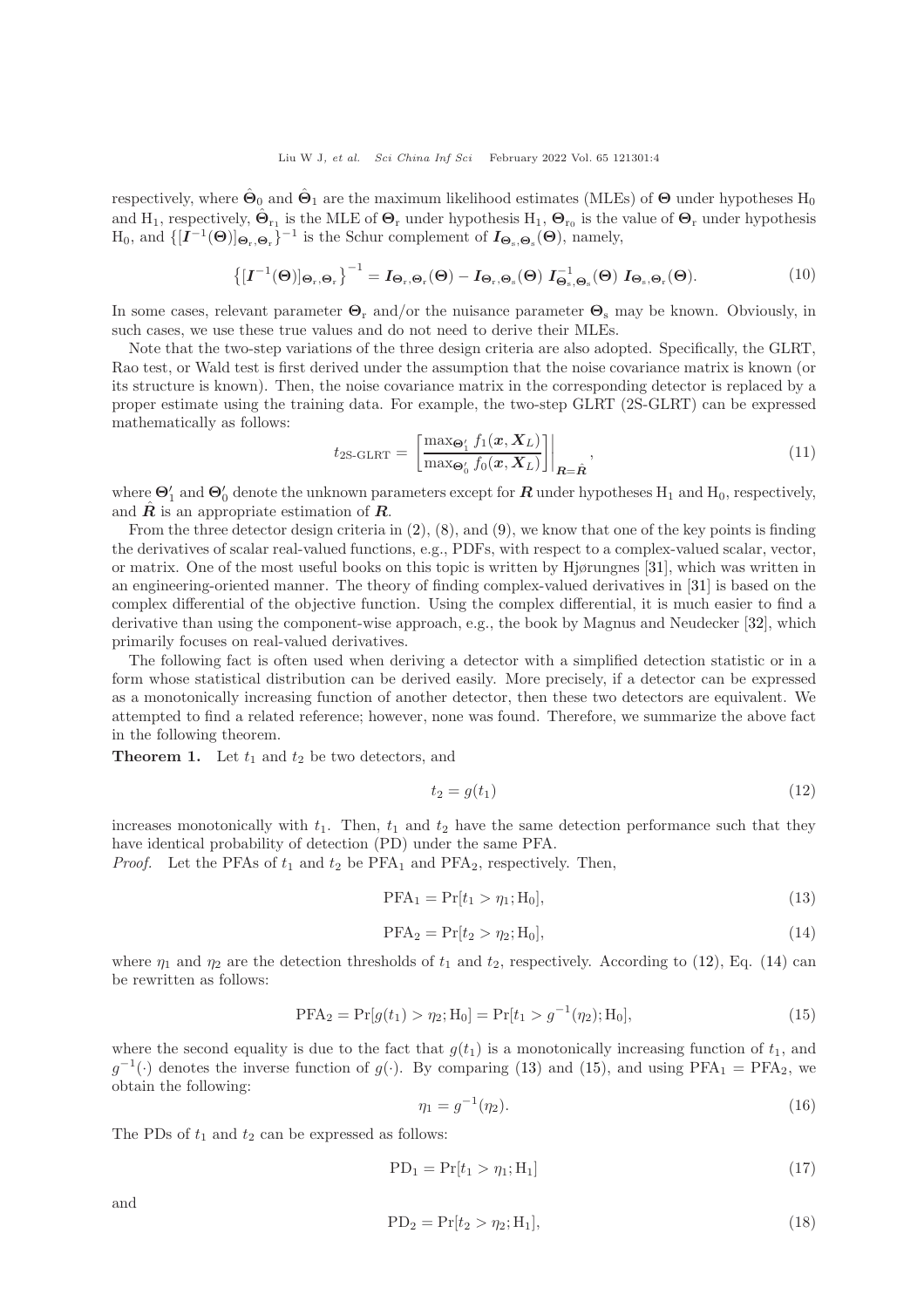respectively. Here,  $t_2 = g(t_1)$  is a monotonically increasing function of  $t_1$ ; thus, Eq. [\(18\)](#page-3-4) can be recast as follows:

$$
PD_2 = Pr[t_1 > g^{-1}(\eta_2); H_1] = Pr[t_1 > \eta_1; H_1] = PD_1,
$$
\n(19)

where the second equality is obtained according to [\(16\)](#page-3-5).

Adaptive detection differs from filtering-then-CFAR detection, which is widely adopted in most radar systems. In addition, adaptive detection is highly related to adaptive filtering, although their purposes differ. In Subsection 2.2, we investigate the relationship between adaptive detection and filtering-then-CFAR detection.

## 2.2 Relationship between adaptive detection and filtering-then-CFAR detection

Currently, the most common detection scheme in most radar systems is the filtering-then-CFAR approach. Here, the test data are first filtered and then processed using CFAR techniques. CFAR processing is a technique that makes the detection threshold of a detector independent of the noise covariance matrix. Equivalently, via CFAR processing, the statistical characteristics of the detector do not depend on the noise covariance matrix under the signal-absence hypothesis. Note that there are many CFAR technologies, e.g., cell-averaging CFAR (CA-CFAR), greatest-of-selection CFAR (GO-CFAR), and ordered statistic CFAR (OS-CFAR) [\[33,](#page-30-19)[34\]](#page-30-20). It appears that the filtering-then-CFAR detection scheme is a natural approach to detecting a target in noise because adaptive filtering can obtain high output SNR, which is beneficial to the detection process.

The theoretical basis behind the filtering-then-CFAR detection scheme for multichannel data can be traced back to the classic paper [\[35\]](#page-30-21). Precisely, for airborne radar space-time two-dimensional signal processing, the test data, if containing the target signal, can be written as follows:

<span id="page-4-0"></span>
$$
x = as + n,\tag{20}
$$

where x is an  $N_a N_p \times 1$  test data vector,  $N_a$  is the number of antennas,  $N_p$  is the number of pulses received by each antenna,  $s = s_p \otimes s_a$  is an  $N_a N_p \times 1$  signal space-time steering vector, with  $s_p$  and  $s_a$ being an  $N_p \times 1$  time steering vector and an  $N_a \times 1$  space steering vector, respectively, ⊗ denotes the Kronecker product, and  $n$  is noise, including clutter and thermal noise, distributed as circularly complex Gaussian distribution with covariance matrix R.

In [\[35\]](#page-30-21), to detect the target in [\(20\)](#page-4-0), the test data vector x is first filtered by an  $N_a N_p \times 1$  weight vector  $w$ . Thus, the output of the filter can be expressed as follows:

<span id="page-4-3"></span>
$$
y = \mathbf{w}^{\mathrm{H}} \mathbf{x}.\tag{21}
$$

For filtered data y, the optimum detector (in the Neyman-Pearson sense) is the likelihood ratio test, which is given as follows:

<span id="page-4-1"></span>
$$
t_{\text{LRT}} = \frac{f_1(y|\mathbf{x} = a\mathbf{s} + \mathbf{n})}{f_0(y|\mathbf{x} = \mathbf{n})},\tag{22}
$$

where  $f_1(\cdot)$  and  $f_0(\cdot)$  are the PDFs under the signal-presence and signal-absence hypotheses, respectively. Here, the optimum filter weight  $w$  can be obtained by maximizing [\(22\)](#page-4-1), written symbolically as

$$
\mathbf{w}_{\rm opt} = \max_{\mathbf{w}} \frac{f_1(y|\mathbf{x} = a\mathbf{s} + \mathbf{n})}{f_0(y|\mathbf{x} = \mathbf{n})},\tag{23}
$$

which is shown to be equivalent to [\[35\]](#page-30-21)

<span id="page-4-2"></span>
$$
w_{\rm opt} = \max_{\boldsymbol{w}} \frac{|\boldsymbol{w}^{\rm H}\boldsymbol{s}|^2}{\boldsymbol{w}^{\rm H}\boldsymbol{R}\boldsymbol{w}},\tag{24}
$$

and the solution to [\(24\)](#page-4-2) is

<span id="page-4-4"></span>
$$
w_{\rm opt} = \mu \mathbf{R}^{-1} \mathbf{s},\tag{25}
$$

where  $\mu$  is an arbitrary non-zero constant.

A well-known equivalent solution to [\(24\)](#page-4-2) is the minimum variance distortionless response (MVDR), which is mathematically formed as follows [\[36\]](#page-30-22):

$$
\begin{cases}\n\min_{\mathbf{w}} \mathbf{w}^{\mathrm{H}} \mathbf{R} \mathbf{w}, \\
\text{s.t. } \mathbf{w}^{\mathrm{H}} \mathbf{s} = 1,\n\end{cases} (26)
$$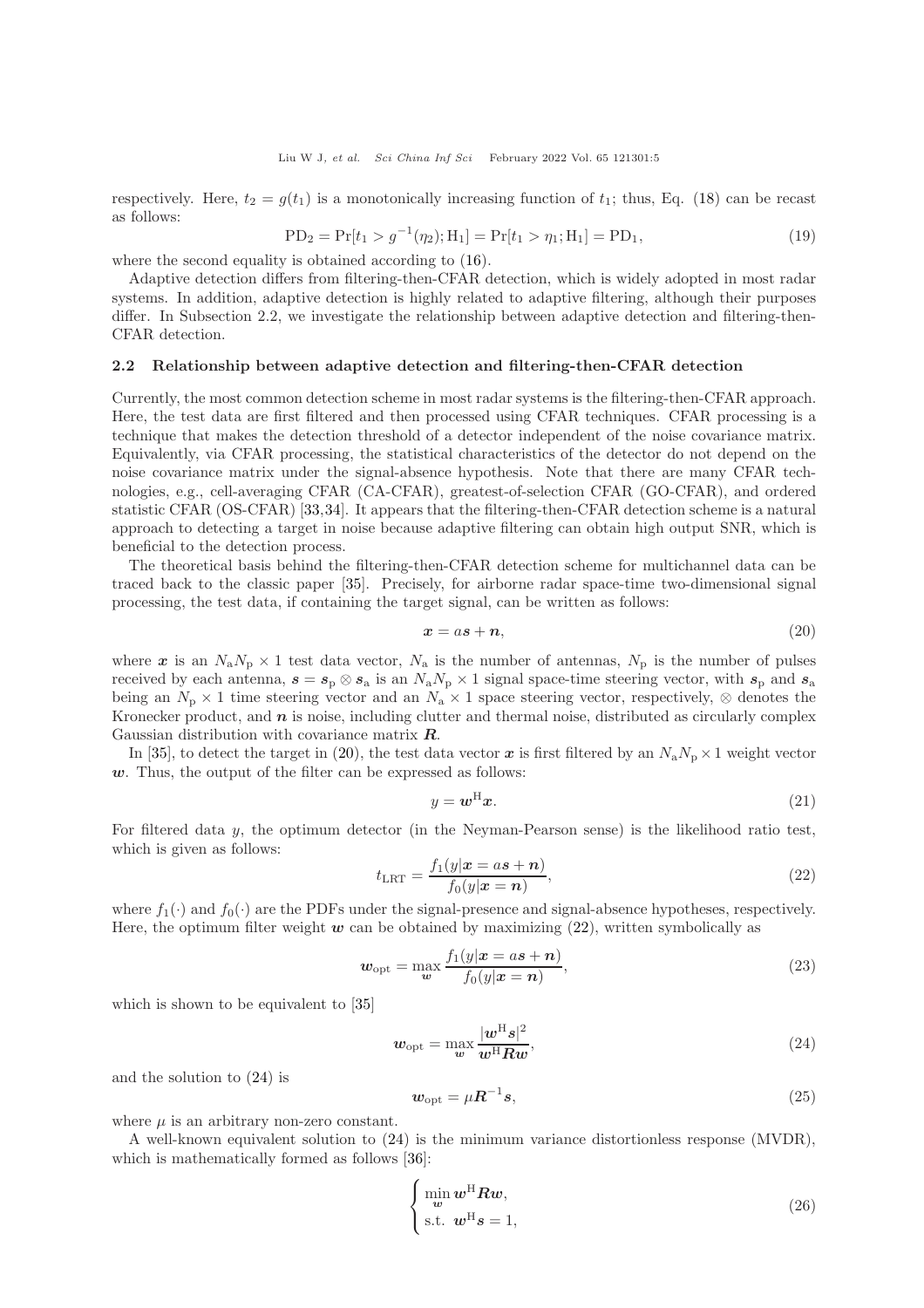and the corresponding solution is given as

<span id="page-5-0"></span>
$$
w_{\text{MVDR}} = \frac{R^{-1}s}{s^{\text{H}}R^{-1}s}.\tag{27}
$$

By taking [\(27\)](#page-5-0) into [\(21\)](#page-4-3) and performing the norm-squared operation, we obtain the following:

<span id="page-5-1"></span>
$$
t_{\rm MF} = \frac{|s^{\rm H} R^{-1} x|^2}{(s^{\rm H} R^{-1} s)^2}.
$$
\n(28)

Gathering the above results indicates that the optimum detection in  $(22)$  is equivalent to the optimum filtering in [\(24\)](#page-4-2), and the optimum filter weight is given in [\(25\)](#page-4-4). Based on the above results, the space-time adaptive processing (STAP) technique came into being, which is considered to be one of the most effective technologies for airborne radar clutter cancellation, and numerous achievements have been obtained using this technique [\[37](#page-30-23)[–39\]](#page-30-24). Note that STAP is a filtering technique  $[40, 41]$  $[40, 41]$ <sup>4)</sup> that attempts to maximize the output SNR. To realize the final target detection, CFAR processing is required.

Note that the above equivalence between optimum detection and optimum filtering holds under certain processing flow and certain assumptions. The specific processing flow is filtering-then-detection. Precisely, the multichannel test data vector  $x$  is first filtered by the weight vector  $w$ , resulting in the scalar-valued data y. Then, a detector is devised based on the filtered data y. Here, the assumption is that the noise  $n$  in the test data is Gaussian distributed, and its covariance matrix  $R$  is known in advance. Unfortunately, the above assumption is generally not satisfied in practice because radar systems work in varying environments. Typically, when the noise covariance matrix  $\bf{R}$  is unknown, it is replaced by the sample covariance matrix (SCM) formed using the training data received in the vicinity of the test data. Then, the optimum filter in [\(25\)](#page-4-4) becomes the suboptimum filter of the sample covariance inversion (SMI) [\[42\]](#page-30-27). Note that appropriate CFAR processing is required to complete target detection.

In addition, the above filtering-then-CFAR detection scheme adopts adaptive filtering. However, there is another filtering-then-CFAR detection scheme that performs non-adaptive filtering, e.g., moving target indication (MTI), moving target detection (MTD), and pulse Doppler processing. The key point in MTD and pulse Doppler processing is Doppler filtering using multiple pulses. However, the number of pulses used in MTD is much smaller than that used in pulse Doppler processing, and MTD is frequently used by ground-based radar, while pulse Doppler processing is primarily used by airborne radar. This nonadaptive filtering-then-CFAR detection scheme typically has lower complexity than the adaptive filteringthen-CFAR detection scheme; however, it suffers from certain performance loss because its filtering performance is limited.

For unknown noise, if the test and training data are utilized directly to devise multichannel adaptive detectors, then better detection performance can be obtained compared to the above filtering-then-CFAR detection scheme. Adaptive detection is simply a type of this detection scheme. Specifically, for adaptive detection, the test and training data are utilized jointly to design an adaptive detector, which is compared to a detection threshold set according to a pre-assigned PFA. Here, if the value of a detector is greater than the threshold, a target is claimed; otherwise, no target is claimed.

Block diagrams of filtering-then-CFAR detection and adaptive detection schemes are shown in Figure [1.](#page-6-0) It can be concluded that the filtering-then-CFAR detection approach (adaptive or non-adaptive) requires two independent processing procedures, as its name indicates, i.e., filtering and CFAR processing. In contrast, independent filtering processing is not required for adaptive detection, which achieves the filtering function and CFAR processing simultaneously, both of which are embedded in the detection statistic of the adaptive detection.

#### 2.3 Relationship between adaptive detectors and adaptive filters

As explained previously, adaptive filters and adaptive detectors have different purposes, since the former attempts to maximize the output SNR, and the latter attempts to maximize the PD with a fixed PFA. However, adaptive filters and adaptive detectors have some common features. For example, they both adopt adaptivity. Specifically, they use training data to adaptively estimate the unknown noise covariance matrix, which is the essential point in adaptive processors. In addition, adaptive detectors have the function of adaptive filtering, which is not achieved in an independent procedure, as noted previously.

<sup>4)</sup> Strictly speaking, the STAP technique is much less than its literal meaning. Precisely, STAP is a filtering technique to reject the clutter and jammer (if present) for airborne radar [\[40,](#page-30-25) [41\]](#page-30-26).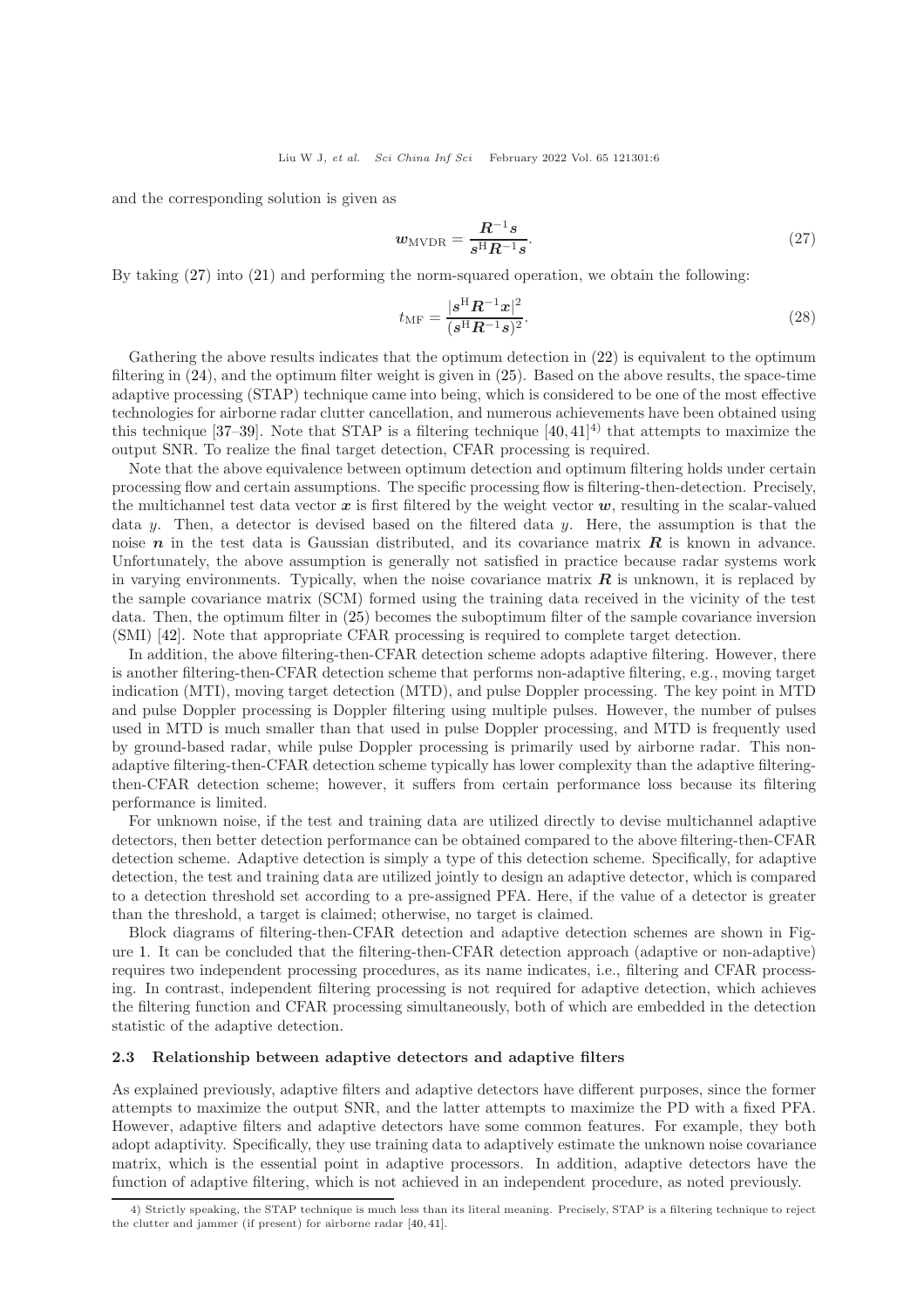<span id="page-6-0"></span>

<span id="page-6-1"></span>Figure 1 (Color online) Block diagrams of (a) non-adaptive filtering-then-CFAR detection, (b) adaptive filtering-then-CFAR detection, and (c) adaptive detection.



Figure 2 (Color online) Block diagrams for one adaptive filter and three adaptive detectors.

For example, Figure [2](#page-6-1) shows block diagrams of one adaptive filter, i.e., the SMI [\[42\]](#page-30-27), and three adaptive detectors, i.e., the KGLRT [\[4\]](#page-30-2), adaptive matched filter (AMF) [\[43,](#page-30-28)[44\]](#page-30-29), and de Maio's Rao (DMRao) [\[45\]](#page-30-30)<sup>5)</sup>. The SMI can be obtained by replacing  $R$  with the SCM  $S$  in [\(28\)](#page-5-1), which results in the following:

<span id="page-6-2"></span>
$$
t_{\rm SMI} = \frac{\tilde{x}^{\rm H} P_{\tilde{s}} \tilde{x}}{\tilde{s}^{\rm H} \tilde{s}}.
$$
\n(29)

In addition, the detection statistics of the KGLRT, AMF, and DMRao are given as follows:

$$
t_{\text{KGLRT}} = \frac{\tilde{x}^{\text{H}} P_{\tilde{s}} \tilde{x}}{1 + \tilde{x}^{\text{H}} \tilde{x} - \tilde{x}^{\text{H}} P_{\tilde{s}} \tilde{x}},\tag{30}
$$

$$
t_{\rm AMF} = \tilde{x}^{\rm H} P_{\tilde{s}} \tilde{x},\tag{31}
$$

and

<span id="page-6-3"></span>
$$
t_{\text{DMRao}} = \frac{\tilde{x}^{\text{H}} P_{\tilde{s}} \tilde{x}}{(1 + \tilde{x}^{\text{H}} \tilde{x})(1 + \tilde{x}^{\text{H}} \tilde{x} - \tilde{x}^{\text{H}} P_{\tilde{s}} \tilde{x})},\tag{32}
$$

<sup>5)</sup> The KGLRT, AMF and DMRao are proposed for the detection problem given in [\(1\)](#page-2-0) according to the GLRT, 2S-GLRT, and Rao test criteria, respectively. The AMF can also be obtained according to the Wald test.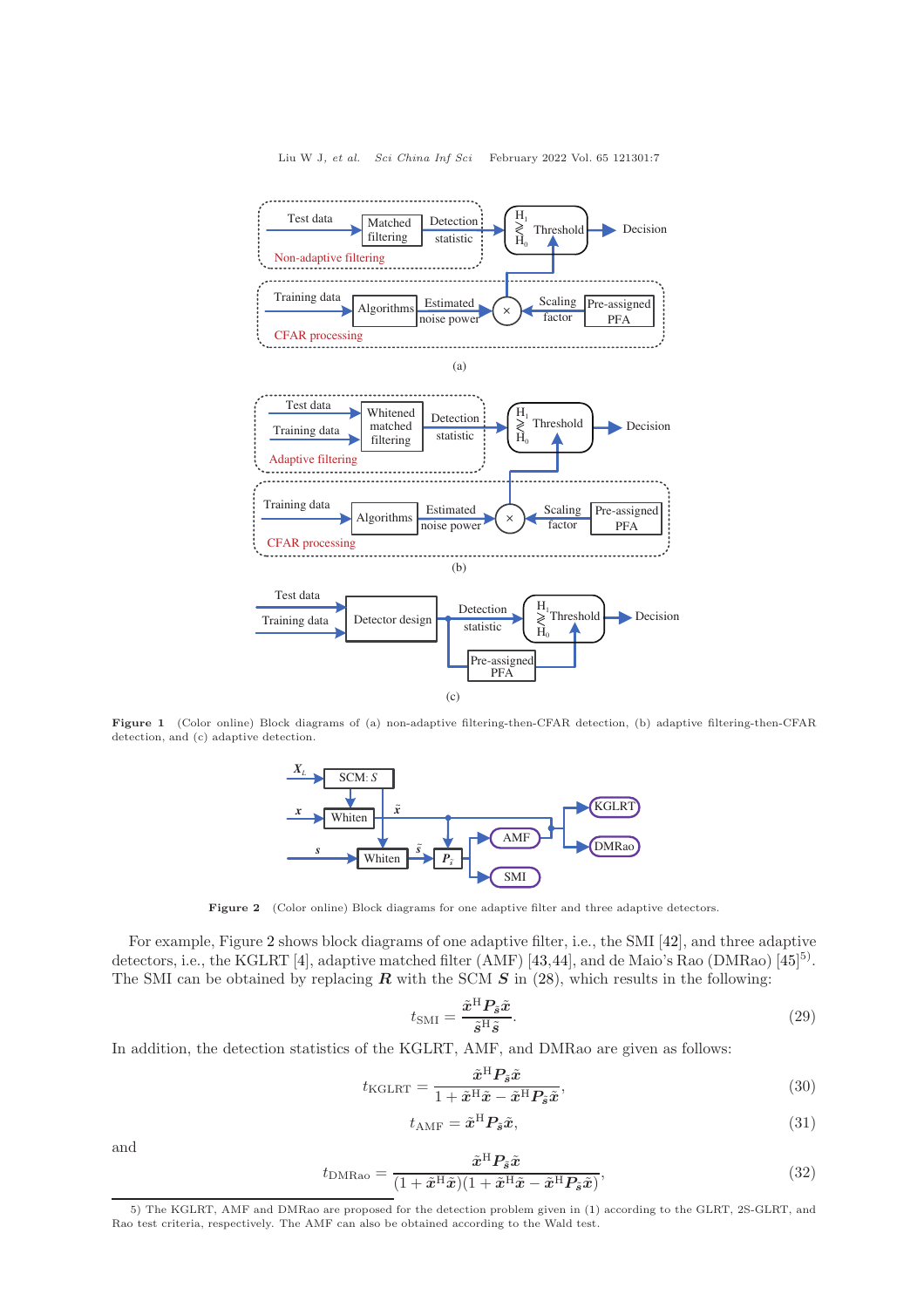<span id="page-7-3"></span>

| Taxonomy                                                                                                                      | Meaning                                                                                                                                                                                                                                                                                      |
|-------------------------------------------------------------------------------------------------------------------------------|----------------------------------------------------------------------------------------------------------------------------------------------------------------------------------------------------------------------------------------------------------------------------------------------|
| HЕ                                                                                                                            | A scenario that test and training data have the same noise covariance matrix.                                                                                                                                                                                                                |
| A scenario that test and training data have the same noise covariance matrix upon to unknown<br><b>PHE</b><br>scaling factor. |                                                                                                                                                                                                                                                                                              |
| Non-homogeneity                                                                                                               | A scenario that the data in the collection of test and training data do not have the same noise<br>covariance matrix.                                                                                                                                                                        |
| Compound-Gaussian process                                                                                                     | A random process which is in the form of a product of two components. One is the square<br>root of a positive scalar random process (called texture, accounting for local power change),<br>while the other is a complex Gaussian process (called speckle, accounting for local scattering). |
| Rank-one signal                                                                                                               | A kind of signal, modeled by the product of a known vector and an unknown scaling factor.                                                                                                                                                                                                    |
| Subspace signal                                                                                                               | A kind of signal, modeled by the product of a known matrix and an unknown vector. That is<br>to say, a subspace signal lies in a known subspace but with unknown coordinates.                                                                                                                |

Table 1 Related taxonomy in Subsection [3.1](#page-7-0)

respectively, where  $\tilde{x} = S^{-\frac{1}{2}}x$ ,  $\tilde{s} = S^{-\frac{1}{2}}s$ , x is the test data vector, s is the signal steering vector, and  $S = X_L X_L^{\text{H}}$  is the SCM<sup>6</sup>, and  $P_{\tilde{s}} = \frac{\tilde{s}\tilde{s}^{\text{H}}}{\tilde{s}^{\text{H}}\tilde{s}}$  is the orthogonal projection matrix of  $\tilde{s}$ .

The SMI and AMF can be taken as the outputs of certain adaptive filters. Then, their corresponding weight vectors<sup>7)</sup> are given as follows:

<span id="page-7-1"></span>
$$
w_{\rm SMI} = \frac{S^{-1}s}{s^{\rm H}S^{-1}s} \tag{33}
$$

and

<span id="page-7-2"></span>
$$
w_{\rm AMF} = \frac{S^{-1}s}{\sqrt{s^{\rm H}S^{-1}s}},\tag{34}
$$

respectively. However, the KGLRT and DMRao cannot be expressed as the output of a filter.

Two key functions of adaptive filtering are clutter rejection and signal integration. The former is achieved using the "whiten" model, which is accomplished by the matrix  $S^{-\frac{1}{2}}$ , and the latter is achieved using the orthogonal projection matrix  $P_{\tilde{s}}$ . Figure [2](#page-6-1) shows that, along with [\(29\)](#page-6-2)–[\(32\)](#page-6-3), the SMI, KGLRT, AMF, and DMRao all have the function of adaptive filtering. In addition, the AMF and SMI demonstrate the same filtering performance because they have the same output SNR, which can be verified by substituting  $(33)$  and  $(34)$  into the quantity to be maximized in the right-hand side of  $(24)$ . However, their detection performance differs because the AMF has the CFAR property, whereas the SMI does not  $[46]^{8}$ .

In summary, adaptive detectors use the test and training data to form specific structures, and they have CFAR properties and have the function of filtering, embedded in the detection statistics.

#### 3 Literature review

According to different criteria, the adaptive detection problem can be categorized into different types. For example, according to the extension of a target, adaptive detection can be sorted into point target detection and distributed (spread) target detection. Here, depending on whether the signal is mismatched or not, adaptive detection can be sorted as detection in the absence or presence of signal mismatch. According to the statistical property of the noise, adaptive detection can be sorted into detection in Gaussian noise and detection in non-Gaussian noise, and according to the characters of the test and training data, adaptive detection can be sorted into detection in HE and detection in non-homogeneous (i.e., heterogeneous) environment. However, these classifications are too broad. Thus, we present a literature review in the following six categories<sup>9)</sup>. For convenience, we summarize the corresponding taxonomies in a table in each subsection, namely, Tables [1](#page-7-3)[–6.](#page-16-0)

#### <span id="page-7-0"></span>3.1 Adaptive detection for point targets in the absence of signal mismatch

In the seminal paper [\[4\]](#page-30-2), Kelly considered the detection problem for a point target in HE. Here, the point target has a known signal steering vector embedded in Gaussian noise with an unknown covariance matrix.

<sup>6)</sup> A more common SCM in adaptive filtering is defined as  $S' = \frac{1}{L} X_L X_L^{\text{H}}$ . However, for adaptive detection, it is generally more convenient to use the SCM defined as  $S = X_L X_L^{\text{H}}$ .

<sup>7)</sup> Note that the SMI weight in [\(33\)](#page-7-1) satisfies the constraint  $\mathbf{w}_{\text{SMI}}^{\text{H}}\mathbf{s}=1$ .

<sup>8)</sup> The statistical performance analysis of the multi-band generalization of the SMI, referred to as the modified SMI (MSMI), in [\[46\]](#page-30-31) demonstrates that the detection threshold of the SMI depends on the noise covariance matrix  $\bm{R}$ .

<sup>9)</sup> We apologize to any researcher whose work is overlooked or otherwise not discussed.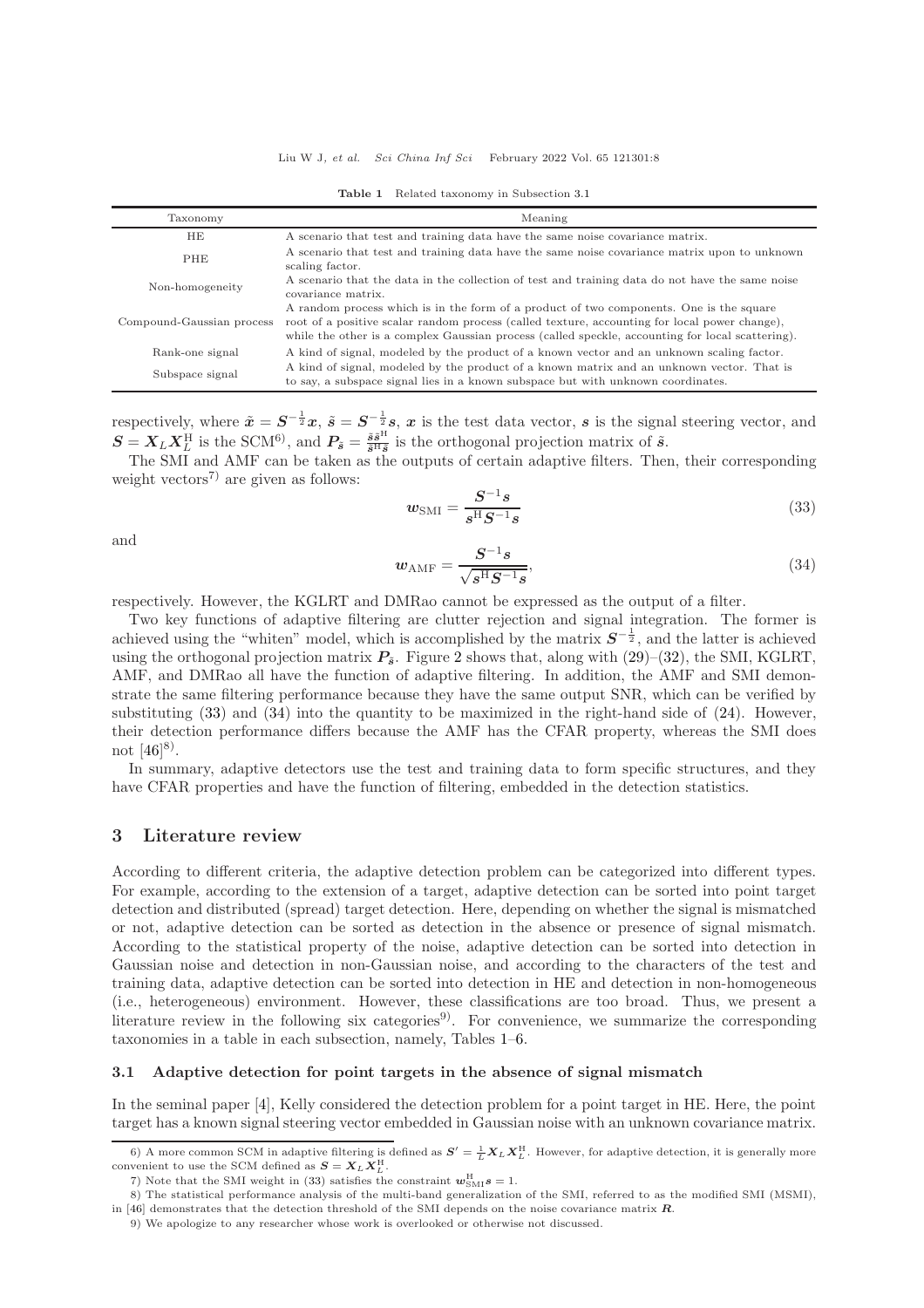To estimate the unknown noise covariance matrix, a set of IID training data was used, which is signalfree and shares the same noise covariance matrix with the test data. Then, Kelly proposed the KGLRT. According to 2S-GLRT, Chen et al. [\[43\]](#page-30-28) and Robey et al. [\[44\]](#page-30-29) independently derived the well-known AMF, which has small complexity compared to the KGLRT. The corresponding Rao test was obtained by de Maio [\[45\]](#page-30-30), i.e., the DMRao, which has lower PD than the KGLRT and AMF. However, the DMRao demonstrates better performance in terms of rejecting mismatched signals. The corresponding Wald test was also derived by de Maio [\[47\]](#page-31-0), which coincides with the AMF. Notably, in 1994, Gerlach proposed the nonconcurrent mean level adaptive detector (N-MLAD) [\[48\]](#page-31-1) and concurrent mean level adaptive detector (C-MLAD) [\[49\]](#page-31-2), which are essentially the AMF and DMRao, respectively (see also [\[50,](#page-31-3)[51\]](#page-31-4)). In addition, the AMF was utilized in [\[52\]](#page-31-5) for simultaneous detection and parameter estimation (i.e., a target's Doppler and bearing).

The KGLRT, DMRao, and AMF detectors were all devised under the HE assumption. However, the data may have different statistical properties due to rapidly changing environmental factors or instrumental factors, e.g., adaptation of conformal array, bistatic radar, or multisite radar [\[53\]](#page-31-6). The partially HE (PHE) is a widely used non-homogeneity model that well characterizes the environment for airborne radars with a small amount of training data [\[54\]](#page-31-7) and is suitable for wireless communications with fades over multiple interference sources [\[55\]](#page-31-8). The GLRT for point target detection in PHE was derived by Kraut et al. [\[56\]](#page-31-9) and is referred to as the adaptive coherent estimator (ACE). It was found in [\[57\]](#page-31-10) that the Rao and Wald tests in PHE coincide with the ACE. A simple approach was provided in [\[58\]](#page-31-11) to set the threshold of the ACE and AMF. An invariance property of the ACE was given in [\[59\]](#page-31-12), and the ACE was shown to be uniformly most powerful invariant (UMPI) in [\[55\]](#page-31-8). More recently, it was demonstrated in [\[60\]](#page-31-13) that the ACE using the fixed-point covariance estimate [\[61\]](#page-31-14) coincides with a maximal invariant component  $[62-64]^{10}$  $[62-64]^{10}$  $[62-64]^{10}$ . Note that the ACE is effective in two kinds of non-homogeneous environments, i.e., spherically invariant noise [\[65\]](#page-31-17) or compound-Gaussian noise [\[62\]](#page-31-15), and Bayesian heterogeneity, for which the covariance matrix of the training data is subject to inverse complex Wishart distribution proportional to the covariance matrix in the test data [\[66\]](#page-31-18). In addition, the ACE is also referred to as the adaptive normalized matched filter (ANMF) [\[65,](#page-31-17)[67\]](#page-31-19) or normalized AMF (NAMF) [\[68\]](#page-31-20). In [\[69\]](#page-31-21), the CFAR behavior using experimentally measured data was investigated for the KGLRT, AMF, and two variations of the ACE, i.e., recursive ANMF (R-ANMF) [\[70\]](#page-31-22) and recursive persymmetric ANMF (RP-ANMF) [\[71\]](#page-31-23). It was shown in [\[69\]](#page-31-21) that all of these detectors exhibit a false alarm rate that is greater than the preassigned value, and the RP-ANMF is the most robust among these detectors. More recently, the target separation detection (TSD) problem was considered in [\[72\]](#page-31-24), where TSD tests were designed according to the GLRT. It was demonstrated that the TSD tests could effectively monitor target separation events.

The above detectors are for rank-one signals, which have a known steering vector. However, a signal may naturally lie in a subspace but with unknown coordinates, e.g., polarimetric target detection [\[73–](#page-31-25) [77\]](#page-31-26). This type of signal is referred to as a subspace signal, which can be expressed mathematically as the product of a full-column-rank matrix and a vector. Under the background of polarimetric target detection, Refs. [\[78,](#page-31-27)[79\]](#page-31-28) generalized the KGLRT and AMF to the case of two-dimensional subspace. Then, Refs. [\[80,](#page-31-29) [81\]](#page-31-30) generalized the KGLRT to the case of subspace with dimension greater than two, which is referred to as the subspace-based GLRT (SGLRT). Similarly, the AMF has been generalized to the case of subspace with dimension greater than two in [\[82\]](#page-31-31), and this detector is referred to as the subspacebased AMF (SAMF). The subspace versions of the DMRao and ACE were given in [\[83,](#page-31-32) [84\]](#page-31-33), and the resulting detectors are called the subspace-based Rao (SRao) test and adaptive subspace detector (ASD), respectively. The statistical properties of the SGLRT were given in [\[80,](#page-31-29) [85\]](#page-31-34), the statistical properties of the SAMF were given in [\[82\]](#page-31-31), the statistical properties of the ASD were given in [\[86,](#page-31-35) [87\]](#page-31-36), and the statistical properties of the SRao were given in [\[88\]](#page-32-0).

#### <span id="page-8-0"></span>3.2 Adaptive detection for distributed targets in the absence of signal mismatch

For a high-resolution radar (HRR), a target may be spread in range, especially a large target, e.g., a large ship. It was demonstrated in [\[89\]](#page-32-1) that a properly designed HRR could provide improved detection performance, which is primarily due to two factors. One is that increasing the capability of range

<sup>10)</sup> The upper-bound performance of the ACE is provided by the normalized matched filter (NMF), which was given in [\[62,](#page-31-15)[63\]](#page-31-37). In addition, the NMF was shown in [\[64\]](#page-31-16) to be the UMPI detector in spherically invariant random vector (SIRV) disturbance with a specific texture.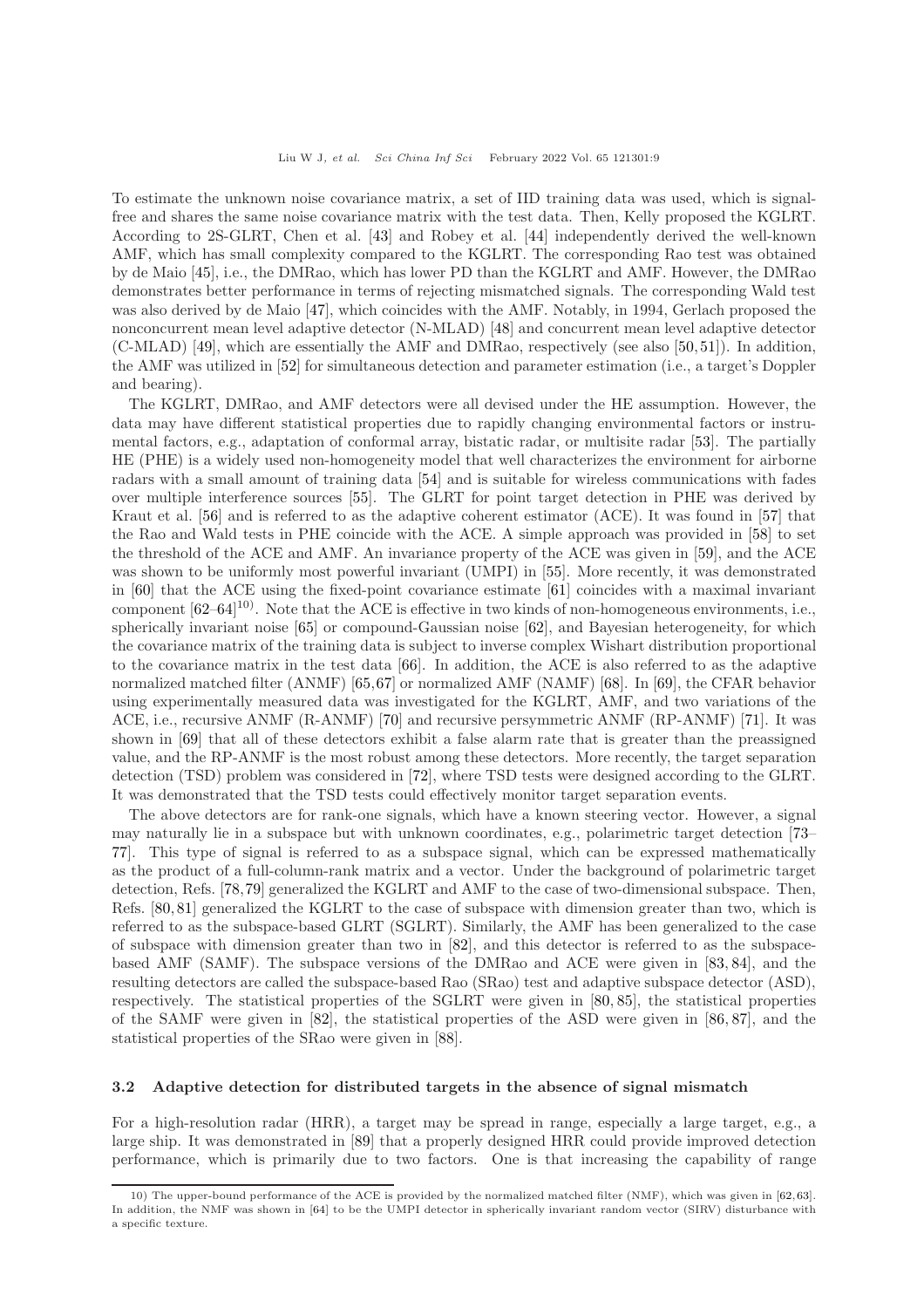Liu W J, et al. Sci China Inf Sci February 2022 Vol. 65 121301:10

| Taxonomy           | Meaning                                                                                                                                                                               |
|--------------------|---------------------------------------------------------------------------------------------------------------------------------------------------------------------------------------|
| Distributed target | A target which occupies more than one range bins for a radar system.                                                                                                                  |
| DD                 | A detection problem, for which the received echoes all come from the same direction. However, the corre-<br>sponding signal steering vector is only known to lie in a given subspace. |
| <b>GDD</b>         | A detection problem, for which both the column and row components of a rank-one matrix-valued<br>signal are constrained to lie in known subspaces, but with unknown coordinates.      |
| DOS signal         | A kind of signal, which is matrix-valued and its row and column elements both lie in known subspaces<br>but with unknown coordinates.                                                 |

Table 2 Related taxonomy in Subsection [3.2](#page-8-0)

resolution of the radar can reduce the amount of energy per range bin backscattered by the clutter, and the other is that a distributed target is typically less fluctuated than an unresolved point target.

It was assumed in [\[54\]](#page-31-7) that the echoes reflected by the distributed target all came from the same direction, and the GLRT and 2S-GLRT for distributed target detection in HE and PHE were derived. The corresponding Rao and Wald tests in HE were derived in [\[90\]](#page-32-2), and the Rao and Wald test in PHE were given in [\[91\]](#page-32-3). Note that the 2S-GLRT in HE in [\[54\]](#page-31-7) is referred to as the generalized AMF (GAMF). Similarly, we can refer to the GLRT in HE in [\[54\]](#page-31-7) as generalized KGLRT (GKGLRT) because it is a generalization of the KGLRT. The GLRT in HE proposed in [\[54\]](#page-31-7) shares the same form as the multiband GLR (MBGLR) in  $[92]^{11}$ .

Ref. [\[93\]](#page-32-5) investigated the distributed target detection problem whose signal steering vector was unknown. The GLRT, 2S-GLRT, modified 2S-GLRT (M2S-GLRT), and spectral norm test (SNT) were proposed therein. It was demonstrated in [\[94\]](#page-32-6) that the 2S-GLRT and M2S-GLRT can be obtained according to the Wald test and Rao test, respectively. Some intuitive interpretations about the detectors were also given in [\[94\]](#page-32-6). Recently, Ref. [\[95\]](#page-32-7) considered the case where the test data matrix was of rank two. In addition, a generalization of ACE was proposed, and its analytical performance was demonstrated.

In [\[96\]](#page-32-8), it was assumed that echoes backscattered by the distributed target all came from the same direction; however, the corresponding signal steering vector was only known to lie in a given subspace. This corresponding detection problem was referred to as the direction detection (DD), and the so-called generalized adaptive direction detector (GADD) was proposed according to the 2S-GLRT in PHE. From a mathematical perspective, the matrix-valued signal to be detected is of rank one for the DD problem, and its column components are constrained to a known subspace, while its row components are completely unknown. A more general signal model was adapted in [\[97\]](#page-32-9), where both the column and row components of a rank-one matrix-valued signal are constrained to lie in known subspaces but with unknown coordinates. This kind of problem can be taken as generalized direction detection (GDD); however, it did not use the training data in [\[97\]](#page-32-9). Instead, it was assumed that the dimension of the test data satisfied a certain constraint. Then, a set of virtual training data can be obtained using a unitary matrix transformation on the test data. As a result, the row structure of the signal was lost. The corresponding GLRT and 2S-GLRT were then proposed. Essentially, the data model in [\[97\]](#page-32-9) was equivalent to that in [\[96\]](#page-32-8); however, the environments were homogeneous. The Wald test for the DD in HE was proposed in [\[98\]](#page-32-10), and it was demonstrated that there is no reasonable Rao test for the DD problem. The problem of GDD in HE was exploited in [\[99\]](#page-32-11), where the corresponding GLRT and 2S-GLRT were proposed. In addition, the 2S-GLRT in PHE for GDD was given in [\[100\]](#page-32-12).

For the problem of detecting a distributed target, a systematic and comprehensive investigation was reported by Kelly and Forsythe in 1989 [\[101\]](#page-32-13), where the solid mathematical background for adaptive signal detection was given. In [\[101\]](#page-32-13), the signal to be detected was matrix-valued, and its row and column elements both lay in known subspaces but with unknown coordinates. This type of signal model is referred to as the double subspace (DOS) signal in [\[83,](#page-31-32) [102\]](#page-32-14). The DOS signal model is very general and includes many types of point targets and distributed targets as special cases. In [\[101\]](#page-32-13), no training data set was utilized. In contrast, a dimension constraint was posed on the test data. Then, after a unitary matrix transformation on the test data, a set of virtual training data was obtained; however, the row structure of the DOS signal was lost after the unitary matrix transformation. The problem of detecting a DOS signal was generalized in [\[83,](#page-31-32) [102\]](#page-32-14), where true training data were assumed to be available, and many detectors were proposed and compared.

Compared to detectors for point targets, the statistical performance of detectors designed for distributed targets is difficult to derive. In particular, the statistical performance of the GLRT and 2S-GLRT

<sup>11)</sup> The MBGLR was proposed for point target detection when a radar system has multiple frequency bands.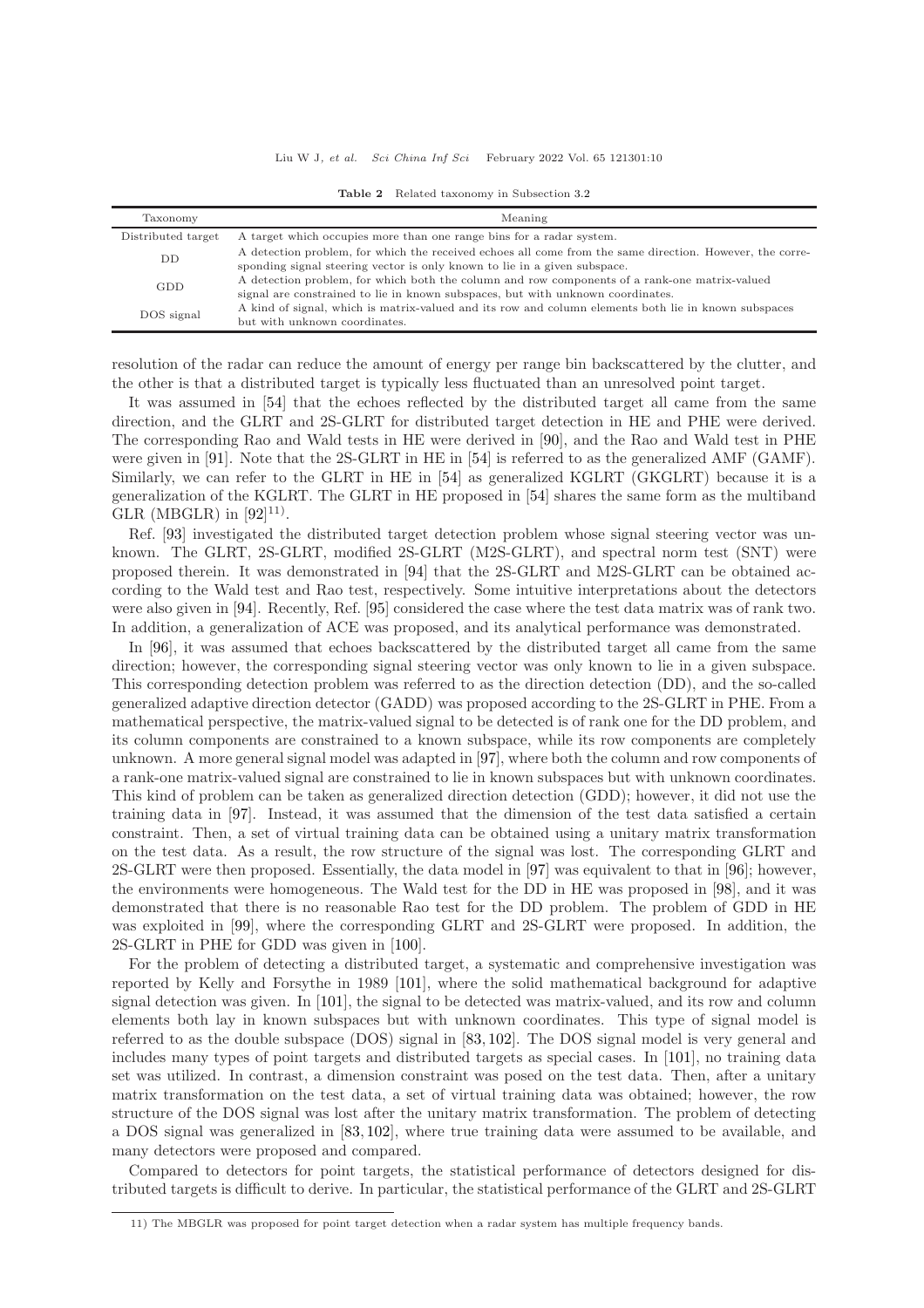| Taxonomy          | Meaning                                                                                                                                                                                                                |
|-------------------|------------------------------------------------------------------------------------------------------------------------------------------------------------------------------------------------------------------------|
| Signal mismatch   | The phenomenon that the actual signal steering vector is not aligned with the nominal one adopted by                                                                                                                   |
|                   | the radar system.                                                                                                                                                                                                      |
| Robustness        | A property that the detection performance of a detector does not decrease severely with the increase of<br>signal mismatch.                                                                                            |
| Selectivity       | A property that the detection performance of a detector decreases rapidly with the increase of signal<br>mismatch.                                                                                                     |
| Directivity       | The property (including robustness and selectivity) of a detector when detecting a mismatch signal.                                                                                                                    |
| Tunable detector  | A kind of detector, which is parameterized by one or more positive scaling factors, called the tunable<br>parameters. By adjusting the tunable parameters, the directivity property of the detector can be<br>changed. |
| Cascaded detector | A kind of detector, formed by cascading a robust detector and a selective detector.                                                                                                                                    |
| Weighted detector | A kind of detector, formed by weighting a robust detector and a selective detector.                                                                                                                                    |

Table 3 Related taxonomy in Subsection [3.3](#page-10-0)

for distributed target in HE as proposed in [\[54\]](#page-31-7) was given in [\[92,](#page-32-4)[103\]](#page-32-15), respectively. In addition, the result in [\[92\]](#page-32-4) was generalized in [\[104\]](#page-32-16) to the signal mismatch case. Signal mismatch is explained in detail in Subsection 3.3.

#### <span id="page-10-0"></span>3.3 Adaptive detection in the presence of signal mismatch

In practice, signal mismatch occurs frequently [\[105\]](#page-32-17). Specifically, the actual signal steering vector is not aligned with the nominal one adopted by the radar system. The statistical performance analysis of adaptive detectors in the presence of signal mismatch was first handled in [\[106\]](#page-32-18), where it was demonstrated that a key quantity controlling the detection performance of the KGLRT with mismatched signals is the generalized cosine-squared between the actual signal and the nominal signal in the whitened space. Based on the results in [\[106\]](#page-32-18), the statistical performance of the AMF and ACE was given in [\[107\]](#page-32-19), and the performance of the DMRao was analyzed in [\[45\]](#page-30-30). The statistical performance of the subspace-based detectors was addressed in [\[108\]](#page-32-20) for the case of mismatched subspace signals, which is a generalization of the rank-one signal.

Note that signal mismatch can be caused by array error or target maneuvering. In addition, signal mismatch can be caused by jamming signals coming from the radar sidelobe due to electronic countermeasures (ECM). For different sources of signal mismatch, different types of detectors are needed. For the first case, a robust detector is preferred to achieve satisfactory detection performance when signal mismatch occurs. In contrast, for the second case, a selective detector is preferred, whose detection performance decreases rapidly with increasing signal mismatch.

One method to design a robust detector for mismatched signals is adopting a subspace signal model (for rank-one signals) [\[80\]](#page-31-29) or enlarging the signal subspace (for subspace signals) [\[109,](#page-32-21) [110\]](#page-32-22). Another method is constraining the actual angle or Doppler frequency to a compact interval [\[111,](#page-32-23) [112\]](#page-32-24). Then, maximization of the concentrated likelihood function over the actual angle or Doppler can be formulated as a semidefinite programming (SDP) convex problem and solved easily. A third method is to assume that the actual signal lies in a convex cone, whose axes coincide with the nominal signal steering vector. A robust detector is then designed using second-order cone (SOC) programming [\[113–](#page-32-25)[117\]](#page-32-26). A fourth method involves adding a random component in the test data under the signal-presence hypothesis, which makes the hypothesis more plausible when signal mismatch occurs [\[118\]](#page-32-27).

One approach to designing a selective detector is to modify the original hypothesis test by adding a determinant unknown fictitious signal (or jammer) under the null hypothesis. Here, the fictitious signal satisfies certain constraints. A useful constraint is that the fictitious signal is orthogonal to the nominal signal in quasi-whitened space [\[119\]](#page-32-28) or whitened space [\[120\]](#page-32-29). Then, the resulting detector is inclined to select the null hypothesis when there is no target in the nominal direction but in other directions. Many selective detectors have been proposed based on this idea, e.g., the adaptive beamformer orthogonal rejection test (ABORT) [\[119\]](#page-32-28), whitened ABORT (W-ABORT) [\[120\]](#page-32-29), their Bayesian variations [\[121\]](#page-32-30), and other modifications [\[122](#page-32-31)[–124\]](#page-32-32). The selective detectors proposed in the aforementioned studies were primarily under the assumption of the HE. In contrast, a selective detector was proposed in [\[125\]](#page-32-33) for distributed target detection in PHE; however, the selectivity property of the proposed detector is limited. In [\[126\]](#page-33-0), a detector with improved selectivity was proposed for distributed target detection in PHE.

Another approach to designing a selective detector is adding a random unknown fictitious signal under both the null and alternative hypotheses. An intuitive interpretation may be lacking. However, it works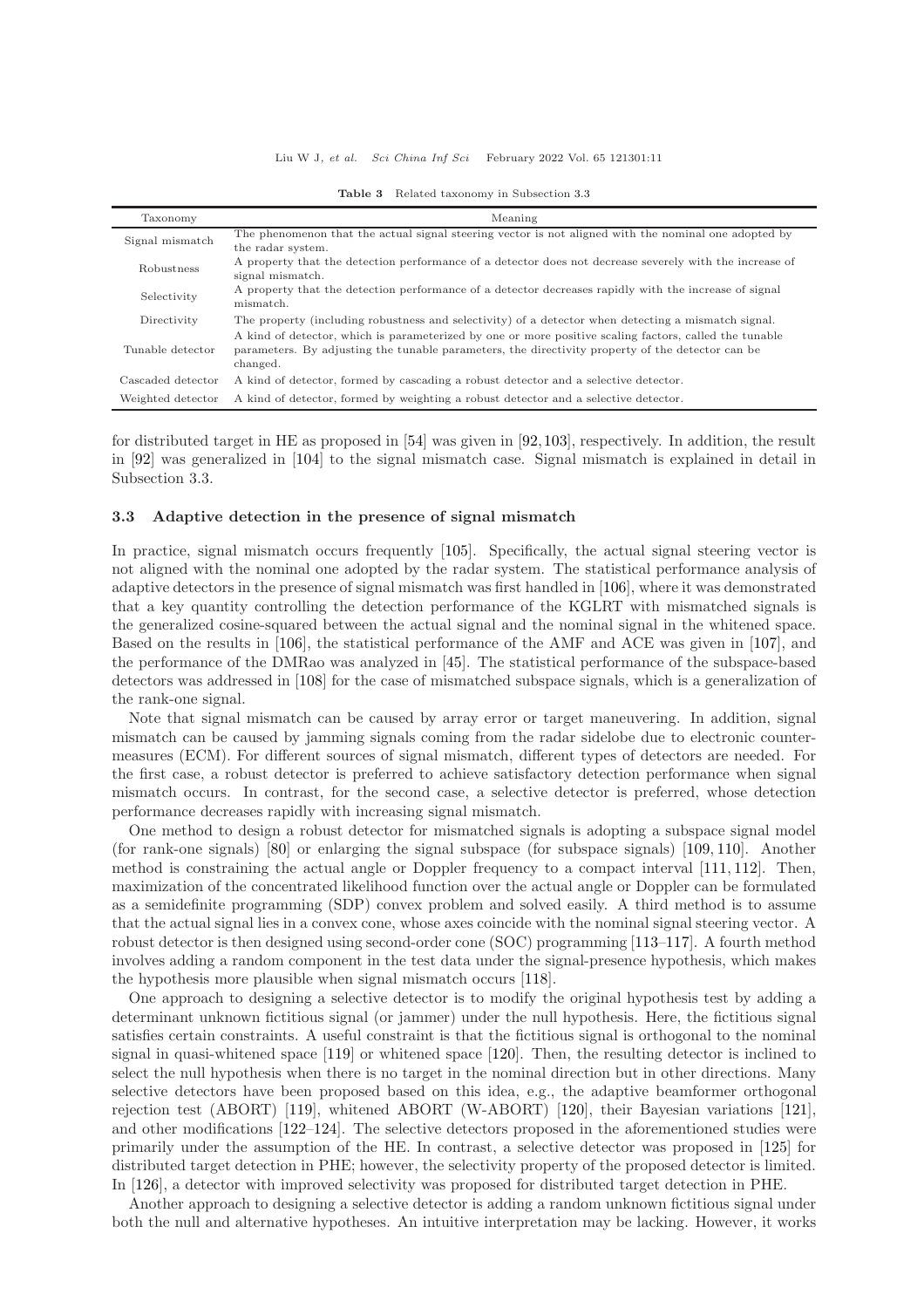in certain parameter settings, e.g., the double-normalized AMF (DN-AMF) [\[127\]](#page-33-1).

Note that the directivity (robustness or selectivity) of the above detectors cannot be adjusted. In other words, for a given detector, it either works as a robust detector or a selective detector (but not both). This limits the flexibility of the detectors in detecting mismatched signals. Tunable detectors, cascaded detectors, weighted detectors, and their combinations can overcome the above limitation.

Tunable detectors are generally obtained by comparing the similarities in the detection statistics of two or more detectors with different directivity properties, and they (with specific tunable parameters) typically contain conventional detectors as special cases. The directivity property of a tunable detector for mismatched signals can be changed smoothly by adjusting one or two tunable parameters. The first tunable detector was proposed by Kalson in 1992 [\[128\]](#page-33-2), which contains the KGLRT and AMF as two special cases; however, the selectivity of this tunable detector cannot exceed the KGLRT. Another tunable detector was proposed by Hao et al. in [\[129\]](#page-33-3), termed as KRAO, which contains the KGLRT and DMRao as two special cases. The KRAO has enhanced selectivity; however, its robustness is limited. In [\[130\]](#page-33-4) a tunable detector termed as KMABORT, was proposed, which contains the KGLRT, AMF, and ABORT as three special cases. The KMABORT is characterized by two tunable parameters; thus, it has more freedom to detect mismatched signals. However, its best robustness for mismatched signals is tantamount to that of the AMF. Fortunately, the AMF is very robust for mismatched signals, although it was not specifically designed for robust detection of mismatched signals. A tunable detector, called KWA, was proposed in [\[131\]](#page-33-5), which contains the KGLRT, W-ABORT, and adaptive energy detector (AED) [\[132\]](#page-33-6) as special cases. The KWA is more robust compared to the AMF. As a special case of the KWA, the AED does not need the nominal signal steering vector. Instead, it only tests whether a signal with sufficient energy exists. In other words, it does not differentiate between matched and mismatched signals. As a result, the AED is the most robust. Note that there are other tunable detectors, such as the ones in [\[133](#page-33-7)[–136\]](#page-33-8).

A cascaded detector is formed by cascading robust and selective detectors; thus, it has numerous pairs of detection thresholds. By changing the pair of detection thresholds, it can change the directivity property for mismatched signals. This type of cascaded detector is also referred to as a two-stage detector. A twostage detector that cascades the KGLRT and AMF was proposed in [\[137\]](#page-33-9). In [\[107\]](#page-32-19), a two-stage detector, called adaptive sidelobe blanker (ASB), was proposed, which cascades the AMF and ACE. A two-stage detector called AMF-Rao that cascades the AMF and DMRao was proposed in [\[45\]](#page-30-30). In [\[138\]](#page-33-10), a two-stage detector called WAS-ASB that cascades the SGLRT and W-ABORT was proposed. In addition, in [\[139\]](#page-33-11), a two-stage detector called S-ASB that cascades the SGLRT and ACE was proposed. In [\[131\]](#page-33-5), a two-stage detector called KWAS-ASB that cascades the KWA and SGLRT was proposed. In [\[129\]](#page-33-3), two two-stage detectors were proposed, named the KRAO-ASB and SKRAO-ASB. The former cascades the AMF and KRAO, while the latter cascades the SGLRT and KRAO. In [\[140\]](#page-33-12), a two-stage detector called SD-RAO that cascades the SGLRT and DMRao was proposed. Note that the above two-stage detectors were all designed for rank-one signals. In contrast, a two-stage detector called AESD was proposed in [\[141\]](#page-33-13) for mismatched subspace signal by cascading the AED and ASD. A useful lecture [\[142\]](#page-33-14) summarized the selective detectors ABORT and W-ABORT, the tunable detector KWA, the two-stage detectors ASB, AMF-Rao, S-ASB, and WAS-ASB. A survey on two-stage detectors was recently presented in [\[143\]](#page-33-15).

A weighted detector is constructed by weighting a robust detector and a selective detector. Here, the directivity can be changed smoothly by adjusting the weight. A weighted detector called SAMF-ASD was proposed in [\[144\]](#page-33-16).

All of the tunable, two-stage, and weighted detectors are designed for a point target in HE. Note that ABORT was generalized in [\[125\]](#page-32-33) for distributed target detection in both HE and PHE. For distributed target detection, the W-ABORT was generalized in [\[126,](#page-33-0)[145\]](#page-33-17) in HE and PHE, respectively. In addition, a tunable detector called tunable GLRT in PHE (T-GLRT-PHE) for distributed target detection in PHE was proposed in [\[126\]](#page-33-0).

Note that the robustness or selectivity of two-stage and weighted detectors cannot exceed their corresponding cascaded detectors and weighted detectors, respectively. In contrast, a tunable detector typically has much more freedom to change the directivity for mismatched signals.

## <span id="page-11-0"></span>3.4 Adaptive detection in interference

Most of the aforementioned detectors are designed without considering the presence of interference. However, in practice, interference can occur, in addition to noise and the possible signal of interest.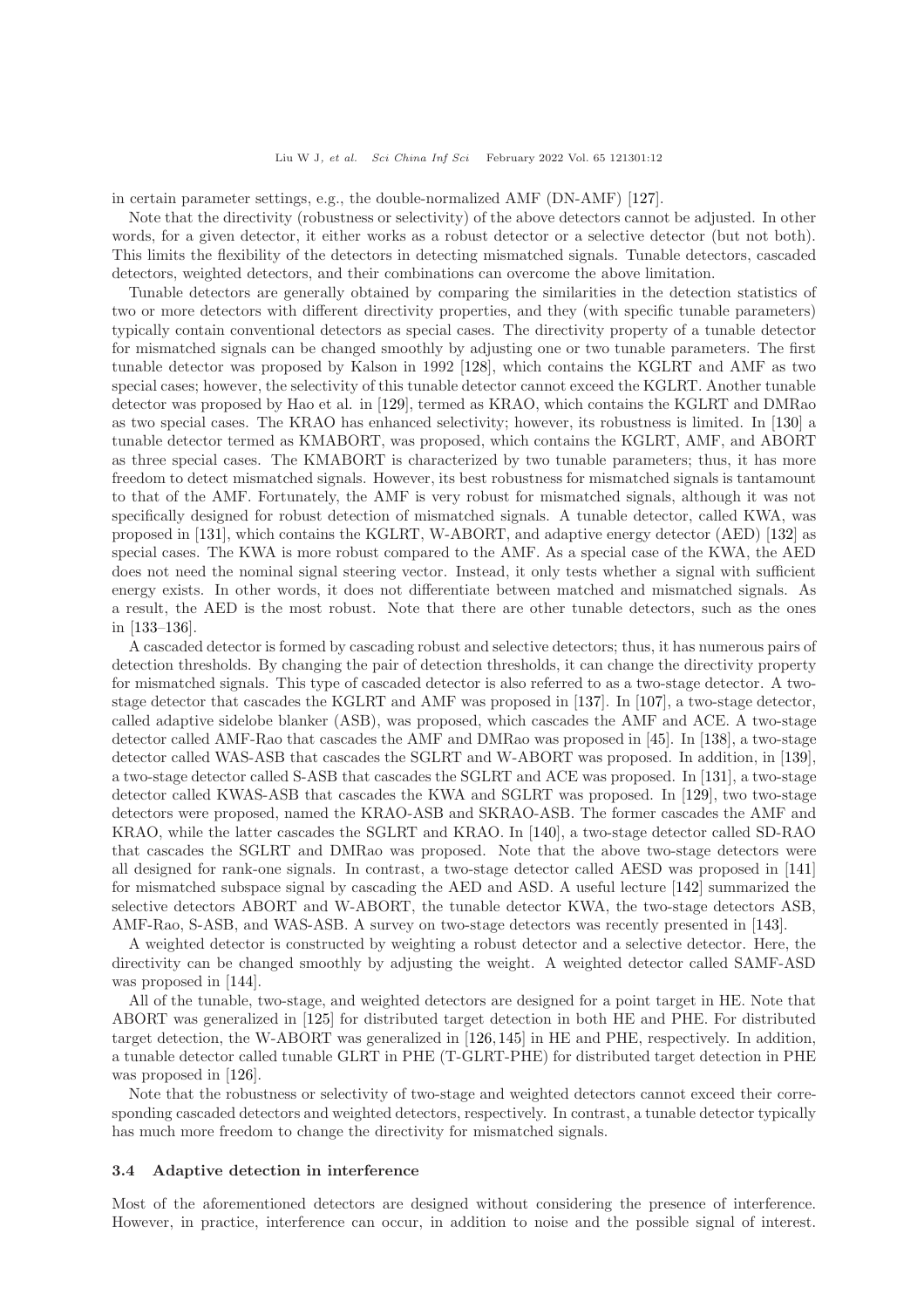#### Liu W J, et al. Sci China Inf Sci February 2022 Vol. 65 121301:13

| Taxonomy                | Meaning                                                                                                                                |
|-------------------------|----------------------------------------------------------------------------------------------------------------------------------------|
| Noise interference      | A type of random interference, having the effect of thermal noise or clutter.                                                          |
| Coherent interference   | A type of interference, having the effect of deceiving the radar system,<br>which only lies in a direction and occupies a Doppler bin. |
| Subspace interference   | A type of coherent interference, which can be modeled by a subspace model.                                                             |
| Orthogonal interference | A type of coherent interference, which is orthogonal to the signal in some manner.                                                     |

|  |  | Table 4 Related taxonomy in Subsection 3.4 |  |
|--|--|--------------------------------------------|--|
|  |  |                                            |  |

Interference can be caused by the intentional ECM or unintentional industrial production.

Masking and deception are two main effects of interference on radar systems. Noise interference has the effect of masking the radar system, while coherent interference has the effect of deceiving the radar system. Noise interference plays the role of thermal noise or clutter; thus, it increases the noise level. As a result, to maintain the CFAR property, the radar system must increase the detection threshold, which reduces the radar sensitivity for target detection [\[146,](#page-33-18) pp. 114–115]. Typically, coherent interference imitates a real target; thus, it can deceive the radar system. To achieve the above purpose, the interference is required to work coherently with the radar system. Coherent interference is also referred to as false-target interference, including false-range interference, false-velocity interference, and false-direction interference.

From the data model perspective, coherent interference  $[147]^{12}$  is typically constrained to lie in a known subspace; thus, it is often referred to as subspace interference in the adaptive detection field. Significant work was performed by Scharf et al. [\[148](#page-33-20)[–150\]](#page-33-21) to detect a multichannel signal in subspace interference and thermal noise (or colored noise with a known covariance matrix). Other relative studies into subspace interference and colored noise with a known covariance matrix can be found in [\[151–](#page-33-22)[154\]](#page-33-23).

In practical applications, the noise covariance matrix is typically unknown and must be estimated. For distributed target detection in subspace interference, it was assumed in [\[155\]](#page-33-24) that the noise covariance matrix was unknown. Here, a set of sufficient training data was used to estimate the noise covariance matrix, and the GLRT and 2S-GLRT were derived in both HE and PHE. The PFA of the GLRT in HE was given in [\[156\]](#page-33-25). The Rao test-based detectors in HE and PHE were derived in [\[157\]](#page-33-26), and the Wald test-based detectors for point target detection in subspace interference were derived in [\[158\]](#page-33-27). In addition, a modified Rao test that took both the signal coordinate matrix and interference coordinate matrix as the relative parameter was given in [\[159\]](#page-33-28). It is shown in [\[158\]](#page-33-27) that the detectors whiten the noise (or equivalently reject the clutter) in HE in the same manner; however, they reject the subspace interference in different manners. Recently, the statistical performance of the GLRT for subspace interference was analyzed in [\[160\]](#page-33-29) for a rank-one signal. In addition, the statistical performance of the GLRT-based detectors for point target detection in subspace interference was analyzed in [\[161\]](#page-33-30) for the signal mismatch case, including signal match as a special case. It was demonstrated in [\[161\]](#page-33-30) that the coherent interference and signal mismatch affect the detection performance of the GLRT-based detectors through two generalized angles. One angle is between the whitened actual signal and whitened interference subspace, and the other is the angle of the actual signal and nominal signal matrix after being projected onto the interferenceorthogonalized subspace. Ref. [\[162\]](#page-33-31) investigated the detection problem in subspace interference in the presence of signal mismatch. Here, two selective detectors and a tunable detector were proposed, and their statistical performance was also given therein. The detection problem in subspace interference was addressed in [\[163](#page-33-32)[–167\]](#page-33-33) in the framework of invariance principle. When the subspace interference lies in both the test and training data, it was identified in [\[23\]](#page-30-32) that there is no effective GLRT, and a modified GLRT was proposed based on the sieves method.

For the DD problem in the presence of subspace interference in HE, the GLRT and 2S-GLRT were developed in [\[168\]](#page-33-34), and Wald test-based detectors were obtained in [\[169\]](#page-34-0). Based on GLRT and Wald test, two detectors were proposed in [\[170\]](#page-34-1) for the DD problem in PHE.

In the above references, sufficient information about the coherent interference was assumed to be available; however, this is not always the case in practical scenarios. In [\[171\]](#page-34-2), it was assumed that the interference subspace was unknown except for its dimension, and a GLRT-like detector was proposed. In [\[88\]](#page-32-0), it was assumed that the coherent interference was unknown but was orthogonal to the signal in

<sup>12)</sup> Coherent interference shares the same waveform with the radar transmitted signals. Currently, waveform information is generally obtained by digital radio frequency memory (DRFM) technology [\[147\]](#page-33-19). For most references, the waveform information is not considered in the adaptive detection field, except for some special cases, e.g., multiple-input multiple-output (MIMO) radar, because that waveform information is consumed by matched filtering in the radar receiver while target detection is performed in the signal processor. Note that the matched filtering concept differs from that described in Section 2.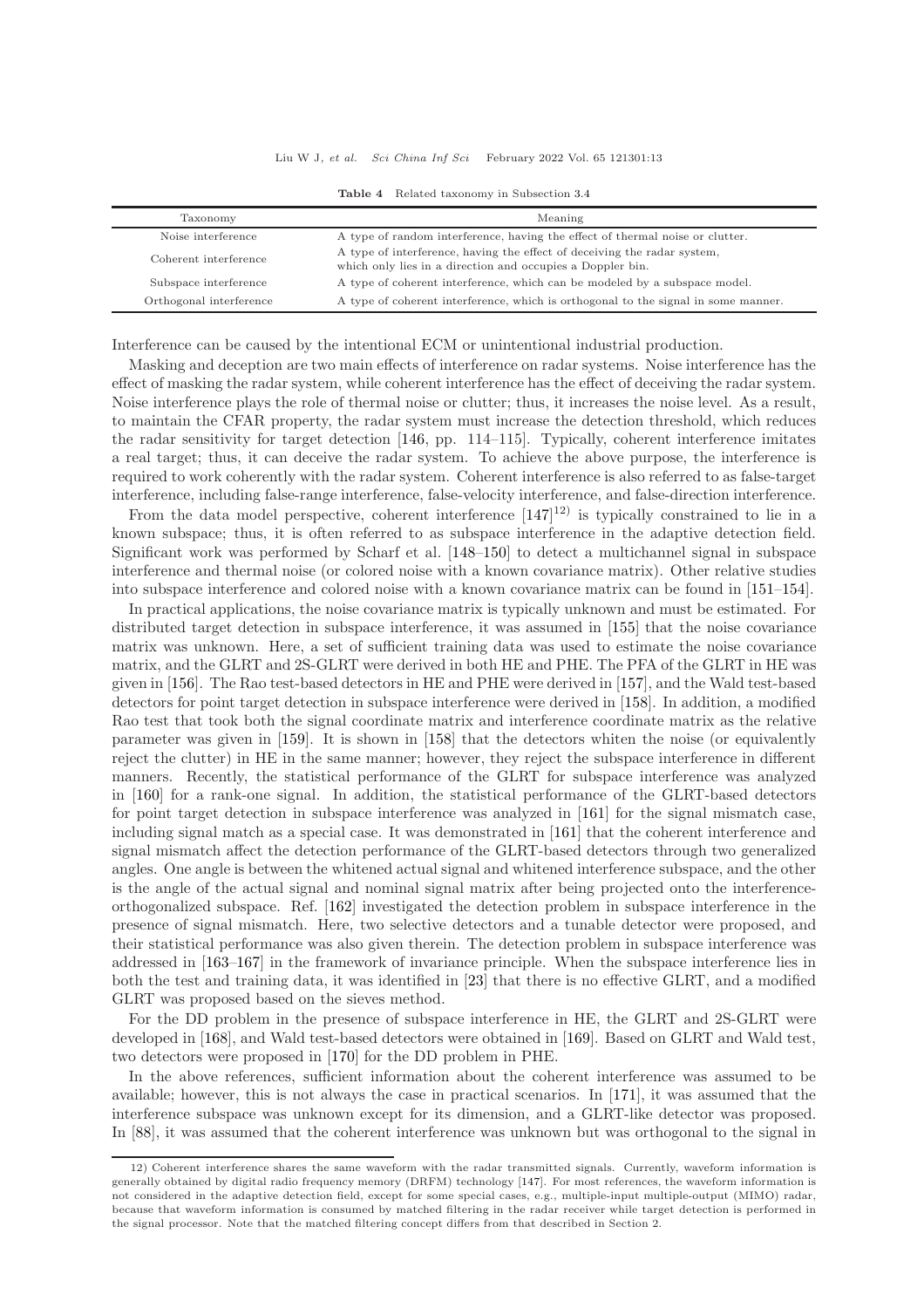| Taxonomy           | Meaning                                                                                              |
|--------------------|------------------------------------------------------------------------------------------------------|
| Low-rank structure | Noise covariance matrix is a sum of a scaled identity matrix and a low-rank matrix, with eigenvalues |
|                    | much greater than unity.                                                                             |
| Persymmetry        | Noise covariance matrix is persymmetric about its cross diagonal and Hermitian about its diagonal.   |
| Spectral symmetry  | Ground clutter has a symmetric PSD centered around the zero-Doppler frequency.                       |

Table 5 Related taxonomy in Subsection [3.5](#page-13-0)

the whitened space, and this type of interference was referred to as orthogonal interference [\[172–](#page-34-3)[174\]](#page-34-4)<sup>13)</sup>. Then, three detectors were proposed based on the GLRT, Rao test, and Wald test criteria. Remarkably, the resulting detectors share the same forms as the SGLRT, SRao, and SAMF, respectively. However, statistical performance analysis indicated that the orthogonal interference could degrade detection performance [\[88\]](#page-32-0). In addition, in [\[175](#page-34-5)[–177\]](#page-34-6), it was assumed that uncertainties exist in signal and coherent interference. To account for these uncertainties, the signal and interference were constrained to certain proper cones, and effective detectors were proposed using convex optimization theory.

The adaptive detection in completely unknown coherent interference was considered in [\[178\]](#page-34-7). In the detector design stage, unknown interference was assumed to lie in a subspace orthogonal to the signal. According to the GLRT and Wald test, two detectors were proposed, and the detector derived according to the GLRT was called the adaptive orthogonal rejection detector (AORD). It was demonstrated that the AORD exhibits better detection performance than others in completely unknown interference. Another distinctive feature of the AORD is that it can provide significant performance improvement compared to the KGLRT and AMF in the absence of interference. This was demonstrated in [\[179\]](#page-34-8), where the statistical performance of the AORD was presented.

The above references primarily deal with coherent interference. In [\[180\]](#page-34-9), it was assumed there was completely unknown noise interference, and the corresponding GLRT for rank-one signals was shown to be equivalent to the ACE. The corresponding Rao test was given in [\[127\]](#page-33-1), i.e., the DN-AMF, which was primarily adopted for mismatched signal detection, as explained in Subsection [3.3.](#page-10-0) The above results were generalized in [\[181\]](#page-34-10) with additional coherent interference, and the GLRT, Rao test, and Wald test were derived for subspace signals. In [\[182\]](#page-34-11), noise interference was constrained by the GER, and the GLRT was demonstrated to be the same as the KGLRT. In addition, the corresponding Rao and Wald tests were shown to be the DMRao and AMF, respectively [\[183\]](#page-34-12). The results in [\[182,](#page-34-11) [183\]](#page-34-12) were generalized in [\[184\]](#page-34-13) for subspace signals. It was assumed in [\[185\]](#page-34-14) that the noise interference lies in a subspace orthogonal to the signal subspace, and a detector was proposed according to the two-step Rao (2S-Rao) test, named two-step orthogonal SAMF (2S-OSAMF). Numerical examples demonstrated that the 2S-OSAMF exhibits better detection performance than its competitors even though the noise interference is completely unknown.

In [\[186\]](#page-34-15), the authors considered the problem of determining whether the test data contained noise interference, and this problem was solved by formulating it as a binary hypothesis test, and a detector was designed according to the GLRT criterion. In [\[187\]](#page-34-16), the authors considered the problem of detecting a signal in the presence of noise interference, which only occupied parts of the training data. Two GLRT-related detectors were proposed, which were shown to outperform existing detectors. In [\[188\]](#page-34-17), the authors considered two scenarios for the signal detection problem in interference, i.e., only noise interference existed, and both noise interference and coherent interference existed. For the first scenario, an effective estimate for the interference covariance was proposed and utilized in the AMF, which can mitigate the negative effects of the noise interference. A compressive sensing-based GLRT was proposed for the second scenario. Note that other detection problems involving noise interference were discussed in [\[189](#page-34-18)[–191\]](#page-34-19).

#### <span id="page-13-0"></span>3.5 Adaptive detection with limited training data

Adaptive processing, e.g., adaptive detection or adaptive filtering, typically requires sufficient training data to estimate the unknown noise covariance matrix. In particular, it was shown in [\[42\]](#page-30-27) that the adaptive filter SMI requires at least  $2N - 3$  IID training data to maintain 3 dB SNR loss compared to the optimum filter (with known noise covariance matrix), where  $N$  is the dimension of the test data. This is

<sup>13)</sup> Orthogonal interference satisfies the generalized eigenrelation (GER) defined in [\[172\]](#page-34-3), which can be approximately met in practice, especially for out-of-mainbeam interference [\[173\]](#page-34-20). In [\[173\]](#page-34-20), it was identified that using secondary data selection strategies, e.g., power selected training [\[174\]](#page-34-4), results in the orthogonality of the signal and interference in the whitened space.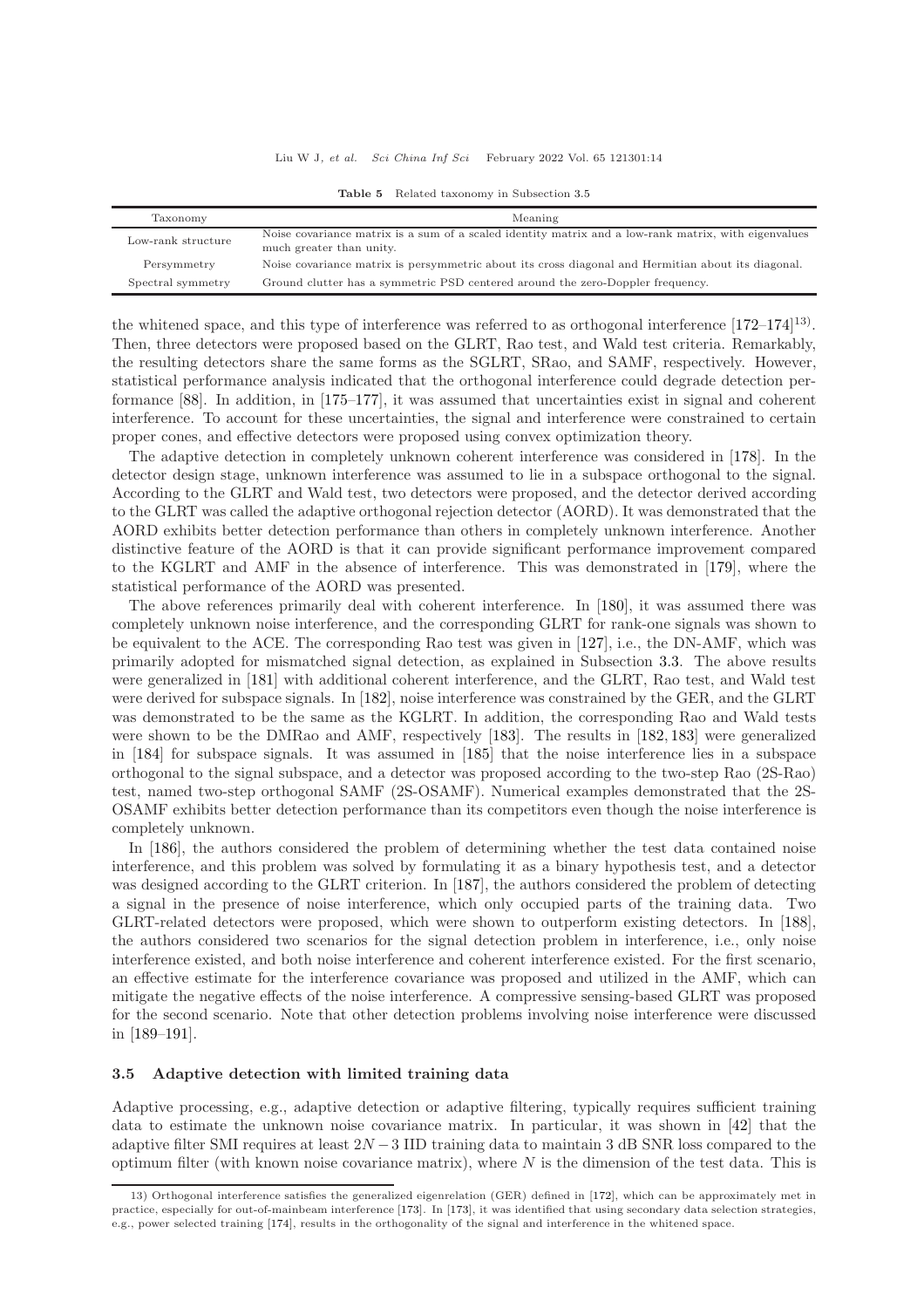known as the Reed-Mallett-Brenann (RMB) rule  $[42, 192]^{14}$  $[42, 192]^{14}$  $[42, 192]^{14}$ ). However, this requirement may not always be satisfied in practical application. Take STAP filtering for airborne radar as an example. Here, if the number of antenna elements is 30, the number of pulses is 40, and the system bandwidth is 10 MHz. To satisfy the requirement of the RMB rule, each filter requires received data in the range of roughly 36 km. Typically, the IID assumption cannot be guaranteed in such a wide range  $[193-195]^{15}$ .

A priori information-based method and dimension reduction are two main approaches to alleviate the sufficient IID training data requirement.

#### 3.5.1 Priori information-based methods

Priori information-based methods include Bayesian methods, parametric methods, special structure-based methods, etc.

For Bayesian methods  $[196, 197]^{16}$  $[196, 197]^{16}$  $[196, 197]^{16}$ , the noise covariance matrix is ruled by a certain statistical distribution [\[198\]](#page-34-26), and the distribution parameters can be obtained using limited training data. In [\[199\]](#page-34-27), the noise covariance matrix was assumed to be subject to a given inverse Wishart distribution, and the Bayesian one-step GLRT (B1S-GLRT) and Bayesian 2S-GLRT (B2S-GLRT) were proposed. Using simulated and experimental data, it was demonstrated that these Bayesian detectors could provide better detection performance than the conventional ones with low sample support. Note that the B1S-GLRT and B2S-GLRT can be taken as Bayesian generalizations of the KGLRT and AMF, respectively. The Bayesian version of the ACE was derived in [\[200,](#page-34-28)[201\]](#page-34-29). The Bayesian method was also adopted in [\[121,](#page-32-30)[202\]](#page-34-30) to devise selective detectors with limited training data. Notably, the Bayesian method can be used even when no training data are available [\[203\]](#page-34-31).

The parametric (or model-based) method approximates the interference spectrum with a low-order multichannel autoregressive (AR) model [\[204\]](#page-34-32). In other words, the noise covariance matrix can be well characterized using only a few parameters. Thus, this method largely reduces the required training data. Simultaneously, it also reduces computational complexity. The parametric AMF (PAMF) was proposed in [\[204\]](#page-34-32). The PAMF was demonstrated to be equivalent to the parametric Rao test in [\[205\]](#page-34-33), where the asymptotic (in the case of sufficiently large samples) statistical distribution was also derived. The corresponding parametric GLRT was obtained in [\[206\]](#page-34-34), which was shown to have better detection performance than the PAMF. In [\[207\]](#page-34-35), the nonstationary PAMF (NS-PAMF) and nonstationary normalized PAMF (NS-PAMF) were proposed for adaptive signal detection in hyperspectral imaging. Note that there are many other parametric detectors [\[208](#page-35-0)[–223\]](#page-35-1).

The structure for special structure-based methods is for the noise covariance matrix, which may have different special structures for different antenna configurations or different radar operating environments. The special structures for the noise covariance matrix include low-rank structure, Toeplitz [\[224\]](#page-35-2), Kronecker [\[225,](#page-35-3) [226\]](#page-35-4), persymmetry, and spectral symmetry.

For the low-rank structure, which is data-dependent, the noise covariance matrix is a sum of a scaled identity matrix (corresponding to weak thermal noise) and a low-rank matrix (corresponding to strong clutter) with eigenvalues much greater than unity. Then, with limited training data, the principal component approximation of the SCM is generally a better estimation for the noise covariance matrix than the SCM itself [\[227\]](#page-35-5). Many reduced-rank approaches have been developed under this guideline. Precisely, the reduced-rank versions of the KGLRT, AMF, and ACE were exploited in [\[228\]](#page-35-6) for the space-time adaptive detection (STAD) problem in airborne radar with the data received by multiple sensors under different pulses. There are many other well-known reduced-rank detectors or filters, e.g., principal component analysis (PCA) [\[227\]](#page-35-5), cross-spectral metric (CSM) [\[229\]](#page-35-7), multistage Wiener filter (MWF) [\[230,](#page-35-8)[231\]](#page-35-9), auxiliary-vector filter (AVF) [\[232\]](#page-35-10), joint iterative optimization (JIO) [\[233\]](#page-35-11), conjugate gradient (CG)-based AMF (CG-AMF) [\[234](#page-35-12)[–240\]](#page-35-13)<sup>17</sup>), and some others [\[241](#page-35-14)[–245\]](#page-35-15). In addition, the diagonally loaded versions of

<sup>14)</sup> Recently, a simple proof of the RMB rule was given in [\[192\]](#page-34-21). For adaptive detection, more than 2N − 3 IID training data are required to maintain 3 dB SNR loss compared to the optimum detector, as shown in Figure 3.

<sup>15)</sup> In other words, in many applications, only a few data are IID. There are many approaches to select qualified data, e.g., reiterative censored fast maximum likelihood (CFML) [\[193\]](#page-34-22), generalized inner product (GIP) [\[194\]](#page-34-36), and approximate maximum likelihood (AML) [\[195\]](#page-34-23).

<sup>16)</sup> Bayesian methods have also been used to model the detection problem in non-homogeneous environment [\[196,](#page-34-24) [197\]](#page-34-25).

<sup>17)</sup> Note that the MWF, AVF, and CG are equivalent [\[235,](#page-35-16) [236\]](#page-35-17), and they belong to the Krylov subspace technique, which was originally used in numerical calculation [\[237\]](#page-35-18), and have recently been used successfully in signal processing [\[238\]](#page-35-19). Remarkably, the Krylov subspace technique does not require matrix inversion nor eigenvalue decomposition (EVD), and it can outperform EVD-based methods [\[239,](#page-35-20) [240\]](#page-35-13).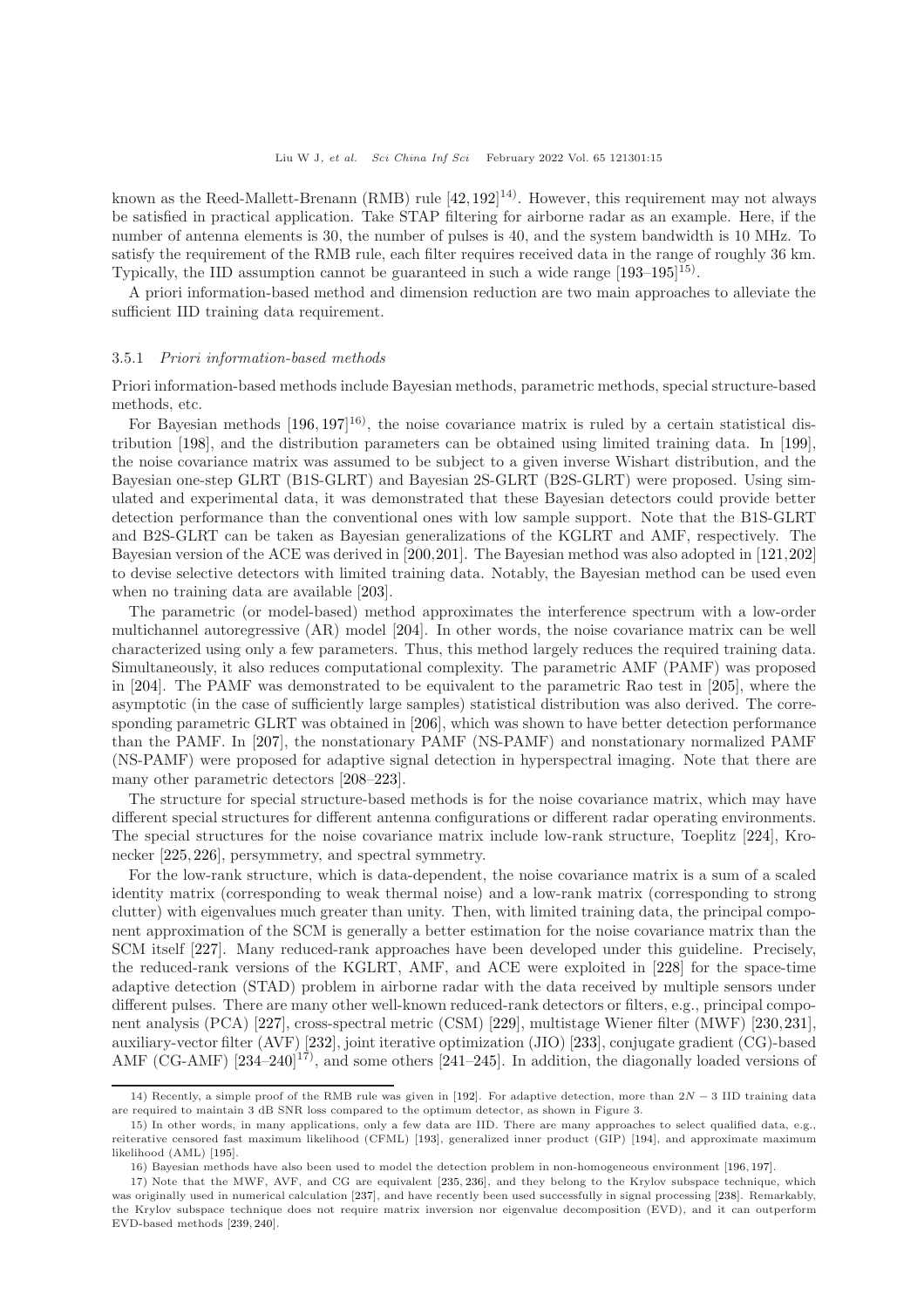the KGLRT, AMF, and ACE were investigated in [\[12,](#page-30-12)[246\]](#page-35-21). Diagonal loading can be considered a type of reduced-rank method because it uses the low-rank structure information of the noise covariance matrix.

Persymmetry is another useful structure for covariance matrix estimation with low sample support. For the persymmetric covariance matrix, it is persymmetric for its cross diagonal and Hermitian for its diagonal. This structure exists when symmetrically spaced linear arrays and/or pulse trains are used. In addition, persymmetry can be observed in other situations, e.g., standard rectangular arrays, uniform cylindrical arrays (with an even number of elements), and some standard exagonal arrays [\[247\]](#page-35-22). In [\[248,](#page-36-0) [249\]](#page-36-1), the maximum likelihood estimates of persymmetric covariance matrices were provided in the absence and presence of white noise, respectively. It was proven in [\[250,](#page-36-2) [251\]](#page-36-3) that exploitation of persymmetry is tantamount to doubling the number of training data in adaptive processing. For target detection by exploiting the persymmetry, Refs. [\[252](#page-36-4)[–256\]](#page-36-5) considered the point target case with a single observation in HE, and Ref. [\[257](#page-36-6)[–260\]](#page-36-7) considered the distributed target or point target case with multiple observations/multi-bands in HE. Persymmetric detectors in HE with improved rejection capabilities were given in [\[261\]](#page-36-8). For the PHE, several persymmetric detection algorithms were designed in [\[262](#page-36-9)[–267\]](#page-36-10). The above studies exploiting persymmetry primarily focused on rank-one signal detection. In contrast, persymmetric detection of subspace signals was considered in [\[268](#page-36-11)[–273\]](#page-36-12). In addition, persymmetry can be used in non-Gaussian noise [\[71,](#page-31-23) [252,](#page-36-4) [274](#page-36-13)[–277\]](#page-36-14) or MIMO radar [\[278](#page-36-15)[–281\]](#page-36-16).

Spectral symmetry exists in ground clutter when it is observed by a stationary monostatic radar system. Precisely, ground clutter has a symmetric power spectral density (PSD) centered around the zero-Doppler frequency, and this special structure was confirmed by real data in [\[282,](#page-36-17) [283\]](#page-36-18). Other situations where spectral symmetry exists have been discussed in detail in [\[247\]](#page-35-22). Adaptive detectors that exploit spectral symmetry were proposed for the HE [\[247,](#page-35-22) [284\]](#page-36-19) and PHE [\[285\]](#page-36-20). Simulation results demonstrate that utilizing spectral symmetry is equivalent to doubling the number of training data.

The above special structures can be combined to further improve detection performance, e.g., the Bayesian and parametric methods [\[286\]](#page-36-21), the parametric method and persymmetry [\[287,](#page-37-0)[288\]](#page-37-1), the low-rank structure and persymmetry [\[289\]](#page-37-2), and persymmetry and spectral symmetry [\[290](#page-37-3)[–292\]](#page-37-4) can be combined effectively.

#### 3.5.2 Dimension reduction methods

Utilizing a priori information may suffer from significant performance loss if the prior information greatly departs from the actual information. Another approach to alleviating the requirement of sufficient IID training data is dimension reduction, which is a data-independent process. Here, reduced-dimension transformation is applied to the test and training data prior to adaptive processing, which has the effect of projecting the noise covariance matrix onto a low-dimension subspace. As a result, the required number of IID training data can be reduced considerably, and computational complexity is also reduced. Various reduced-dimension approaches have been proposed, e.g., the auxiliary channel receiver (ACR) [\[293\]](#page-37-5), extended factor approach (EFA) [\[294\]](#page-37-6), space-time multiple-beam (STMB) [\[295\]](#page-37-7), sum-difference STAP (Σ∆-STAP) [\[296\]](#page-37-8), best channel method (BCM) [\[297\]](#page-37-9), alternating low-rank decomposition (ALRD) [\[298\]](#page-37-10), and others [\[299\]](#page-37-11).

The aforementioned approaches were proposed for filtering. In contrast, the joint-domain localized GLR (JDL-GLR) detector was proposed for airborne radar target detection in [\[300\]](#page-37-12). First, the JDL-GLR transforms the test and training data into reduced-dimension space, and then uses the KGLRT structure to form the final detector. Another similar reduced-dimension GLRT was proposed in [\[301\]](#page-37-13). Two reduced-dimension detectors that adopted the AMF structure were proposed in [\[52\]](#page-31-5). In [\[302\]](#page-37-14), a reduced-dimension detector with subarray processing was proposed. Recently, a random matrix-based reduced-dimension detector was given in [\[303\]](#page-37-15). This detector also uses the KGLRT structure; however, the reduced-dimension matrix is selected in a different manner. Here, one column of the reduced-dimension matrix is aligned with the signal steering vector, and the other columns are selected randomly in the subspace orthogonal to the signal steering vector.

In [\[304,](#page-37-16)[305\]](#page-37-17), the test and training data were first projected on one-dimensional signal subspace, thereby resulting in scalar data. Then, two reduced-dimension detectors were designed using the resultant scalar data. Note that these reduced-dimension detectors are primarily for rank-one signals. In contrast, a reduced-dimension detector for subspace signal detection was proposed in [\[306\]](#page-37-18), which is referred to as the subspace transformation-based detector (STBD). In [\[306\]](#page-37-18), it was demonstrated that the STBD, which can also serve as a filter, can provide improved detection and filtering performance even in some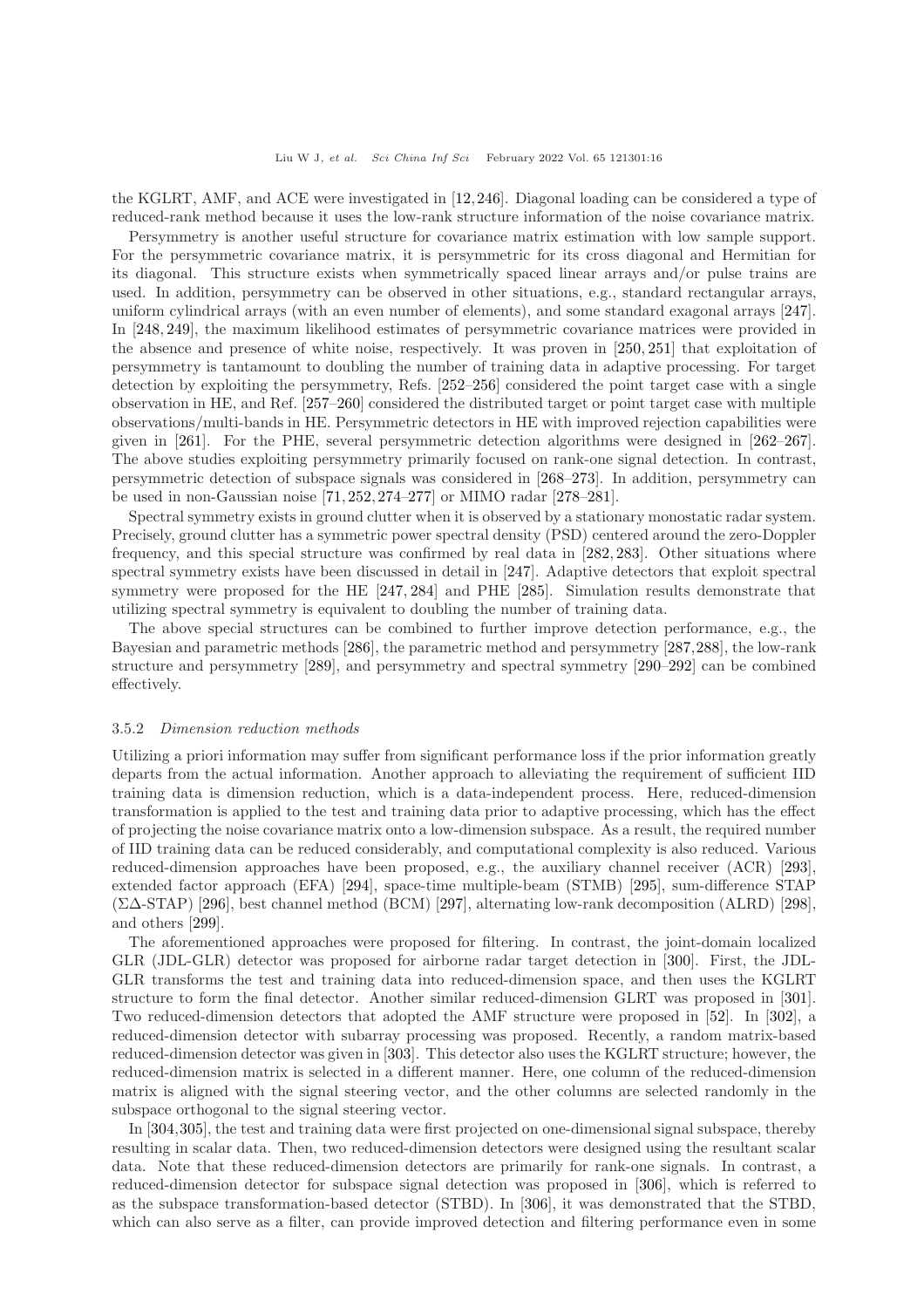#### Liu W J, et al. Sci China Inf Sci February 2022 Vol. 65 121301:17

<span id="page-16-0"></span>

| Taxonomy               | Meaning                                                                                                                                                                                                                                                                                                       |
|------------------------|---------------------------------------------------------------------------------------------------------------------------------------------------------------------------------------------------------------------------------------------------------------------------------------------------------------|
| Distributed MIMO radar | MIMO radar with widely separate antennas.                                                                                                                                                                                                                                                                     |
| Colocated MIMO radar   | MIMO radar with closely spaced antennas.                                                                                                                                                                                                                                                                      |
| Spatial diversity      | The transmit antennas are far enough from each other, and hence the target radar cross sections<br>can be taken as independent random variables for different transmit-receive paths. With a spatially<br>diverse set of "looks", each set of received data carries independent information about the target. |

Table 6 Related taxonomy in Subsection [3.6](#page-16-1)

sample-abundant scenarios, as well as cases with limited training data.

In addition to a priori information-based and dimension reduction methods, some other technologies may alleviate (or even not need) the training data requirement. For example, in [\[307\]](#page-37-19), the authors considered the problem of detecting a multichannel spatial signal in unknown noise without training data. Here, to estimate the unknown noise covariance matrix, a number of echo signals reflected by the test data were utilized.

## <span id="page-16-1"></span>3.6 Adaptive detection for MIMO radar

MIMO radar adopts multiple elements at both the transmit and receive antennas, and the transmitted waveforms are linearly independent or orthogonal [\[308\]](#page-37-20). According to the antenna configuration, there are two basic categories for MIMO radar, i.e., distributed MIMO radar, where antennas are distant from each other [\[309\]](#page-37-21), and colocated MIMO radar, where antennas are positioned close to each other [\[310\]](#page-37-22).

Strictly speaking, a review of MIMO radar target detection can also be carried out from the above five aspects or be included in the above five aspects. However, as an emerging research area, MIMO radar has received considerable attention. Thus, we review MIMO radar target detection in an independent subsection from the three perspectives: adaptive detection for distributed MIMO radar, adaptive detection for colocated MIMO radar, and adaptive detection for other types of MIMO radar.

## 3.6.1 Adaptive detection for distributed MIMO radar

It was demonstrated in [\[311\]](#page-37-23) that distributed MIMO radar can provide better detection performance than traditional phased-array radar in high SNR regions because spatial diversity can alleviate the impact of target scintillation, and spatial diversity gain is greater than the coherent processing gain of phasedarray radar. Based on the results presented in [\[311\]](#page-37-23), the expressions for the PD of the GLRT were derived in [\[312\]](#page-37-24) when the target comprises a finite number of small scatterers. In addition, Ref. [\[313\]](#page-37-25) considered the problem of joint target detection and parameter estimation, and it was demonstrated that distributed MIMO radar provides significant improvement over phased-array radars for distributed targets. Ref. [\[314\]](#page-37-26) dealt with the MIMO radar detection problem when phase synchronization mismatch occurs between the transmit and receive antennas. Here, phase error was modeled as the von Mises distribution, and the corresponding GLRT was derived. Polarimetric MIMO radar detection in Gaussian noise was investigated in [\[315\]](#page-37-27), and it was shown that optimal design of the antenna polarization leads to better detection performance than MIMO radar systems that transmit fixed polarized waveforms over all antennas.

Note that the target's movement feature was not considered in the above references. When the transmitted waveform was orthogonal and Doppler processing was adopted, the GLRT and 2S-GLRT were derived in [\[316\]](#page-37-28) for moving target detection in a Gaussian background, and the expression for the PFA of the GLRT was given in [\[317\]](#page-37-29). In addition, it was assumed in [\[278\]](#page-36-15) that the noise covariance matrix possessed persymmetry, and then the GLRT (and statistical property) was derived for distributed MIMO radar that transmitted orthogonal waveforms and employed Doppler processing. Under the same antenna configuration, as well as adopting the Doppler processing, the 2S-GLRT was given in [\[318\]](#page-37-30) for compound-Gaussian clutter, and the corresponding 2S-Rao and 2S-Wald tests were derived in [\[319\]](#page-37-31). When the distributed MIMO radar transmitted orthogonal waveforms and adopted Doppler processing, Ref. [\[320\]](#page-37-32) derived the GLRT for polarimetric moving target detection in Gaussian noise. The detection problem in [\[316\]](#page-37-28) was generalized in [\[321\]](#page-37-33) by assuming that the target velocity was unknown, and it was demonstrated that distributed MIMO radar exhibits better detection performance than phasedarray radar when detecting a target with small radial velocities and the environment is homogeneous. The distributed MIMO radar detection in non-homogeneous clutter was considered in [\[322\]](#page-37-34), where the corresponding GLRT was derived and evaluated analytically. It was also demonstrated that the GLRT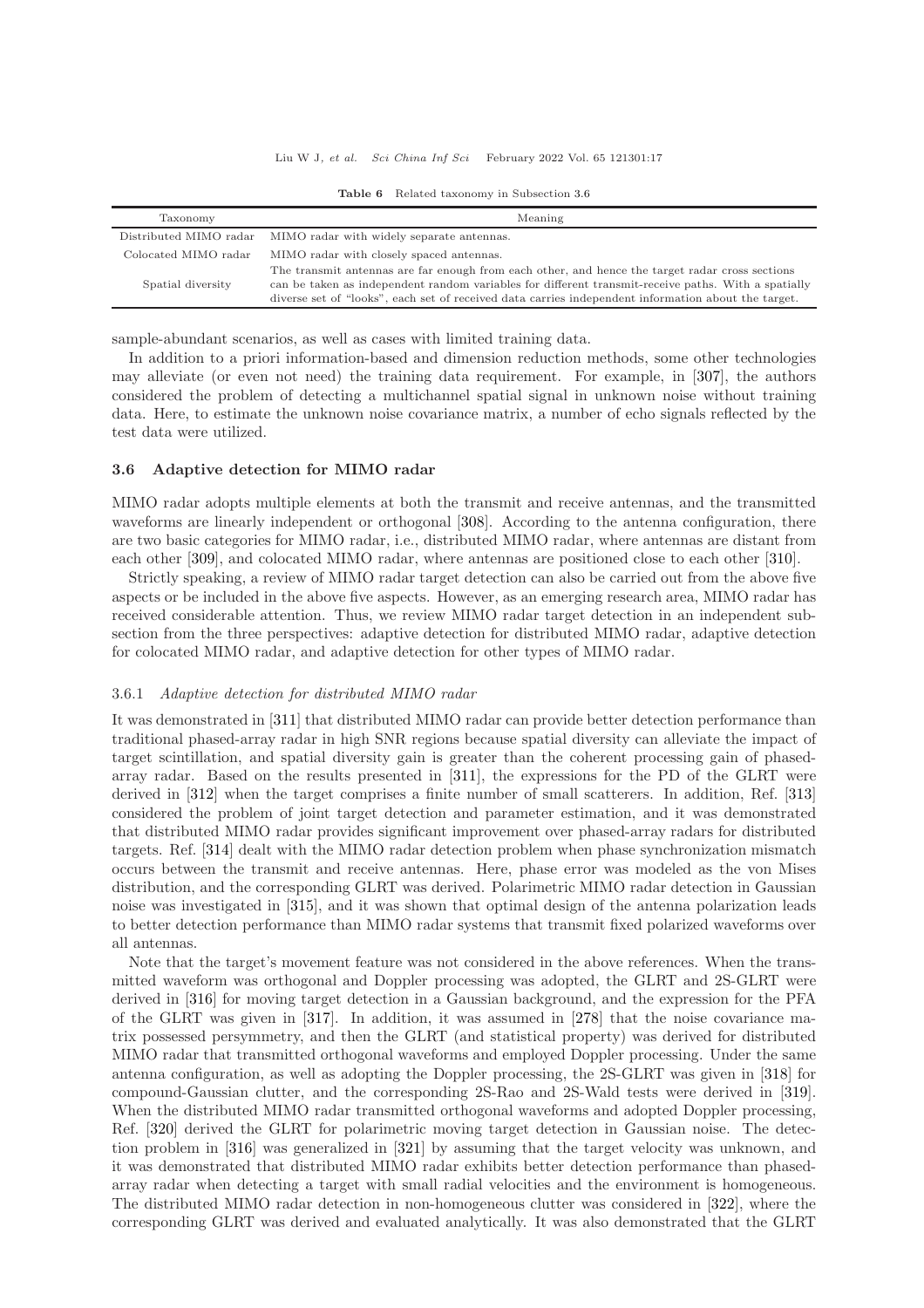in [\[322\]](#page-37-34) exhibited better detection performance than the detector in [\[321\]](#page-37-33), as well as the corresponding phased-array detector.

Note that orthogonal waveforms were adopted in the above references. Under the assumption of white Gaussian noise, it is demonstrated in [\[323\]](#page-37-35) that a detector suffers certain detection performance loss if the orthogonality property of the waveforms transmitted by different antennas is not satisfied. However, the above result may not be suitable for colored noise. Ref. [\[324\]](#page-37-36) derived the GLRT for distributed MIMO radar with arbitrary transmitted waveforms and arbitrary time-correlation of the noise, and it was demonstrated that there exists an inherent trade-off between diversity and integration, and that no uniformly optimum waveform design strategy exists. In addition, in [\[325\]](#page-37-37), the GLRT was derived for distributed MIMO radar with arbitrary transmit waveform and Doppler processing. Here, it was assumed that all transmit-receive pairs share the same known covariance matrix, and then the expressions for the PD of the GLRT were given [\[325\]](#page-37-37), according to which the optimum transmit waveform was then given. Ref. [\[326\]](#page-37-38) generalized the data model in [\[325\]](#page-37-37) for different transmit-receive pairs with different but known covariance matrices, and then the statistical performance of the corresponding GLRT was given for a Swerling-I target.

The signal model in [\[325\]](#page-37-37) was also adopted in [\[327–](#page-38-0)[331\]](#page-38-1); however, the noise was assumed to be compound-Gaussian. Specifically, the 2S-Rao and 2S-Wald tests for distributed MIMO radar were given in [\[327\]](#page-38-0), and several Bayesian 2S-GLRTs were derived in [\[328,](#page-38-2) [329\]](#page-38-3). The 2S-Rao and 2S-Wald tests in [\[327\]](#page-38-0) were generalized to polarimetric distributed MIMO radar detection in [\[332\]](#page-38-4) for point targets and [\[333\]](#page-38-5) for distributed targets. In addition, Ref. [\[330\]](#page-38-6) derived the 2S-GLRT for point target detection with polarimetric distributed MIMO radar in compound-Gaussian clutter, and it was generalized in [\[331\]](#page-38-1) for distributed target detection.

## 3.6.2 Adaptive detection for colocated MIMO radar

For the colocated MIMO radar detection, Ref. [\[334\]](#page-38-7) derived the GLRT and its asymptotic statistical distribution for colocated MIMO radar after beamforming in white Gaussian noise. In addition, Ref. [\[335\]](#page-38-8) proposed three 2S-GLRTs for colocated MIMO radar with randomly distributed arrays in compound-Gaussian clutter, and it was demonstrated that the configuration of randomly distributed arrays achieved detection performance improvement at directions with strong clutter.

Remarkably, in [\[336\]](#page-38-9), it was shown that colocated MIMO radar enables target detection and parameter estimation without the need for training data or even range compression. Without training data, the parameter estimation problem for colocated MIMO radar was addressed in [\[337\]](#page-38-10), where the GLRT was derived to suppress the false peak induced by a strong jammer. The corresponding Rao and Wald tests, and their statistical properties, were given in [\[338\]](#page-38-11). When signal mismatch occurs, a tunable MIMO radar detector was proposed in [\[136\]](#page-33-8), which includes the Rao and Wald tests in [\[338\]](#page-38-11) as special cases. The tunable detector proposed in [\[136\]](#page-33-8) has flexibility in controlling the direction property, selectivity, or robustness for mismatched signals. In addition, two robust detectors were proposed in [\[339\]](#page-38-12) for mismatched signals by assuming the actual signal lying in certain subspaces. The GLRT in [\[337\]](#page-38-10) was generalized in [\[279\]](#page-36-22) when the persymmetry of noise covariance matrix was exploited. It was demonstrated by simulation and experimental data that the detector proposed in [\[279\]](#page-36-22) could achieve better detection performance by utilizing persymmetry. The corresponding persymmetric Rao test and Wald test were given in [\[280,](#page-36-23) [281\]](#page-36-16), respectively, and a two-stage detector was also given in [\[281\]](#page-36-16) for mismatched signal detection by cascading the above persymmetric Rao and Wald tests.

More recently, for a colocated MIMO radar, a robust Wald-type test was proposed in [\[340\]](#page-38-13). Performance analysis demonstrated that there always exists a sufficient number of (virtual) antennas such that the required performance is realized without prior knowledge of the noise statistical property. This type of MIMO radar was referred to as the massive MIMO radar. In addition, three adaptive GLRTs were proposed in [\[341\]](#page-38-14) for colocated MIMO radar equipped with a frequency diverse array (FDA).

#### 3.6.3 Adaptive detection for other types of MIMO radar

There are several variations of the distributed MIMO radar and colocated MIMO radar, e.g., phased MIMO (Phased-MIMO) radar [\[342\]](#page-38-15), hybrid MIMO phased array radar (HMPAR) [\[343\]](#page-38-16), transmit subaperturing MIMO (TS-MIMO) radar [\[344\]](#page-38-17), and multi-site radar system MIMO (MSRS-MIMO) [\[345\]](#page-38-18). The MSRS-MIMO radar has multiple widely separate sub-arrays, and each sub-array has multiple colocated antennas. According to the waveforms, the MSRS-MIMO radar can be classified into two groups.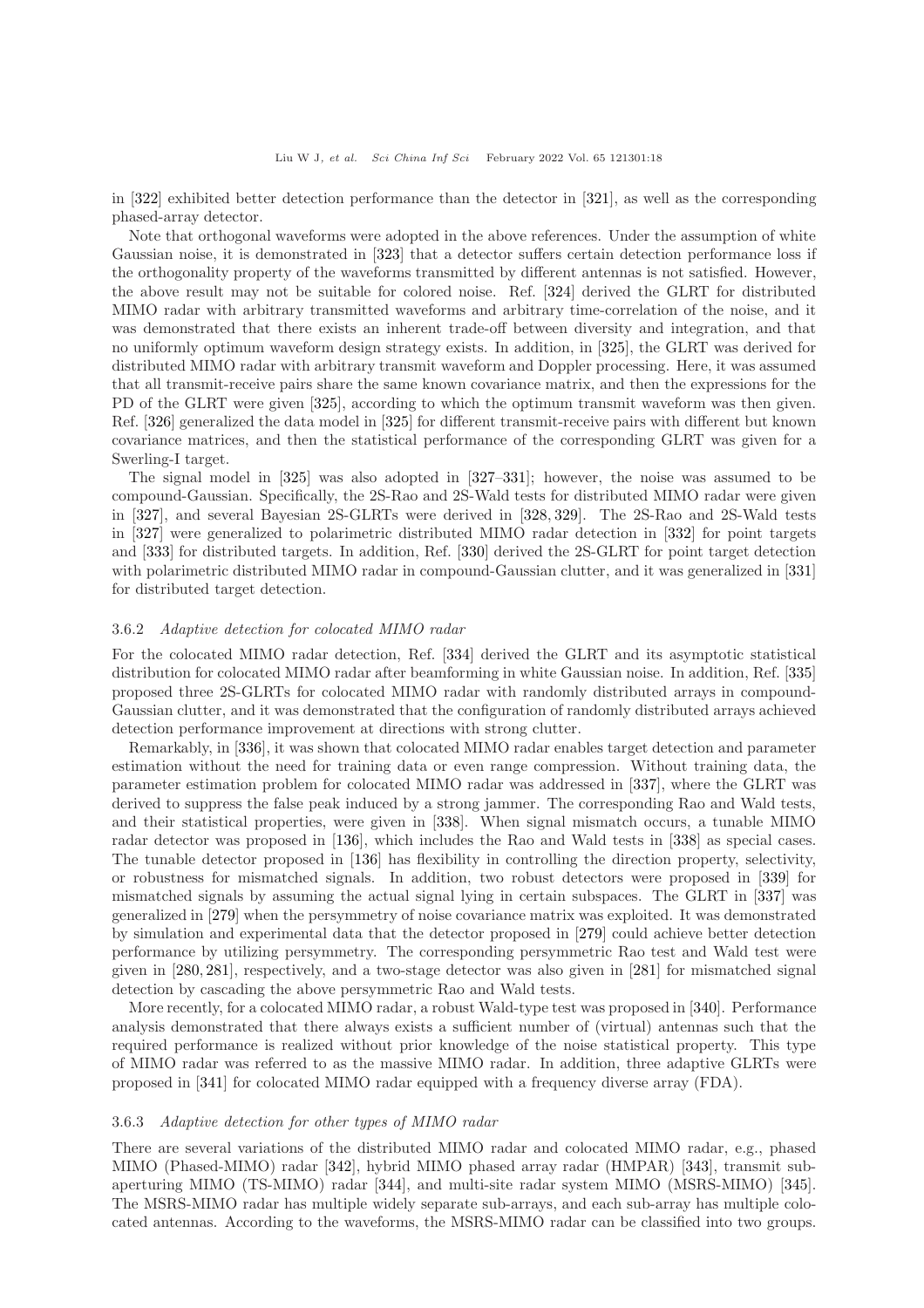#### Liu W J, et al. Sci China Inf Sci February 2022 Vol. 65 121301:19

<span id="page-18-0"></span>

| Year      | Important progress                                                                                             | Author                        | Ref.               |
|-----------|----------------------------------------------------------------------------------------------------------------|-------------------------------|--------------------|
| 1986      | The first paper on adaptive detection                                                                          | Kelly                         | $\lceil 4 \rceil$  |
| 1989      | Solid mathematical background for adaptive signal detection                                                    | Kelly and Rorsythe            | $[101]$            |
| 1991/1992 | Well-known detector for point targets: AMF                                                                     | Chen et al. and Fobey et al.  | [43, 44]           |
| 1992      | Tunable detector for mismatched signals                                                                        | Kalson                        | $[128]$            |
| 1992      | Persymmetry structure based detector with limited training data                                                | Cai and Wang                  | $[258]$            |
| 1995/1999 | Well-known detector for point targets: ACE                                                                     | Kraut et al. and Conte et al. | [56, 62]           |
| 1996      | Subspace-based signal detection                                                                                | Raghavan et al.               | [80]               |
| 1996      | Direction detection                                                                                            | Bose and Steinhardt           | [97]               |
| 1997      | Distributed target detection                                                                                   | Gerlach et al.                | $[355]$            |
| 2000      | Two-stage detector for mismatched signals                                                                      | Pulsone and Zatman            | $[137]$            |
| 2000      | Low-rank structure based detector with limited training data                                                   | Ayoub and Haimovich           | $\left[301\right]$ |
| 2000      | Parametric detector with limited training data                                                                 | Roman et al.                  | $\left[204\right]$ |
| 2001      | Selective detector for mismatched signals                                                                      | Pulsone and Rader             | $[119]$            |
| 2003      | Adatpive detectors based on Rao and Wald tests                                                                 | Conte and de Maio             | $[274]$            |
| 2004      | Multiple target detection                                                                                      | Gini et al.                   | $[356]$            |
| 2005      | Adaptive detection based on convex optimization                                                                | de Maio                       | $[113]$            |
| 2007      | Adaptive detection in subspace interference                                                                    | Bandiera et al.               | $[155]$            |
| 2007      | Bayesian detector in heterogeneous environment                                                                 | Besson et al.                 | $[196]$            |
| 2008      | MIMO radar detection in unknown noise                                                                          | Xu et al.                     | $[337]$            |
| 2010      | Spectral symmetry based detector with limited training data                                                    | de Maio et al.                | $[247]$            |
| 2014      | Rao and Wald tests for complex-valued signals<br>with circularly symmetric random parameters                   | Liu et al.                    | [29]               |
| 2014      | Double subspace signal detection                                                                               | Liu et al.                    | [83, 102]          |
| 2016      | Rao test for complex-valued signals with circularly<br>or non-circularly symmetric random parameters           | Kay and Zhu                   | [30]               |
| 2016      | Statistical performance of adaptive subspace detectors<br>for point targets in the presence of signal mismatch | Liu et al.                    | [108]              |
| 2016      | Adaptive detection based on covariance structure classification                                                | Carotenuto et al.             | $[357]$            |

Table 7 Important progress in multichannel adaptive signal detection

In the first group, the waveforms differ or are orthogonal in different transmit antennas [\[346\]](#page-38-22). In the other group, the waveforms transmitted by the antennas are scaled versions of a single waveform [\[347\]](#page-38-23). For convenience, the first type of MSRS-MIMO radar is referred to as distributed-colocated MIMO radar, and the latter is referred to as distributed-phased MIMO radar [\[322,](#page-37-34) [348,](#page-38-24) [349\]](#page-38-25)<sup>18)</sup>.

When the waveforms are orthogonal, the GLRT for distributed-colocated MIMO radar was obtained in a non-Gaussian environment in [\[2\]](#page-30-0), and the expression for the PFA was given under the constraint that the product of the number of transmit elements and receive elements is the same for each pair of transmit-receive sub-arrays. The result for the PFA in [\[2\]](#page-30-0) was generalized in [\[350\]](#page-38-26) by eliminating the above constraint. For distributed-colocated MIMO radar with a non-orthogonal waveform, the GLRT in Gaussian noise was derived in [\[351\]](#page-38-27), and the two-step Rao and Wald tests were given in [\[352\]](#page-38-28). In the non-Gaussian background, the 2S-GLRT, Rao test, and Wald test were exploited in [\[353\]](#page-38-29) for distributedcolocated MIMO radar with a non-orthogonal waveform. In addition, Ref. [\[354\]](#page-38-30) considered the problem of detecting a mismatched signal in distributed-phased MIMO radar and proposed three selective detectors.

Before closing this section, we summarize important progress in Table [7](#page-18-0) [\[4,](#page-30-2) [29,](#page-30-15) [30,](#page-30-16) [43,](#page-30-28) [44,](#page-30-29) [56,](#page-31-9) [62,](#page-31-15) [80,](#page-31-29) [83,](#page-31-32) [97,](#page-32-9) [101,](#page-32-13) [102,](#page-32-14) [108,](#page-32-20) [113,](#page-32-25)[119,](#page-32-28) [128,](#page-33-2) [137,](#page-33-9) [155,](#page-33-24) [196,](#page-34-24)[204,](#page-34-32) [247,](#page-35-22) [258,](#page-36-24) [274,](#page-36-13) [301,](#page-37-13) [337,](#page-38-10) [355](#page-38-19)[–357\]](#page-38-21).

## 4 Typical adaptive detectors for different detection problems

Multichannel adaptive signal detection was first investigated for a point target by Kelly in 1986 [\[4\]](#page-30-2). Based on Kelly's work, all kinds of problems were considered, and numerous detectors have been proposed. Here, we first summarize the statistical properties of many well-known detectors for point targets because such properties are the primary tool to evaluate detection performance. We then generalize the point target detection case to distributed target detection and signal detection in the presence of interference<sup>19</sup>.

<sup>18)</sup> Note that the data model of distributed-phased MIMO radar is the same as the conventional distributed MIMO radar, which adopts coherent pulse processing in each sub-array [\[322,](#page-37-34) [348,](#page-38-24) [349\]](#page-38-25).

<sup>19)</sup> We select the above cases because they are representative in the adaptive detection field and have been studied extensively.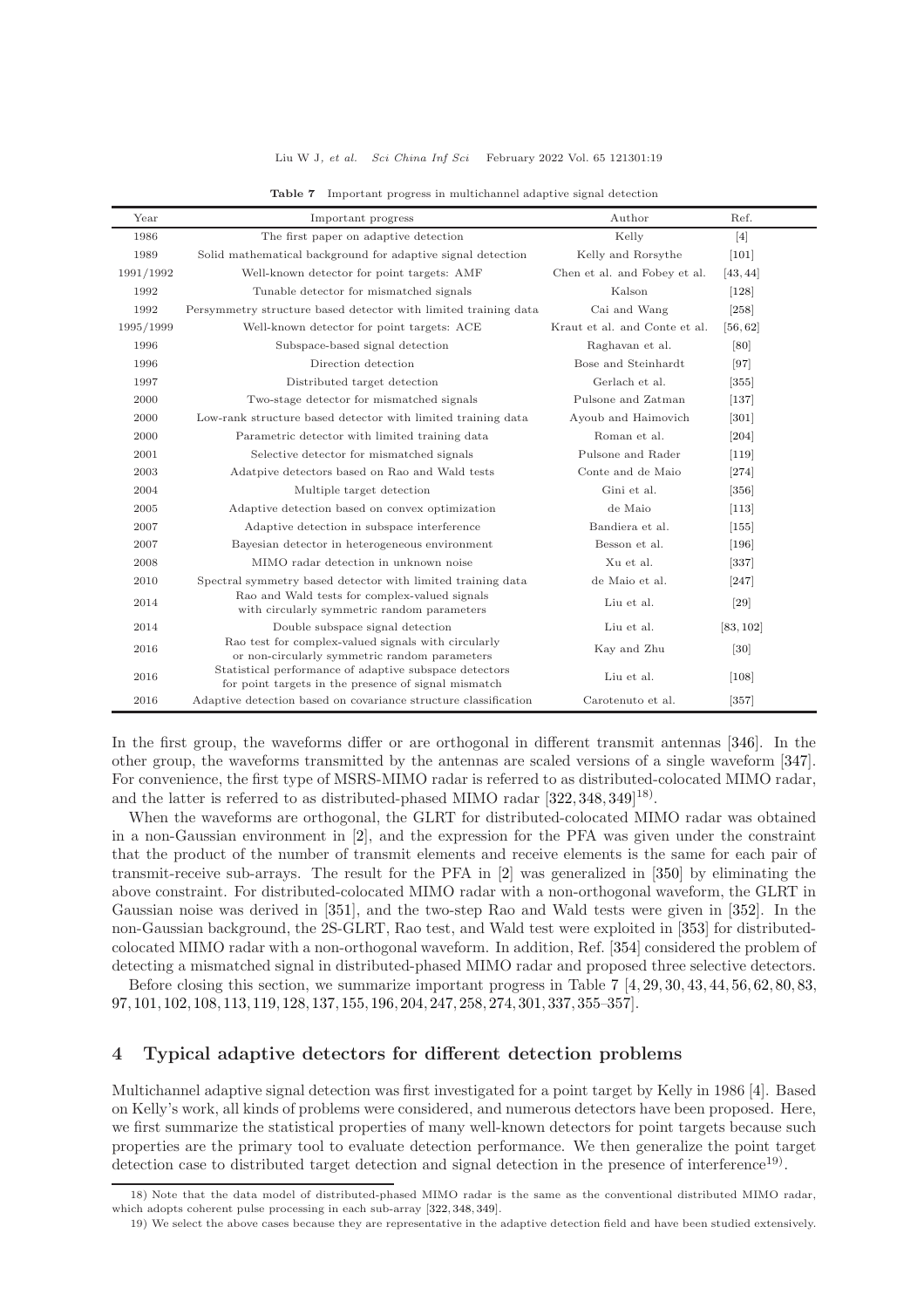#### 4.1 Adaptive detectors for point targets and their statistical distributions

The subspace signal model is more general than the rank-one signal model adopted in [\(20\)](#page-4-0). In [\[148\]](#page-33-20), it is pointed out that the matched subspace detector is the general building block of signal processing, and it contains the rank-one matched filter or detector as a special case. Thus, here, the detectors for point targets are all based on the subspace signal model.

For the detection problem in [\(1\)](#page-2-0), if signal s lies in a known subspace spanned by an  $N \times p$  full-columnrank matrix H, we have  $s = H\theta$ , where  $\theta$  is a  $p \times 1$  unknown coordinate vector. In the HE, the noise covariance matrix in the test data x is the same as that in the training data  $x_{e,l}$ . Then, for the detection problem in [\(1\)](#page-2-0) with s replaced by  $H\theta$ , the GLRT [\[85\]](#page-31-34), Rao test [\[83\]](#page-31-32), and Wald test [83] are given as follows:

<span id="page-19-0"></span>
$$
t_{\text{SGLRT}} = \frac{\tilde{x}^{\text{H}} P_{\tilde{H}} \tilde{x}}{1 + \tilde{x}^{\text{H}} \tilde{x} - \tilde{x}^{\text{H}} P_{\tilde{H}} \tilde{x}},\tag{35}
$$

$$
t_{\text{SRao}} = \frac{\tilde{x}^{\text{H}} P_{\tilde{H}} \tilde{x}}{(1 + \tilde{x}^{\text{H}} \tilde{x})(1 + \tilde{x}^{\text{H}} \tilde{x} - \tilde{x}^{\text{H}} P_{\tilde{H}} \tilde{x})},\tag{36}
$$

and

<span id="page-19-1"></span>
$$
t_{\text{SAMF}} = \tilde{\boldsymbol{x}}^{\text{H}} \boldsymbol{P}_{\tilde{\boldsymbol{H}}} \tilde{\boldsymbol{x}},\tag{37}
$$

respectively, where  $\tilde{H} = S^{-\frac{1}{2}}H$  and  $P_{\tilde{H}} = \tilde{H}(\tilde{H}^{\rm H}\tilde{H})^{-1}\tilde{H}^{\rm H}$ . Note that the detectors in [\(35\)](#page-19-0)–[\(37\)](#page-19-1) are referred to as SGLRT, SRao, and SAMF, respectively.

In the PHE, the noise covariance matrices in the test and training data can be modified as  $R_{\rm e} = \sigma^2 R$ and  $R$ , respectively, where  $\sigma^2$  is an unknown positive scaling factor representing power mismatch between the test and training data. In the PHE, the GLRT, Rao test, and Wald test coincide with each other and are found to be [\[102\]](#page-32-14)

$$
t_{\rm ASD} = \frac{\tilde{x}^{\rm H} P_{\tilde{H}} \tilde{x}}{\tilde{x}^{\rm H} \tilde{x}},\tag{38}
$$

which is called ASD in [\[84\]](#page-31-33). Note that the SGLRT, SRao, SAMF, and ASD are the subspace generalizations of the KGLRT, DMRao, AMF, and ACE, respectively.

The above four detectors are designed without considering the possibility of signal mismatch. On the one hand, signal mismatch may be caused by antenna error, mutual coupling, or target maneuvering. On the other hand, signal mismatch can also be caused by a strong target or a jamming signal located in the radar sidelobe generated by the ECM. For different signal mismatch sources, different directivity properties (the capability of selectivity or robustness to signal mismatch) of the detector are preferred. For the first case, a robust detector is required to maintain good detection performance in the presence of signal mismatch. In contrast, for the second case, a selective detector is preferred, whose detection performance decreases rapidly with increasing signal mismatch.

To design selective detectors that consider signal mismatch, an effective approach is to add an artificially determinant factitious jammer under hypothesis  $H_0$  [\[119\]](#page-32-28). Then, the detection problem in [\(1\)](#page-2-0) can be modified as follows:

<span id="page-19-2"></span>
$$
\begin{cases} H_0: \mathbf{x} = \mathbf{n} + \mathbf{q}, \ \mathbf{x}_{e,l} = \mathbf{n}_{e,l}, \ l = 1, 2, \dots, L, \\ H_1: \mathbf{x} = H\theta + \mathbf{n}, \ \mathbf{x}_{e,l} = \mathbf{n}_{e,l}, \ l = 1, 2, \dots, L, \end{cases}
$$
\n(39)

where the  $N \times 1$  unknown vector q denotes the artificially injected determinant factitious jammer. Note that the injection of factitious jammer  $q$  makes the resulting detector tend to select hypothesis  $H_0$  if signal mismatch occurs. When  $q$  is constrained to be orthogonal to the signal subspace in the quasi-whitened space, i.e.,

<span id="page-19-4"></span>
$$
\boldsymbol{H}^{\mathrm{H}}\boldsymbol{S}^{-1}\boldsymbol{q} = \boldsymbol{0}_{p \times 1},\tag{40}
$$

the GLRT for the detection problem in [\(39\)](#page-19-2) is given as follows:

<span id="page-19-3"></span>
$$
t_{\text{SABORT}} = \frac{1 + \tilde{\boldsymbol{x}}^{\text{H}} \boldsymbol{P}_{\tilde{\boldsymbol{H}}} \tilde{\boldsymbol{x}}}{1 + \tilde{\boldsymbol{x}}^{\text{H}} \tilde{\boldsymbol{x}} - \tilde{\boldsymbol{x}}^{\text{H}} \boldsymbol{P}_{\tilde{\boldsymbol{H}}} \tilde{\boldsymbol{x}}},\tag{41}
$$

which is a special case of the adaptive direction detector with mismatched signal rejection of type 2 (ADD-MSR2) in [\[124\]](#page-32-32) and a subspace generalization of the ABORT proposed in [\[119\]](#page-32-28). Thus, for convenience, the detector in [\(41\)](#page-19-3) is referred to as the subspace-based ABORT (SABORT).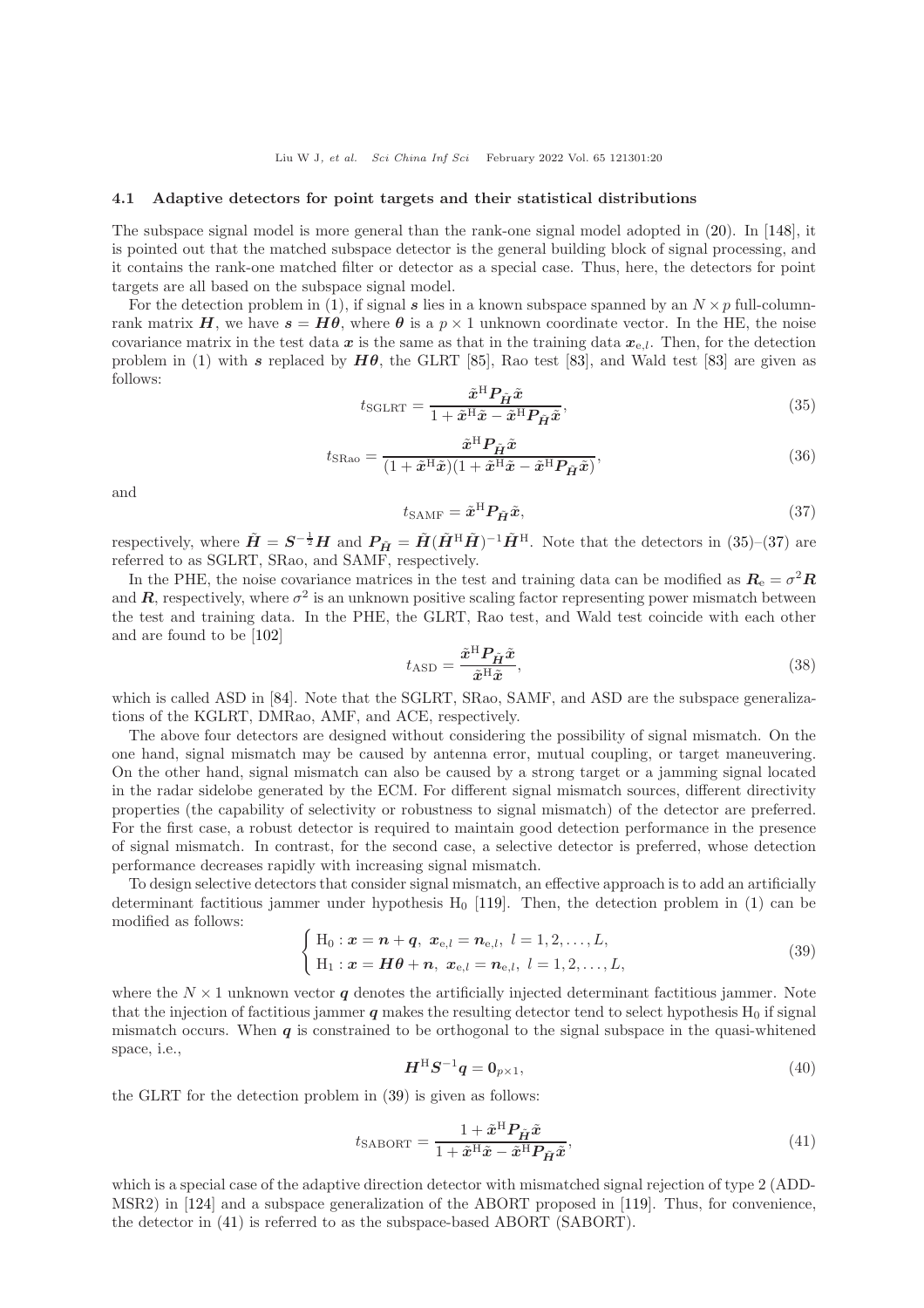The determinant factitious jammer in [\(40\)](#page-19-4) can be modified as follows:

$$
\boldsymbol{H}^{\mathrm{H}} \boldsymbol{R}^{-1} \boldsymbol{q} = \boldsymbol{0}_{p \times 1}.
$$
\n<sup>(42)</sup>

In other words, the factitious jammer is orthogonal to the signal subspace in the truly whitened space. Then the GLRT for the detection problem in [\(39\)](#page-19-2) is expressed as follows:

<span id="page-20-0"></span>
$$
t_{\text{W-SABORT}} = \frac{1 + \tilde{x}^{\text{H}} \tilde{x}}{(1 + \tilde{x}^{\text{H}} \tilde{x} - \tilde{x}^{\text{H}} P_{\tilde{H}} \tilde{x})^2},\tag{43}
$$

which is a special case of the adaptive direction detector with mismatched signal rejection of type 1 (ADD-MSR1) in [\[124\]](#page-32-32) and a subspace generalization of the W-ABORT in [\[120\]](#page-32-29). The detector in [\(43\)](#page-20-0) is referred to as the whitened SABORT (W-SABORT) for convenience.

In addition, another approach to devise a selective detector is injecting an unknown, rank-one, noiselike, fictitious jammer v under both hypotheses. As a result, the noise covariance matrix in the test data becomes  $\mathbf{R} = \mathbf{R}_{e} + \boldsymbol{v}\boldsymbol{v}^{\text{H}}$ . Then, the selective detector derived according to the Rao test is expressed as follows:

<span id="page-20-1"></span>
$$
t_{\rm DN-SAMF} = \frac{\tilde{x}^{\rm H} P_{\tilde{H}} \tilde{x}}{\tilde{x}^{\rm H} \tilde{x} (1 + \tilde{x}^{\rm H} \tilde{x} - \tilde{x}^{\rm H} P_{\tilde{H}} \tilde{x})},\tag{44}
$$

which is a special case of the Rao test in [\[181\]](#page-34-10) and a subspace generalization of the DN-AMF in [\[127\]](#page-33-1). For convenience, the detector in [\(44\)](#page-20-1) is referred to as the doubly normalized SAMF (DN-SAMF).

Differing from the above devised selective detectors, a detector that is robust against signal mismatch may be preferable in many applications. A robust detector can be designed by assuming the desired signal to be detected is completely unknown. In other words, the signal  $s$  in [\(1\)](#page-2-0) is unknown, or equivalently, the dimension of signal matrix  $H$  is  $N \times N$ . Then, the corresponding GLRT is given as follows [\[132\]](#page-33-6):

<span id="page-20-2"></span>
$$
t_{\rm AED} = \tilde{\boldsymbol{x}}^{\rm H} \tilde{\boldsymbol{x}},\tag{45}
$$

which can be referred to as the AED. It was demonstrated in [\[83\]](#page-31-32) that the Rao and Wald tests are equivalent to the GLRT, i.e., the AED in [\(45\)](#page-20-2).

The signal match case can be taken as a special case of signal mismatch (i.e., the mismatched angle is zero); thus, we only summarize the statistical properties of the above detectors in the presence of signal mismatch. As mentioned above, the statical performance of detectors in the presence of signal mismatch was first addressed by Kelly in [\[106\]](#page-32-18) for the KGLRT in the rank-one signal case. Based on this result, the statistical performance of the SGLRT, SAMF, and ASD was given in [\[108\]](#page-32-20). In the following, we summarize the statical properties of the above eight detectors, some of which were not found in the open literature.

To obtain the statical distributions of the detectors, it is convenient to introduce the following quantity:

<span id="page-20-4"></span>
$$
\beta = \frac{1}{1 + \tilde{x}^{\mathrm{H}}\tilde{x} - \tilde{x}^{\mathrm{H}}P_{\tilde{H}}\tilde{x}},\tag{46}
$$

which can be taken as a loss factor.

If signal mismatch occurs, the actual signal, denoted by  $s_0$ , may not completely lie in the signal subspace spanned by the columns of  $H$ . Then, it is demonstrated in [\[108\]](#page-32-20) that the statistical distribution of the SGLRT in [\(35\)](#page-19-0) with  $\beta$  given under hypothesis H<sub>1</sub> is a complex noncentral F-distribution, with p and  $L - N + 1$  DOF, and a noncentrality parameter  $\beta \rho \cos^2 \phi$ , written symbolically as follows:

<span id="page-20-5"></span>
$$
t_{\text{SGLRT}}\left[ \beta, H_1 \right] \sim \mathcal{CF}_{p, L-N+1} \left( \beta \rho_{\text{pnt}} \cos^2 \phi \right),\tag{47}
$$

where  $\rho_{\text{pnt}}$  is the output SNR, defined as follows:

$$
\rho_{\rm{pnt}} = \mathbf{s}_{0}^{\rm{H}} \mathbf{R}^{-1} \mathbf{s}_{0},\tag{48}
$$

<span id="page-20-3"></span>
$$
\cos^2 \phi = \frac{s_0^{\rm H} R^{-1} H (H^{\rm H} R^{-1} H)^{-1} H^{\rm H} R^{-1} s_0}{s_0^{\rm H} R^{-1} s_0},\tag{49}
$$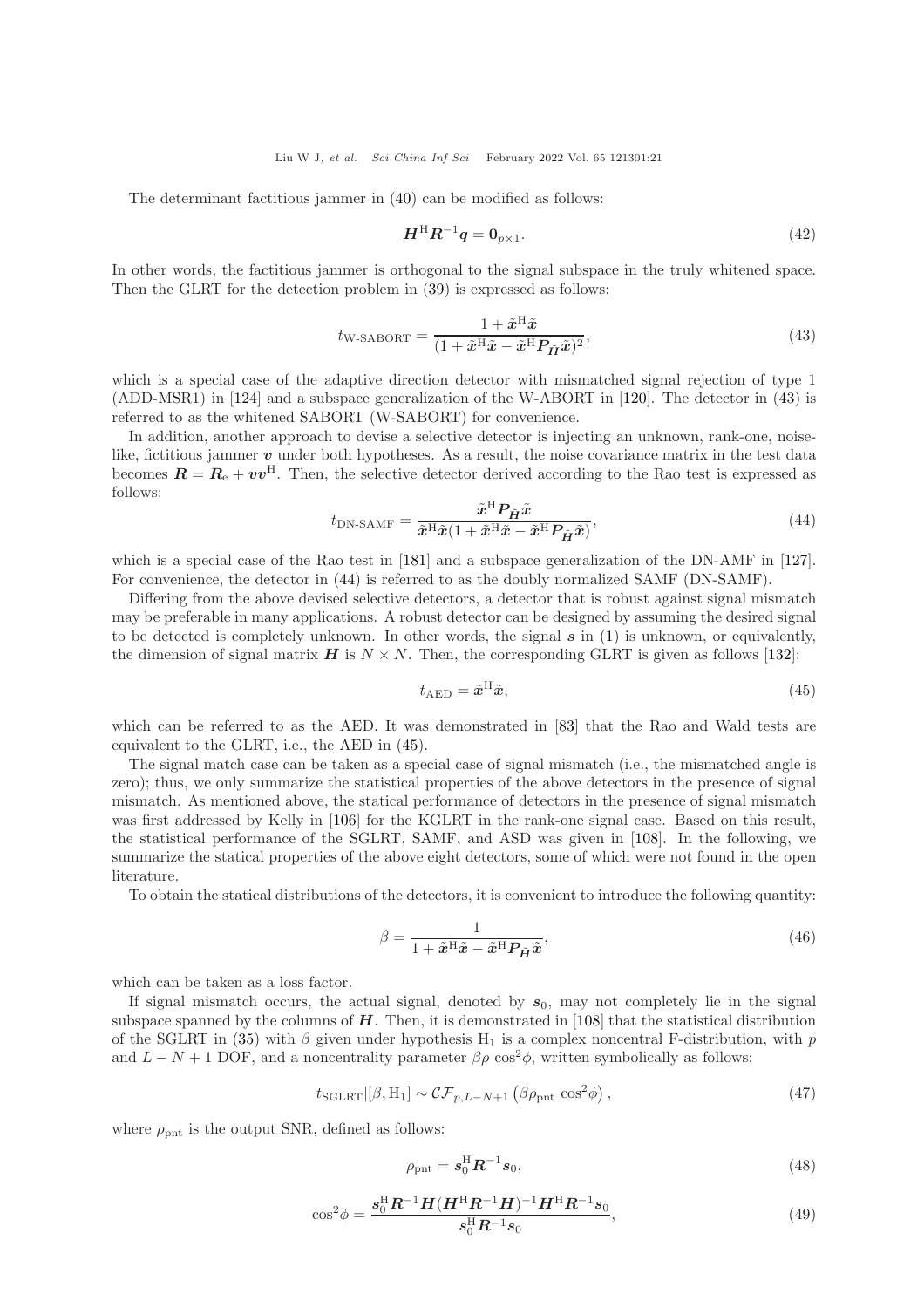and the notation  $|[\beta, H_1]$  denotes the fact that the above statistical distribution holds under hypothesis H<sub>1</sub> under the condition that  $\beta$  is given. Eq. [\(49\)](#page-20-3) can be rewritten as follows:

<span id="page-21-0"></span>
$$
\cos^2 \phi = \frac{\bar{s}_0^{\rm H} \mathbf{P}_{\bar{H}} \bar{s}_0}{\bar{s}_0^{\rm H} \bar{s}_0},\tag{50}
$$

where  $\bar{s}_0 = \mathbf{R}^{-\frac{1}{2}} s_0$ ,  $\bar{\mathbf{H}} = \mathbf{R}^{-\frac{1}{2}} \mathbf{H}$ ,  $\mathbf{P}_{\bar{\mathbf{H}}} = \bar{\mathbf{H}} (\bar{\mathbf{H}}^{\mathrm{H}} \bar{\mathbf{H}})^{-1} \bar{\mathbf{H}}^{\mathrm{H}}$ . From [\(50\)](#page-21-0), it follows that the quantity  $\cos^2 \phi$ measures the cosine-squared of the angle between the whitened actual signal  $\bar{s}_0$  and the whitened nominal signal subspace spanned by the columns of  $\bar{H}$ . Here,  $\cos^2 \phi$  plays a key role in controlling detection performance in the presence of signal mismatch. This is demonstrated numerically in Subsection 4.2.

In addition, it is shown in [\[108\]](#page-32-20) that the statistical distribution of the loss factor  $\beta$  in [\(46\)](#page-20-4) under hypothesis H<sub>1</sub> is a complex noncentral Beta distribution, with  $L - N + p + 1$  and  $N - p$  DOFs and a noncentrality parameter  $\delta^2$ , expressed symbolically as follows:

<span id="page-21-1"></span>
$$
\beta | \mathcal{H}_1 \sim \mathcal{CB}_{L-N+p+1,N-p}(\delta^2), \tag{51}
$$

where

$$
\delta^2 = \rho_{\rm{pnt}} \sin^2 \phi,\tag{52}
$$

and  $\sin^2 \phi = 1 - \cos^2 \phi$ .

In contrast, under hypothesis  $H_0$ , the statistical distributions of the SGLRT in [\(35\)](#page-19-0) and the loss factor  $\beta$  in [\(46\)](#page-20-4) become

<span id="page-21-4"></span>
$$
t_{\text{SGLRT}}\left[ \left[ \beta, \mathcal{H}_0 \right] \sim \mathcal{CF}_{p, L-N+1}, \tag{53}
$$

and

<span id="page-21-5"></span>
$$
\beta|H_0 \sim \mathcal{CB}_{L-N+p+1,N-p},\tag{54}
$$

respectively.

The analytical expressions for the PDF and cumulative distribution function (CDF) of the complex noncentral F-distribution and complex noncentral Beta distribution were exploited in detail in Kelly and Forsythe's classic report [\[101\]](#page-32-13), and were summarized in [\[107,](#page-32-19) [142\]](#page-33-14). These CDFs and PDFs can be used to derive the expressions for the PDs and PFAs of the above detectors.

It is straightforward to verify that the following seven equations hold:

<span id="page-21-2"></span>
$$
t_{\text{SAMF}} = \frac{t_{\text{SGLRT}}}{\beta},\tag{55}
$$

$$
t_{\rm ASD} = \frac{t_{\rm SGLRT}}{1 - \beta},\tag{56}
$$

$$
t_{\text{SRAo}} = \frac{\beta t_{\text{SGLRT}}}{1 + t_{\text{SGLRT}}},\tag{57}
$$

$$
t_{\text{SABORT}} = \beta + t_{\text{SGLRT}},\tag{58}
$$

$$
t_{\text{W-SABORT}} = (1 + t_{\text{SGLRT}})\beta,\tag{59}
$$

$$
t_{\rm DN-SAMF} = \frac{\beta t_{\rm SGLRT}}{(1-\beta)(1-\beta+t_{\rm SGLRT})},\tag{60}
$$

<span id="page-21-3"></span>
$$
t_{\rm AED} = \frac{1 - \beta + t_{\rm SGLRT}}{\beta}.
$$
\n(61)

Based on the conditional distribution of the SGLRT in [\(47\)](#page-20-5) and the statistical distribution of the loss factor  $\beta$  in [\(51\)](#page-21-1), as well as the statistical dependencies in [\(55\)](#page-21-2)–[\(61\)](#page-21-3), one can readily obtain analytical expressions for the PDs and PFAs of the detectors. Interested readers are referred to [\[108\]](#page-32-20) for examples. Note that the expressions for the PD and PFA of the AED can be obtained more directly by deriving the statistical distribution of the AED [\[358\]](#page-38-31). Specifically, according to Theorem 3.2.13 in [\[359,](#page-38-32) p.98] or Theorem 5.2.2 in [\[360,](#page-38-33) p.176], the statistical distributions of the AED in [\(45\)](#page-20-2) under hypotheses  $H_1$  and  $H_0$  are given as follows:

$$
t_{\rm AED}|\mathbf{H}_1 \sim \mathcal{CF}_{N,L-N+1}(\rho_{\rm pnt})\tag{62}
$$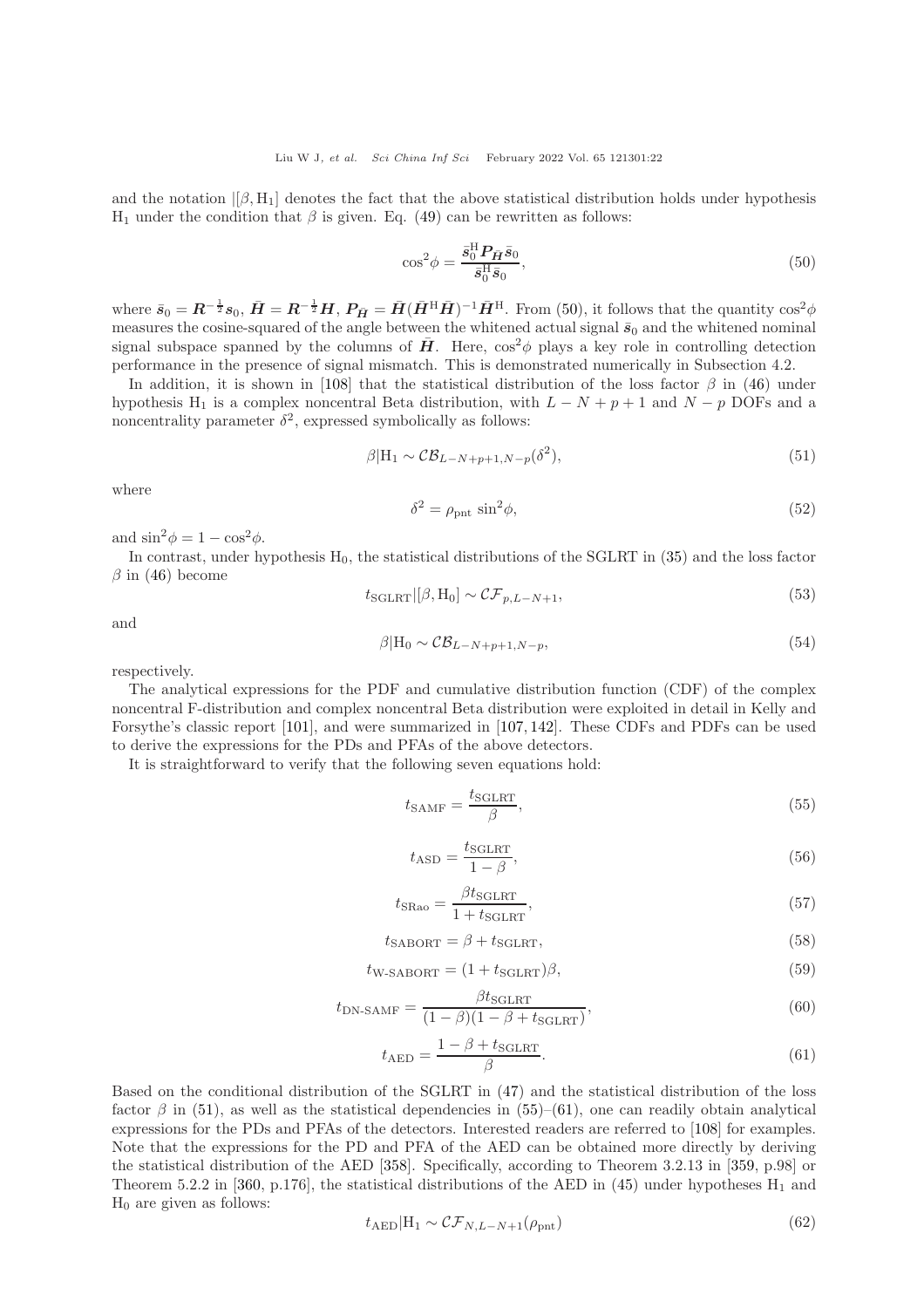<span id="page-22-1"></span>



**Figure 3** (Color online) PD versus SNR.  $N = 12$ ,  $p = 2$ ,  $L = 2N$ , and PFA =  $10^{-3}$ .

**Figure 4** (Color online) PD versus  $\cos^2 \phi$ .  $N = 12$ ,  $p = 2$ ,  $L = 2N$ , SNR = 18 dB, and PFA =  $10^{-3}$ .

and

$$
t_{\text{AED}}|\mathcal{H}_0 \sim \mathcal{CF}_{N,L-N+1},\tag{63}
$$

respectively.

To evaluate detection performance under different amounts of training data, we consider the detector with known noise covariance matrix. Here, when  $\bf{R}$  is known, the GLRT for the detection problem in [\(1\)](#page-2-0) with s replaced by  $H\theta$  is given as follows:

<span id="page-22-0"></span>
$$
t_{\text{SMF}} = \boldsymbol{x}^{\text{H}} \boldsymbol{R}^{-1} \boldsymbol{H} (\boldsymbol{H}^{\text{H}} \boldsymbol{R}^{-1} \boldsymbol{H})^{-1} \boldsymbol{H}^{\text{H}} \boldsymbol{R}^{-1} \boldsymbol{x}, \tag{64}
$$

which is referred to as the subspace-based matched filter (SMF). It can also be obtained by the criteria of GLRT, Rao and Wald tests. The statistical distribution of the SMF in  $(64)$  under hypothesis  $H_1$  is a complex noncentral Chi-square distribution with p DOFs and a noncentrality parameter  $\rho$  [\[88\]](#page-32-0), expressed symbolically as follows:

$$
t_{\rm SMF}|H_1 \sim \mathcal{C} \chi_p^2(\rho_{\rm pnt}).\tag{65}
$$

Under hypothesis  $H_0$ , the above distribution becomes central, i.e.,

$$
t_{\text{SMF}}|\mathcal{H}_0 \sim \mathcal{C}\chi_p^2. \tag{66}
$$

#### 4.2 Numerical examples

Here, we compare the detection performance using numerical examples and focus on the HE case. Two cases are considered, i.e., without and with signal mismatch. The PD curves of all detectors are obtained using the theoretical results and confirmed via Monte Carlo simulations; however, the Monte Carlo simulation results are not shown for a clear display.

Figure [3](#page-22-1) compares the detection performance of the adaptive detectors under different SNRs in the absence of signal mismatch. For comparison, the results for the SMF are also reported. Among the eight adaptive detectors, the results demonstrate that, for the selected parameters, the SGLRT has the highest PD and is slightly better than the SAMF and SABORT. The DN-SAMF has the lowest PD, and the PDs of the ASD, W-SABORT, SRao, and AED are in between. In addition, the detection performance loss of the SGLRT in terms of SNR is approximately 4 dB when  $PD = 0.9$  compared to the SMF. This is quite different from adaptive filtering because, from the RMB rule [\[42\]](#page-30-27), it is well-known that 2N independent identically distributed (IID) training data can maintain 3 dB SNR loss compared to the optimum filter. The above detection loss is caused by two factors [\[4\]](#page-30-2), i.e., the effective SNR loss factor (similar to adaptive filtering) and the CFAR loss of the adaptive detectors. The effective SNR loss factor is generally dependent on the ratio of L to N, and the CFAR loss is entirely dependent on  $L$ , whose increase results in decreased CFAR loss.

Figure [4](#page-22-1) shows the detection performance of the adaptive detectors under different amounts of signal mismatch. As expected, the AED is the most robust, and its PD does not vary with varying  $\cos^2 \phi$ .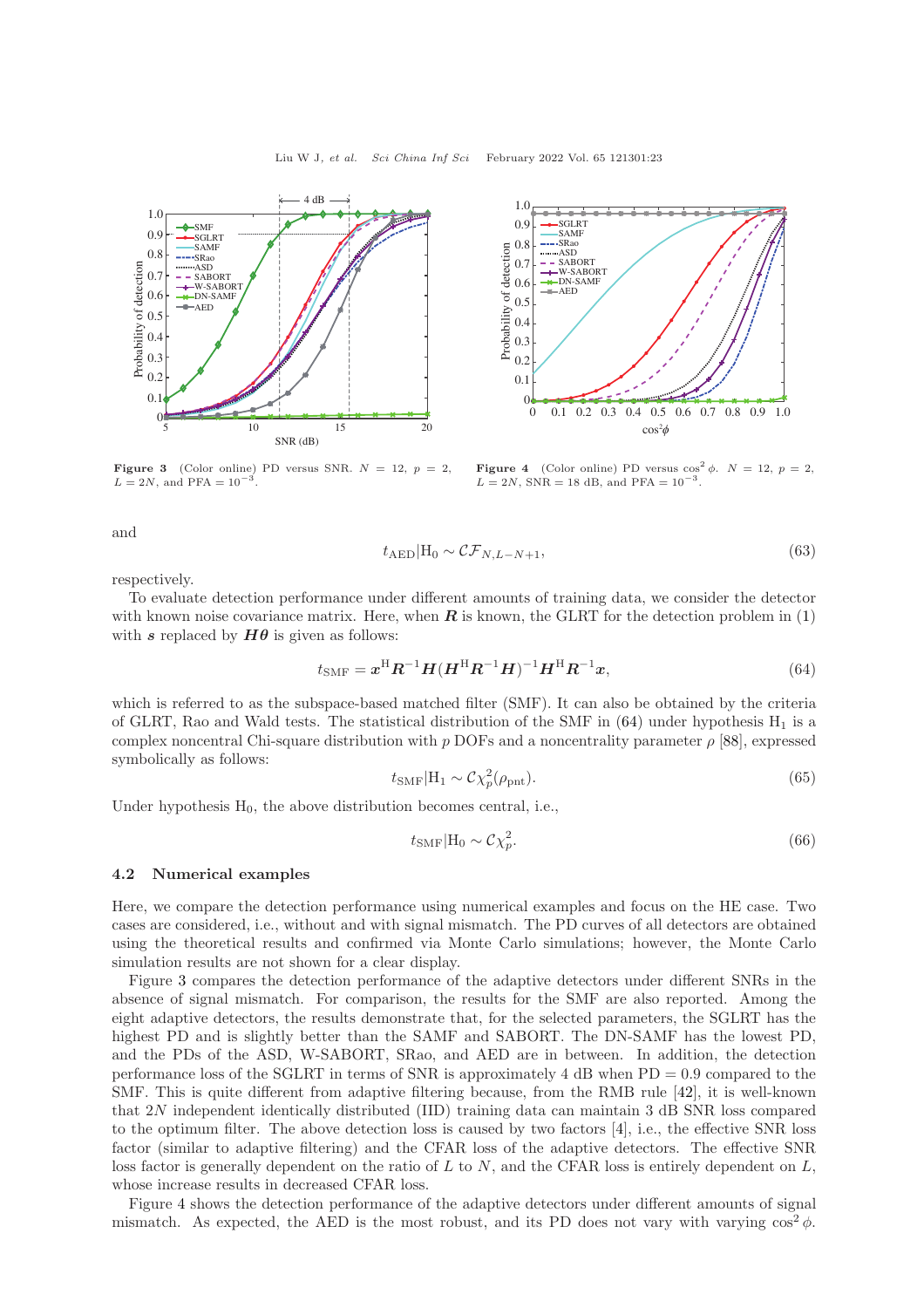<span id="page-23-0"></span>

**Figure 5** (Color online) Contours of the PDs versus SNR and  $\cos^2 \phi$ .  $N = 12$ ,  $p = 2$ ,  $L = 2N$ , and PFA =  $10^{-3}$ . (a) SMF; (b) SGLRT; (c) SAMF; (d) SRao; (e) ASD; (f) SABORT; (g) W-SABORT; (h) DN-SAMF; (i) AED.

However, its PD cannot attain unity for the selected parameters. Note that the robustness of the SAMF, SGLRT, SABORT, ASD, W-SABORT, SRao, and DN-SAMF reduces in sequence.

Another method to illustrate the detection performance for mismatched signals is the contours of PDs as functions of SNR and  $\cos^2 \phi$ , which was first introduced in [\[119\]](#page-32-28). This is referred to as a mesa plot. The mesa plot is shown in Figure [5](#page-23-0) for the above detectors. Here, the directivities of the detectors are the same as those in Figure [4;](#page-22-1) however, more information can be inferred from Figure [5.](#page-23-0) Taking the SAMF as an example, we observe that it is very robust against signal mismatch. It can provide a PD as high as 0.9 if the SNR is sufficiently high; even the whitened actual signal is orthogonal to the whitened nominal signal subspace, i.e., the case of  $\cos^2 \phi = 0$ . In contrast, for a selective detector, such as the SABORT, it does not achieve a PD higher than 0.5 when  $\cos^2 \phi < 0.55$ , regardless of how high the SNR is. For the selected parameters, the SAMF and SABORT exhibit comparable PDs for matched signals, as shown in Figure [3.](#page-22-1) Thus, if a selective detector is required, the SABORT is a better candidate than the SAMF.

Prior to closing this section, we provide the following remarks. First, from [\(53\)](#page-21-4), [\(54\)](#page-21-5), and [\(55\)](#page-21-2)–[\(61\)](#page-21-3), it is known that all adaptive detectors exploited above have the CFAR property with respect to the noise covariance matrix  $\mathbf{R}$ . Second, among the above eight adaptive detectors, only the ASD possesses the CFAR property in PHE, although the ASD has lower PD than some other detectors in HE. Third, the  $DN-SAMF$  can behave quite well when the system dimension N is sufficiently large, as demonstrated in [\[127\]](#page-33-1).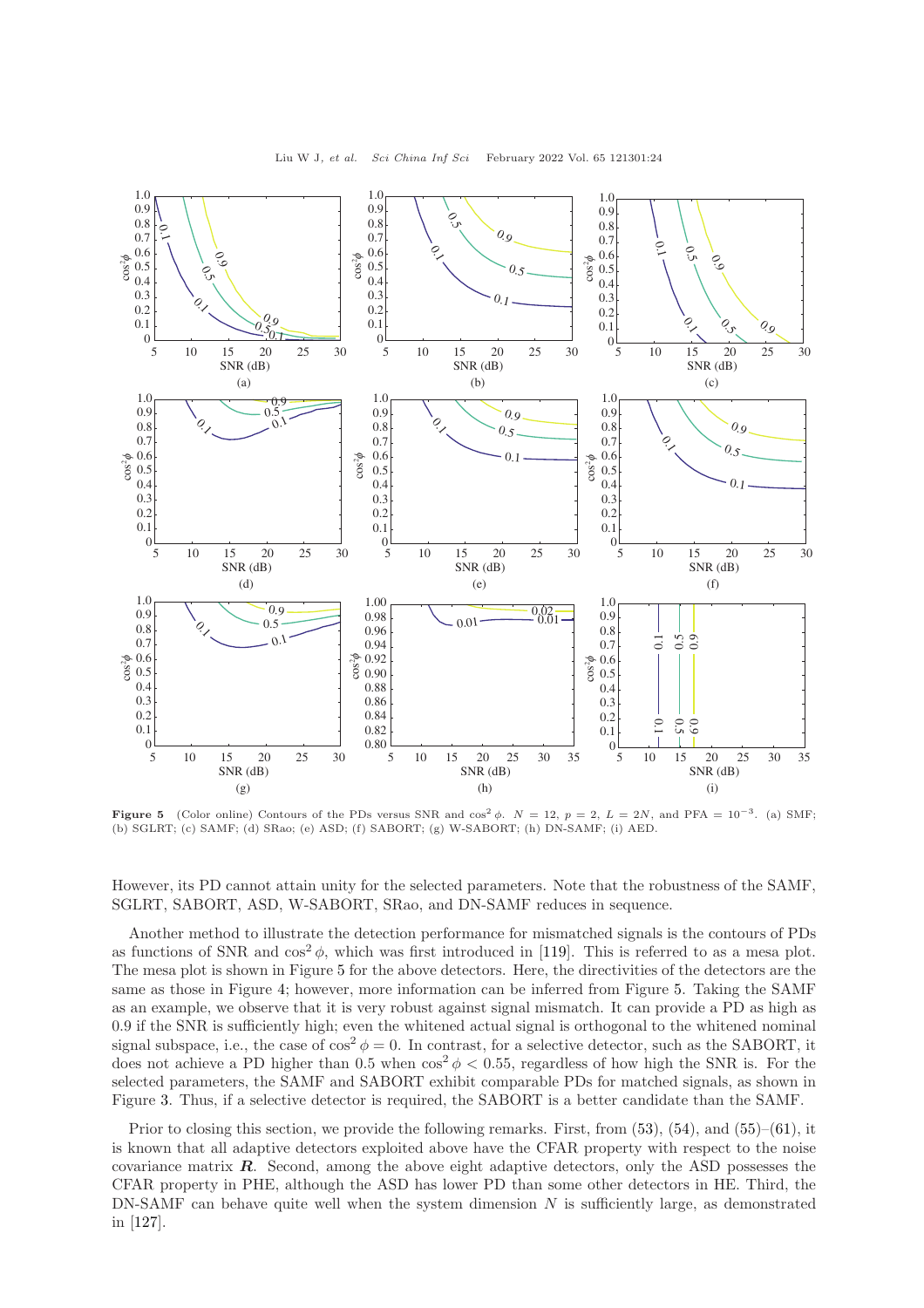## 4.3 Generations of point-target-based adaptive detectors

The detection problem in [\(1\)](#page-2-0) has been generalized in many aspects. Distributed target detection (without interference) and signal detection in interference are two import generations, which are discussed in the following.

#### 4.3.1 Adaptive detectors for distributed targets

A large target typically occupies multiple range bins, especially for high-resolution radar systems [\[361\]](#page-38-34). In such cases, the detection problem in [\(1\)](#page-2-0) should be modified as follows:

<span id="page-24-0"></span>
$$
\begin{cases} H_0: \mathbf{X} = \mathbf{N}, \ \mathbf{x}_{e,l} = \mathbf{n}_{e,l}, \ l = 1, 2, \dots, L, \\ H_1: \mathbf{X} = \mathbf{sa}^{\mathrm{H}} + \mathbf{N}, \ \mathbf{x}_{e,l} = \mathbf{n}_{e,l}, \ l = 1, 2, \dots, L, \end{cases}
$$
(67)

where X is an  $N \times K$  matrix denoting the test data, with N being the number of system channels and K being the number of range bins occupied by the distributed target,  $N$  is the noise in the test data, s is the signal steering vector,  $\boldsymbol{a}$  is the coordinate vector of the signal,  $\boldsymbol{x}_{e,l}$  is the *l*th training data vector, and  $n_{e,l}$  is the noise in  $x_{e,l}$ . The columns of N are IID with noise covariance matrix  $R_t$ . The noise covariance matrix of  $n_{e,l}$  is denoted as  $R$ . Then, in HE,  $R_t = R$ , while in PHE  $R_t = \sigma^2 R$ , with  $\sigma^2$  being the unknown power mismatch between the test data and training data.

For the detection problem in [\(67\)](#page-24-0), the GLRT and its two-step variation for the HE and PHE were proposed in [\[54\]](#page-31-7). Specifically, for the HE, the GLRT and 2S-GLRT are given as follows:

<span id="page-24-4"></span>
$$
t_{\text{GKGLRT}} = \frac{\tilde{s}^{\text{H}} \tilde{X} (I_K + \tilde{X}^{\text{H}} \tilde{X})^{-1} \tilde{X}^{\text{H}} \tilde{s}}{\tilde{s}^{\text{H}} \tilde{s} - \tilde{s}^{\text{H}} \tilde{X} (I_K + \tilde{X}^{\text{H}} \tilde{X})^{-1} \tilde{X}^{\text{H}} \tilde{s}}
$$
(68)

and

<span id="page-24-2"></span>
$$
t_{\text{GAMF}} = \frac{\tilde{s}^{\text{H}} \tilde{X} \tilde{X}^{\text{H}} \tilde{s}}{\tilde{s}^{\text{H}} \tilde{s}},\tag{69}
$$

respectively. In addition, for the PHE, the GLRT, and 2S-GLRT are given as

<span id="page-24-1"></span>
$$
t_{\text{GLRT-PHE}} = \frac{(\hat{\sigma}_0^2)^{\frac{NK}{L+K}} |I_K + \frac{1}{\hat{\sigma}_0^2} \tilde{X}^{\text{H}} \tilde{X}|}{(\hat{\sigma}_1^2)^{\frac{NK}{L+K}} |I_K + \frac{1}{\hat{\sigma}_1^2} \tilde{X}^{\text{H}} P_{\tilde{s}}^{\perp} \tilde{X}|}
$$
(70)

and

<span id="page-24-3"></span>
$$
t_{\text{GASD}} = \frac{\tilde{s}^{\text{H}} \tilde{X} \tilde{X}^{\text{H}} \tilde{s}}{\tilde{s}^{\text{H}} \tilde{s} \operatorname{tr}(\tilde{X}^{\text{H}} \tilde{X})},\tag{71}
$$

respectively. In [\(70\)](#page-24-1),  $\hat{\sigma}_0^2$  and  $\hat{\sigma}_1^2$  are the sole solutions of

<span id="page-24-6"></span>
$$
\sum_{k_0=1}^{r_0} \frac{\lambda_{k_0}}{\lambda_{k_0} + \sigma^2} = \frac{NK}{L+K}
$$
\n(72)

and

<span id="page-24-7"></span>
$$
\sum_{k_1=1}^{r_1} \frac{\xi_{k_1}}{\xi_{k_1} + \sigma^2} = \frac{NK}{L+K},\tag{73}
$$

respectively, where  $r_0 = \min(N, K)$ ,  $r_1 = \min(N - 1, K)$ ,  $\lambda_{k_0}$  is the k<sub>0</sub>th non-zero eigenvalue of  $\tilde{X}^{\text{H}}\tilde{X}$ ,  $k_0 = 1, 2, \ldots, r_0$ , and  $\xi_{k_1}$  is the  $k_1$ th non-zero eigenvalue of  $\tilde{X}^{\rm H} P_{\tilde{s}}^{\perp} \tilde{X}$ ,  $k_1 = 1, 2, \ldots, r_1$ .

The detectors in [\(69\)](#page-24-2) and [\(71\)](#page-24-3) are referred to as generalized AMF (GAMF) and generalized adaptive subspace detector (GASD), respectively, in [\[54\]](#page-31-7). For convenience, the detector in [\(68\)](#page-24-4) is denoted by GKGLRT in this study.

In addition, for the detection problem in [\(67\)](#page-24-0) in HE, the Wald test is the same as the GAMF, while the Rao test was proposed in [\[90\]](#page-32-2), which is described as follows<sup>20</sup>:

<span id="page-24-5"></span>
$$
t_{\text{Rao-HE}} = \frac{s^{\text{H}}(S + XX^{\text{H}})^{-1}XX^{\text{H}}(S + XX^{\text{H}})^{-1}s}{s^{\text{H}}(S + XX^{\text{H}})^{-1}s}.
$$
\n(74)

<sup>20)</sup> Using the matrix inversion lemma, it is easy to demonstrate that Eq. [\(74\)](#page-24-5) can be recast as  $t_{\text{Rao-HE}} = \frac{s^H \bar{X}(I_K + \bar{X}^H P_s^{\perp} \bar{X})^{-1} (\bar{I}_K + \bar{X}^H \bar{X})^{-1} \bar{X}^H s}{s^H s^2}$ .  $\tilde{s}^{\mathrm{H}}\tilde{s}$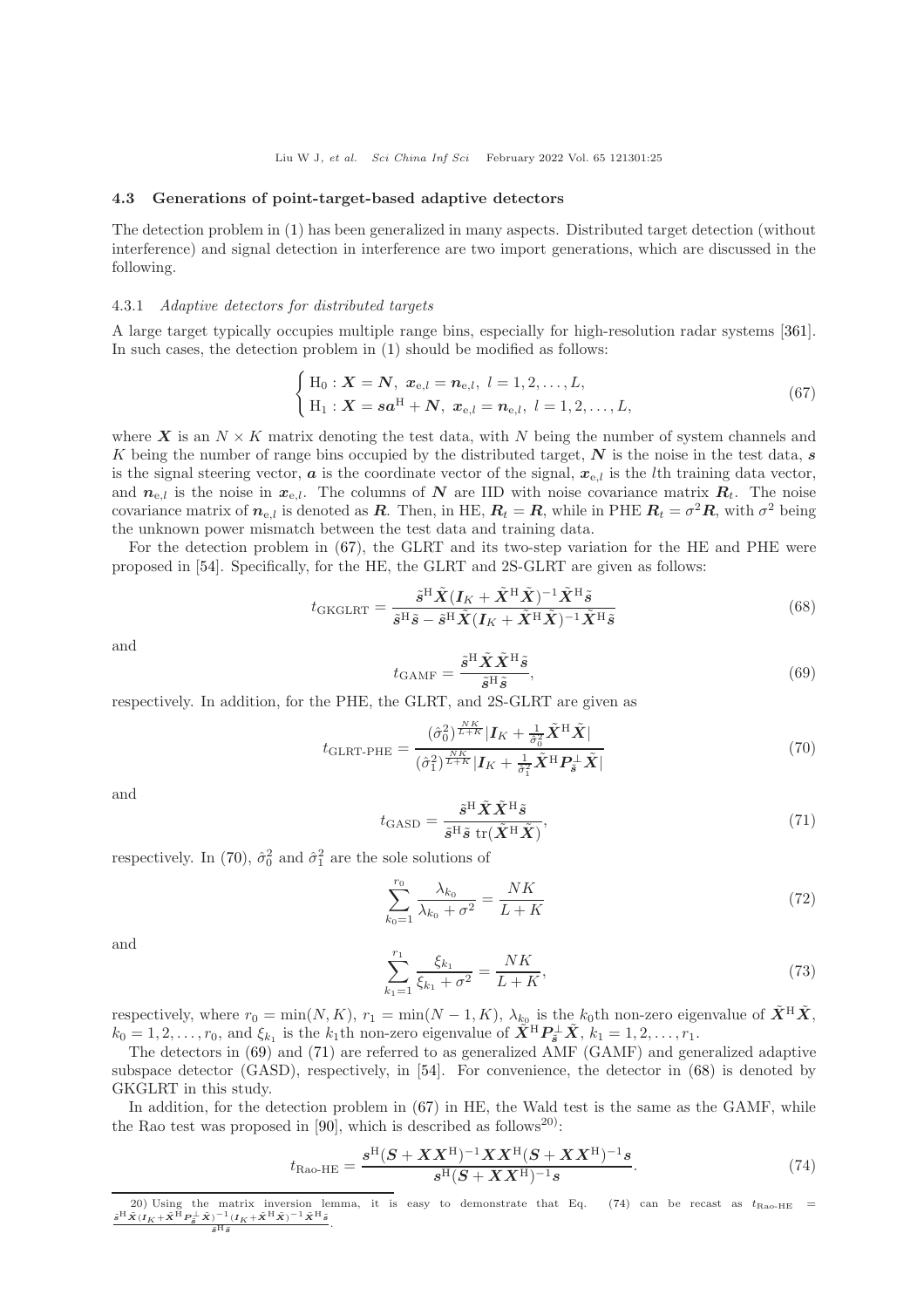For the detection problem in [\(67\)](#page-24-0) in PHE, the Rao and Wald tests were proposed in [\[91\]](#page-32-3) and are given as follows:

$$
t_{\text{Rao-PHE}} = \frac{s^{\text{H}} \hat{R}_0^{-1} X X^{\text{H}} \hat{R}_0^{-1} s}{\hat{\sigma}_0^2 s^{\text{H}} \hat{R}_0^{-1} s}
$$
(75)

and

$$
t_{\text{Wald-PHE}} = \frac{s^{\text{H}} \hat{R}_{1}^{-1} X X^{\text{H}} \hat{R}_{1}^{-1} s}{\hat{\sigma}_{1}^{2} s^{\text{H}} \hat{R}_{1}^{-1} s},\tag{76}
$$

respectively, where  $\hat{\sigma}_0^2$  and  $\hat{\sigma}_1^2$  are the sole solutions of [\(72\)](#page-24-6) and [\(73\)](#page-24-7), respectively,

$$
\hat{\boldsymbol{R}}_0 = \frac{1}{L+K} \left( \boldsymbol{S} + \frac{1}{\hat{\sigma}^2} \boldsymbol{X} \boldsymbol{X}^{\mathrm{H}} \right) \tag{77}
$$

and

$$
\hat{\boldsymbol{R}}_1 = \frac{1}{L+K} \boldsymbol{S}^{\frac{1}{2}} \left( \boldsymbol{I}_N + \frac{1}{\hat{\sigma}_1^2} \boldsymbol{P}_{\tilde{\boldsymbol{s}}}^\perp \tilde{\boldsymbol{X}} \tilde{\boldsymbol{X}}^{\mathrm{H}} \boldsymbol{P}_{\tilde{\boldsymbol{s}}}^\perp \right) \boldsymbol{S}^{\frac{1}{2}}.
$$
\n(78)

Differing from the point target case, it is more difficult to derive the statistical performance of distributed-target-based detectors. Currently, only the statistical performance of the GKGLRT and GAMF is known. The statistical distribution of the GKGLRT was first proposed in [\[92\]](#page-32-4) for the case of no signal mismatch, and then it was generalized to the case of signal mismatch in [\[104\]](#page-32-16). In addition, the statistical distribution of the GAMF in the absence of signal mismatch was given in [\[103\]](#page-32-15). Specifically, under hypothesis  $H_1$ , the conditional distribution of the GKGLRT in  $(68)$  is given as follows:

<span id="page-25-0"></span>
$$
t_{\text{GKGLRT}}|\mathcal{H}_1 \sim \mathcal{CF}_{K,L-N+1}\left(\rho_{\text{dstr}}\cos^2\phi_{\text{rk1}}\beta_{\text{GKGLRT}}\right),\tag{79}
$$

where

$$
\rho_{\text{dstr}} = \boldsymbol{a}^{\text{H}} \boldsymbol{a} \cdot \boldsymbol{s}_0^{\text{H}} \boldsymbol{R}^{-1} \boldsymbol{s}_0 \tag{80}
$$

can be taken as the output SNR, where  $s_0$  is the actual signal steering vector,

$$
\cos^2 \phi_{\rm rk1} = \frac{|s_0^{\rm H} \mathbf{R}^{-1} s|^2}{s_0^{\rm H} \mathbf{R}^{-1} s_0 \ s^{\rm H} \mathbf{R}^{-1} s}
$$
(81)

is generalized cosine-squared between the actual signal  $s_0$  and nominal signal s in the whitened space, and  $\beta_{GKGLRT}$  is a loss factor for the GKGLRT taking the following statistical distribution:

<span id="page-25-1"></span>
$$
\beta_{\text{GKGLRT}}|\mathbf{H}_1 \sim \mathcal{CB}_{L+K-N+1,N-1}(\rho \sin^2 \phi_{\text{rk}1}),\tag{82}
$$

with  $\sin^2 \phi_{\text{rk}1} = 1 - \cos^2 \phi_{\text{rk}1}$ . Under hypothesis H<sub>0</sub>, Eqs. [\(79\)](#page-25-0) and [\(82\)](#page-25-1) become

$$
t_{\text{GKGLRT}}|\mathbf{H}_0 \sim \mathcal{CF}_{K,L-N+1} \tag{83}
$$

and

$$
\beta_{\text{GKGLRT}}|H_0 \sim \mathcal{CB}_{L+K-N+1,N-1},\tag{84}
$$

respectively. In addition, under hypothesis  $H_1$ , the conditional distribution of the GAMF in [\(69\)](#page-24-2) for the case of no signal mismatch is given as follows:

<span id="page-25-2"></span>
$$
\beta_{\text{GAMF}} \ t_{\text{GAMF}} | \mathbf{H}_1 \sim \mathcal{CF}_{K, L-N+1}(\beta_{\text{GAMF}} \rho_{\text{dstr}}), \tag{85}
$$

where  $\beta_{\text{GAMF}}$  is a loss factor for the GAMF, with the following statistical distribution:

$$
\beta_{\text{GAMF}}|[H_1 \text{ and } H_0] \sim \mathcal{C}\mathcal{B}_{L-N+2,N-1}.\tag{86}
$$

Under hypothesis  $H_0$ , Eq. [\(85\)](#page-25-2) becomes

$$
\beta_{\text{GAMF}} \ t_{\text{GAMF}} | \mathcal{H}_0 \sim \mathcal{CF}_{K, L-N+1}.
$$
\n(87)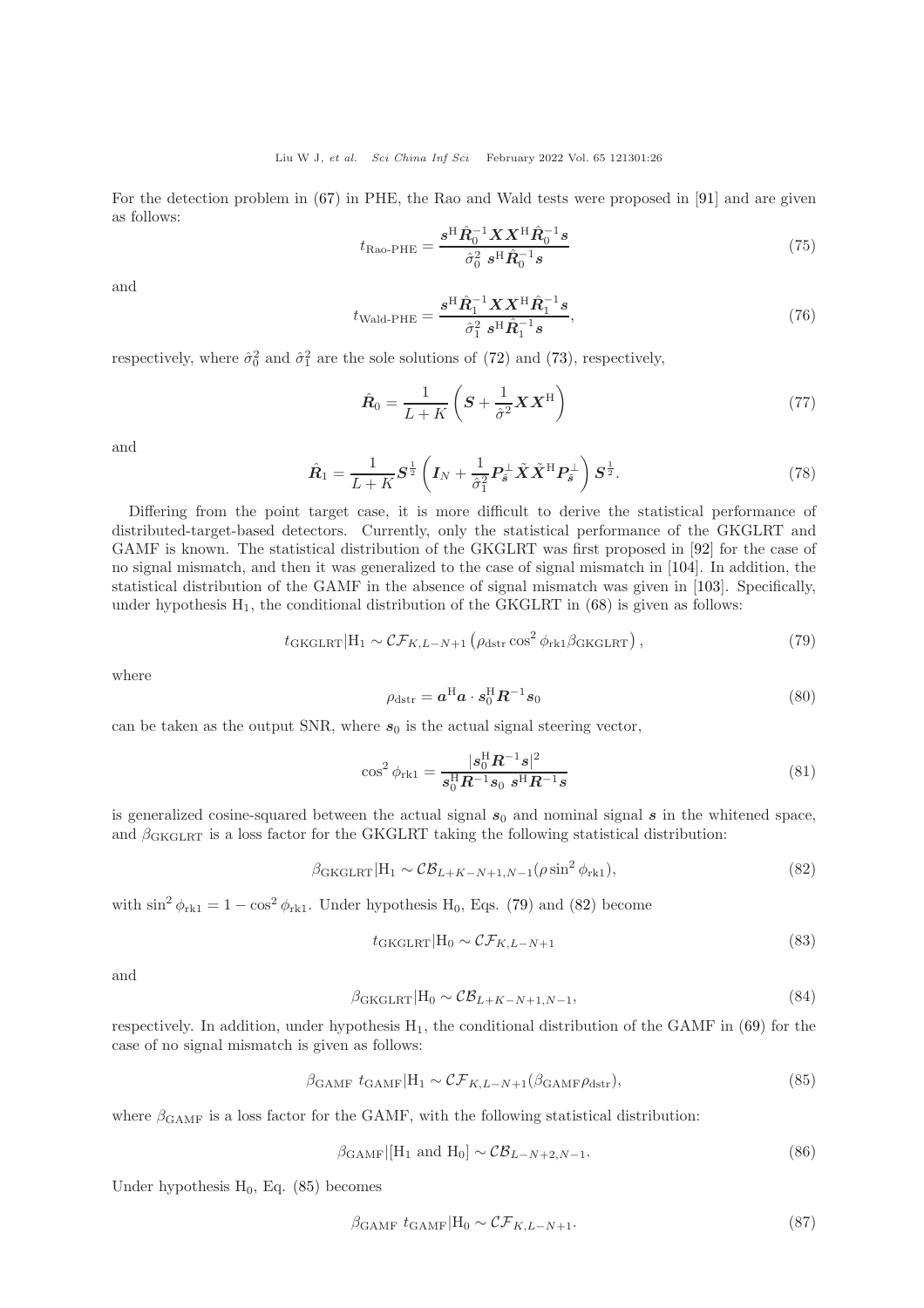There are two further generalizations of the detection problem in  $(67)$ . One is that the signal steering vector s lies in a given subspace spanned by an  $N \times p$  full-column matrix H; thus, s can be expressed as  $s = H\theta$ , where  $\theta$  represents the  $p \times 1$  unknown coordinates. It follows that Eq. [\(67\)](#page-24-0) becomes

<span id="page-26-0"></span>
$$
\begin{cases} H_0: \mathbf{X} = \mathbf{N}, \ \mathbf{x}_{e,l} = \mathbf{n}_{e,l}, \ l = 1, 2, \dots, L, \\ H_1: \mathbf{X} = \mathbf{H} \boldsymbol{\theta} \mathbf{a}^{\mathrm{H}} + \mathbf{N}, \ \mathbf{x}_{e,l} = \mathbf{n}_{e,l}, \ l = 1, 2, \dots, L. \end{cases} \tag{88}
$$

The GLRT and 2S-GLRT in HE were proposed in [\[97\]](#page-32-9) and are described as follows:

<span id="page-26-2"></span>
$$
t_{\text{GLRDD}} = \lambda_{\text{max}} \left[ \tilde{\mathbf{X}}^{\text{H}} \mathbf{P}_{\tilde{\mathbf{H}}} \tilde{\mathbf{X}} (\mathbf{I}_K + \tilde{\mathbf{X}}^{\text{H}} \tilde{\mathbf{X}})^{-1} \right]
$$
(89)

and

<span id="page-26-1"></span>
$$
t_{\text{AMDD}} = \lambda_{\text{max}} \left( \tilde{\mathbf{X}}^{\text{H}} \mathbf{P}_{\tilde{\mathbf{H}}} \tilde{\mathbf{X}} \right), \tag{90}
$$

respectively, where  $\lambda_{\text{max}}(\cdot)$  denotes the maximum eigenvalue of the matrix argument. It was demonstrated in [\[98\]](#page-32-10) that there is no reasonable Rao test for the detection problem in [\(88\)](#page-26-0), the 2S-Wald test is the same as the detector in [\(90\)](#page-26-1), and the Wald test is given as follows:

<span id="page-26-3"></span>
$$
t_{\text{SNRDD}} = \frac{\theta_{\text{max}}^{\text{H}} \tilde{H}^{\text{H}} \tilde{X} \tilde{X}^{\text{H}} \tilde{H} \theta_{\text{max}}}{\theta_{\text{max}}^{\text{H}} \tilde{H}^{\text{H}} \tilde{H} \theta_{\text{max}}},
$$
\n(91)

where  $\theta_{\text{max}}$  is a principal eigenvector (i.e., eigenvector corresponding to the maximum eigenvalue) of the matrix  $(\tilde{H}^{\rm H} \tilde{H})^{-1} \tilde{H}^{\rm H} \tilde{X}(\tilde{I}_K + \tilde{X}^{\rm H} \tilde{X})^{-1} \tilde{X}^{\rm H} \tilde{H}$ . The detectors in [\(89\)](#page-26-2), [\(90\)](#page-26-1), and [\(91\)](#page-26-3) are referred to as GLR-based direction detector (GLRDD), adaptive matched direction detector (AMDD), SNR-based direction detector (SNRDD), respectively in [\[98\]](#page-32-10). The 2S-GLRT for the detection problem in [\(88\)](#page-26-0) in PHE was proposed in [\[96\]](#page-32-8), given by<sup>21)</sup>

<span id="page-26-4"></span>
$$
t_{\text{GADD}} = \frac{\lambda_{\text{max}}(\tilde{X}^{\text{H}} P_{\tilde{H}} \tilde{X})}{\text{tr}(\tilde{X}^{\text{H}} \tilde{X})},\tag{92}
$$

which was denoted by GADD therein.

From [\(89\)](#page-26-2) to [\(92\)](#page-26-4), it follows that the detectors select a direction among the subspace spanned by the columns of  $H$ . In other words, the detection problem in  $(88)$  is tantamount to finding a direction with the largest possibility in a given subspace; thus, it is referred to as direction detection in [\[96\]](#page-32-8).

The direction detection problem can be further generalized when both the column and row components of the signal to be detected lie in given subspaces. Here, the test data under hypothesis  $H_1$  becomes  $X = H\theta \alpha^{H}C + N$ , where C is a given  $M \times K$  full-row-rank matrix and  $\alpha$  is an  $M \times 1$  vector. This type of problem is referred to as generalized direction detection in [\[99\]](#page-32-11), where the GLRT and 2S-GLRT in HE were proposed. In addition, the Wald test in HE was given in [\[362\]](#page-38-35), and the 2S-GLRT in PHE was derived in [\[100\]](#page-32-12).

Differing from [\(88\)](#page-26-0), another generalization of [\(67\)](#page-24-0) is the case where each column of the test data X has a slightly different steering vector in the sense that these steering vectors differ but all come from the same subspace. Thus, the detection model in [\(67\)](#page-24-0) can be modified as follows:

<span id="page-26-5"></span>
$$
\begin{cases} H_0: \mathbf{X} = \mathbf{N}, \ \mathbf{x}_{e,l} = \mathbf{n}_{e,l}, \ l = 1, 2, \dots, L, \\ H_1: \mathbf{X} = \mathbf{H} \Phi + \mathbf{N}, \ \mathbf{x}_{e,l} = \mathbf{n}_{e,l}, \ l = 1, 2, \dots, L, \end{cases}
$$
\n(93)

where H is an  $N \times p$  full-column-rank matrix, and  $\Phi$  is a  $p \times K$  matrix representing the coordinates. The GLRT in HE was proposed in Kelly and Forsythes classic report [\[101\]](#page-32-13), while the Rao and Wald tests in HE can be obtained according to the results presented in [\[83\]](#page-31-32). Specifically, the GLRT, Rao test, and Wald test are given as follows:

$$
t_{\text{GLRT}} = \frac{|I_K + X^{\text{H}} S^{-1} X|}{|I_K + X^{\text{H}} S^{-1} X - X^{\text{H}} S^{-1} H (H^{\text{H}} S^{-1} H)^{-1} H^{\text{H}} S^{-1} X|},
$$
(94)

<sup>21)</sup> Note that the GADD in [\(92\)](#page-26-4) can be also derived according to the 2S-Wald test.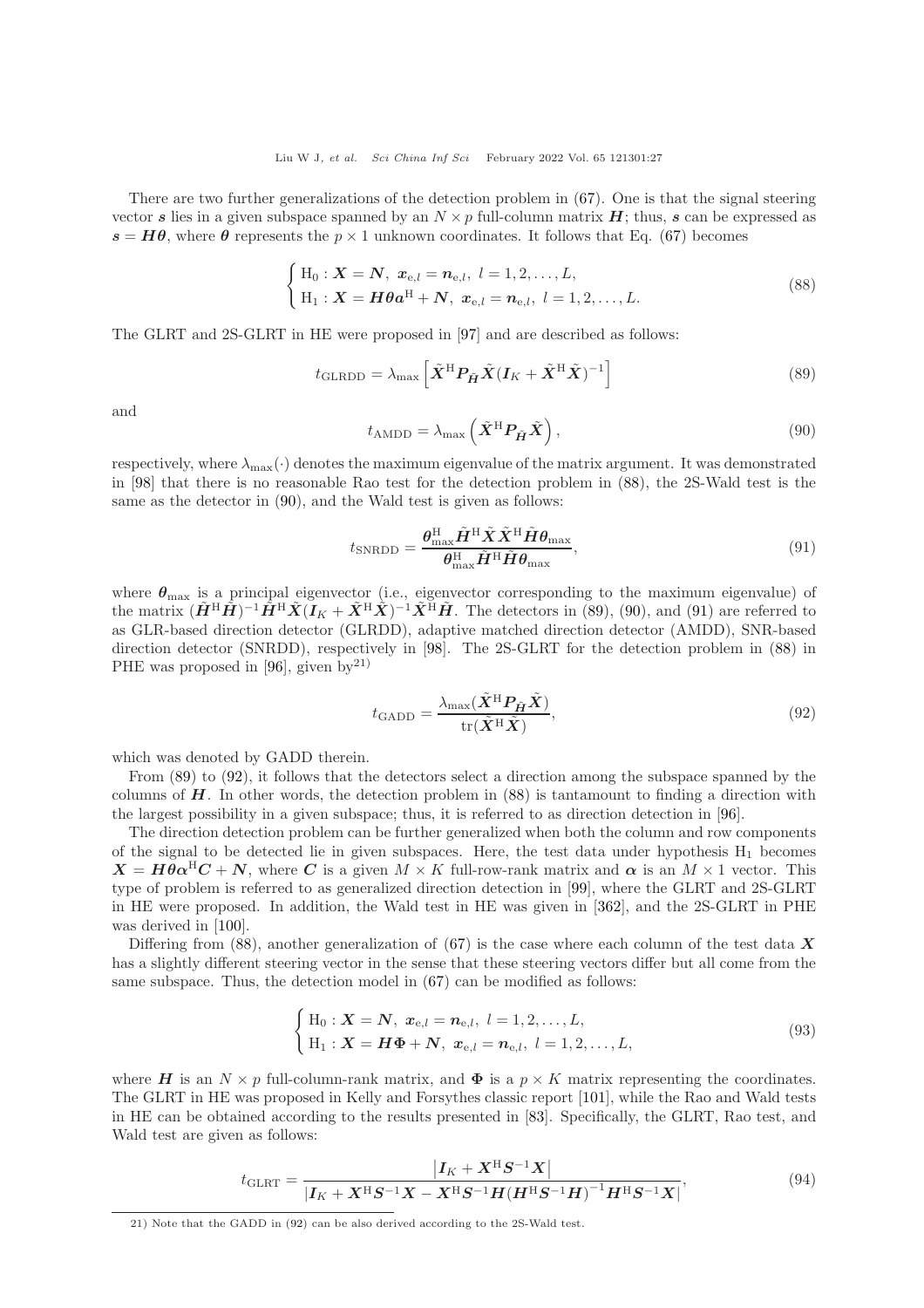Liu W J, et al. Sci China Inf Sci February 2022 Vol. 65 121301:28

$$
t_{\text{Rao}} = \text{tr}\left\{ \boldsymbol{X}^{\text{H}}(\boldsymbol{S} + \boldsymbol{X}\boldsymbol{X}^{\text{H}})^{-1}\boldsymbol{H} \left[ \boldsymbol{H}^{\text{H}}(\boldsymbol{S} + \boldsymbol{X}\boldsymbol{X}^{\text{H}})^{-1}\boldsymbol{H} \right]^{-1} \boldsymbol{H}^{\text{H}}(\boldsymbol{S} + \boldsymbol{X}\boldsymbol{X}^{\text{H}})^{-1}\boldsymbol{X} \right\},\tag{95}
$$

and

$$
t_{\text{Wald}} = \text{tr}\left[\boldsymbol{X}^{\text{H}}\boldsymbol{S}^{-1}\boldsymbol{H}(\boldsymbol{H}^{\text{H}}\boldsymbol{S}^{-1}\boldsymbol{H})^{-1}\boldsymbol{H}^{\text{H}}\boldsymbol{S}^{-1}\boldsymbol{X}\right],\tag{96}
$$

respectively.

Note that when  $p = N$  in the detection problem in [\(93\)](#page-26-5), the signal steering vectors lie in the entire observation space. Equivalently, the steering vectors are completely unknown. The corresponding GLRT, 2S-GLRT, and a modified 2S-GLRT (M2S-GLRT) in HE were proposed in [\[93\]](#page-32-5). It was also demonstrated in [\[94\]](#page-32-6) that the M2S-GLRT is essentially the corresponding Rao test, and the 2S-GLRT can also be derived according to the Wald test. In addition, in [\[83,](#page-31-32)[102\]](#page-32-14), the test data in [\(93\)](#page-26-5) were generalized to the case  $X = H\Phi C + N$ , where  $\Phi$  is a  $p \times M$  unknown matrix, and C is an  $M \times K$  known full-row-rank matrix. The corresponding signal model was called the DOS model  $[101]^{22}$  in  $[83, 102]$  $[83, 102]$ , where many adaptive detectors were proposed.

## 4.3.2 Adaptive detectors in the presence of interference

Most of the above detectors were designed without considering the possibility of interference, which typically exists in practical applications. Interference can be caused intentionally (jamming due to the ECM) or unintentionally (communication signals or radar signals transmitted by other radar systems). In this case, the detection problem in [\(1\)](#page-2-0) can be modified as follows:

<span id="page-27-0"></span>
$$
\begin{cases} H_0: \mathbf{x} = \mathbf{n}, \ \mathbf{x}_{e,l} = \mathbf{n}_{e,l}, \ l = 1, 2, \dots, L, \\ H_1: \mathbf{x} = \mathbf{s} + \mathbf{j} + \mathbf{n}, \ \mathbf{x}_{e,l} = \mathbf{n}_{e,l}, \ l = 1, 2, \dots, L, \end{cases}
$$
\n(97)

where  $j$  represents the interference. Generally, there are two primary types of interference, i.e., coherent interference and noise interference. The former works like a real target that typically lies in a certain spatially direction and/or occupies a Doppler bin. Thus, coherent interference can be modeled by a subspace model. The latter works like thermal noise or clutter. As a result, the noise interference changes the noise covariance matrix of the test data.

Based on the above analysis, coherent interference can be modeled as  $j = J\phi$ , where the  $N \times q$ full-column-rank matrix spans the subspace where the interference lies, and the  $q \times 1$  vector  $\phi$  denotes the unknown coordinates. For coherent interference and subspace signals (i.e., the signal in [\(97\)](#page-27-0) can be expressed as  $s = H\theta$ , the GLRT and 2S-GLRT in HE and PHE for the detection problem in [\(97\)](#page-27-0) were proposed in [\[155\]](#page-33-24), and the GLRT and 2S-GLRT in PHE coincide with each other. Specifically, the GLRT and 2S-GLRT in HE are given as follows:

<span id="page-27-1"></span>
$$
t_{\text{GLRT-HE-I}} = \frac{\tilde{x}^{\text{H}} P_{P_{\bar{j}}} \tilde{H} \tilde{x}}{1 + \tilde{x}^{\text{H}} P_{\bar{j}} \tilde{x} - \tilde{x}^{\text{H}} P_{P_{\bar{j}}^{\perp}} \tilde{H} \tilde{x}}
$$
(98)

and

$$
t_{2\text{S-GLRT-HE-I}} = \tilde{x}^{\text{H}} P_{P_{\bar{J}}^{\perp} \tilde{H}} \tilde{x},\tag{99}
$$

respectively, while the GLRT in PHE is given as

<span id="page-27-2"></span>
$$
t_{\text{GLRT-PHE-I}} = \frac{\tilde{x}^{\text{H}} P_{P_j^{\perp}} \tilde{H}^{\tilde{x}}}{\tilde{x}^{\text{H}} P_{\tilde{J}}^{\perp} \tilde{x}},\tag{100}
$$

where  $P_{P_{\tilde{J}}^{\perp}\tilde{H}}=P_{\tilde{J}}^{\perp}\tilde{H}(\tilde{H}^{\rm H}P_{\tilde{J}}^{\perp}\tilde{H})^{-1}\tilde{H}^{\rm H}P_{\tilde{J}}^{\perp}, P_{\tilde{J}}^{\perp}=I_N-P_{\tilde{J}},$  and  $P_{\tilde{J}}=\tilde{J}(\tilde{J}^{\rm H}\tilde{J})^{-1}\tilde{J}^{\rm H}$ . For convenience, the detectors in [\(98\)](#page-27-1)–[\(100\)](#page-27-2) are referred to as the GLRT in HE with interference rejection (GLRT-HE-I), 2S-GLRT in HE with interference rejection (2S-GLRT-HE-I), and GLRT in PHE with interference rejection (GLRT-PHE-I), respectively.

<sup>22)</sup> The DOS signal model was first introduced in [\[101\]](#page-32-13). However, in [\[101\]](#page-32-13), it was assumed that no training data were available. Instead, it was assumed that  $K \geq M + N$ , and this constraint ensures the existence of a set of virtual training data generated by a certain unitary matrix to the test data.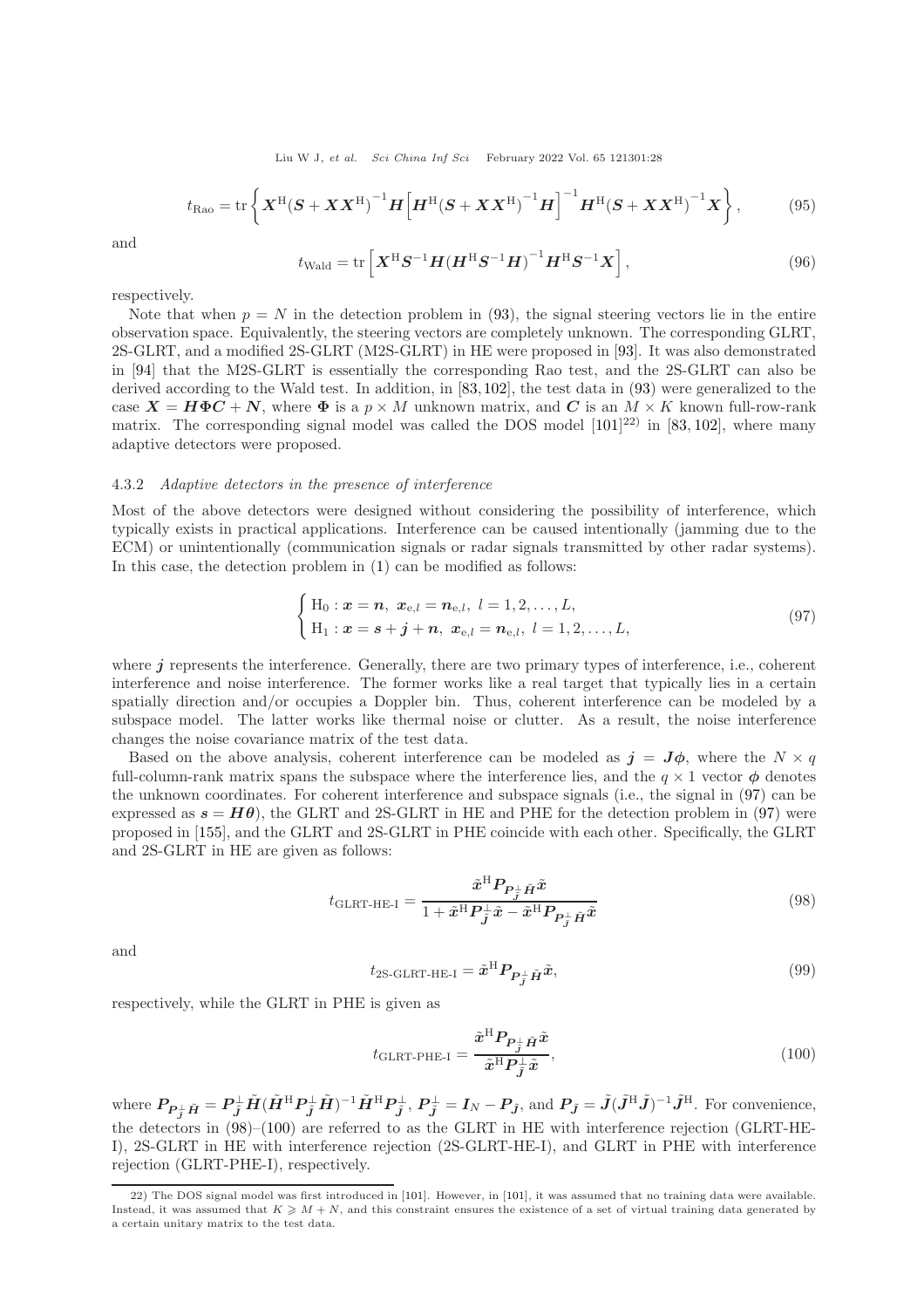For coherent interference, the Rao and 2S-Rao tests were proposed in [\[157\]](#page-33-26), and the Wald and 2S-Wald tests were derived in [\[158\]](#page-33-27). Specifically, in HE the Rao test and 2S-Rao test are given as follows:

$$
t_{\text{Rao-HE-I}} = \frac{\tilde{x}^{\text{H}} P_{\tilde{j}} P_{\tilde{H}} P_{\tilde{j}}^{\perp} \tilde{x}}{(1 + \tilde{x}^{\text{H}} P_{\tilde{j}}^{\perp} \tilde{x})(1 + \tilde{x}^{\text{H}} P_{\tilde{j}}^{\perp} P_{\tilde{H}}^{\perp} P_{\tilde{j}}^{\perp} \tilde{x})}
$$
(101)

and

$$
t_{2\text{S-Rao-HE-I}} = \tilde{\boldsymbol{x}}^{\text{H}} \boldsymbol{P}_{\tilde{\boldsymbol{j}}}^{\perp} \boldsymbol{P}_{\tilde{\boldsymbol{H}}} \boldsymbol{P}_{\tilde{\boldsymbol{j}}}^{\perp} \tilde{\boldsymbol{x}},\tag{102}
$$

respectively, and in PHE, the Rao test is the same as the 2S-Rao test, given as follows:

$$
t_{\text{Rao-PHE-I}} = \frac{\tilde{x}^{\text{H}} P_{\bar{J}}^{\perp} P_{\tilde{H}} P_{\bar{J}}^{\perp} \tilde{x}}{\tilde{x}^{\text{H}} P_{\bar{J}}^{\perp} \tilde{x}}.
$$
\n(103)

In addition, the Wald test is the same as the 2S-Wald test in both HE and PHE, given as follows:

$$
t_{\text{Wald-HE-I}} = \tilde{x}^{\text{H}} P_{\tilde{H}|\tilde{J}}^{\text{H}} P_{\tilde{H}|\tilde{J}} \tilde{x}
$$
\n(104)

and

$$
t_{\text{Wald-PHE-I}} = \frac{\tilde{x}^{\text{H}} P_{\tilde{H}|\tilde{J}}^{\text{H}} P_{\tilde{H}|\tilde{J}} \tilde{x}}{\tilde{x}^{\text{H}} P_{\tilde{B}}^{\perp} \tilde{x}},\tag{105}
$$

respectively, where  $P_{\tilde{H}|\tilde{J}} = \tilde{H} (\tilde{H}^{\text{H}} P_{\tilde{J}}^{\perp} \tilde{H})^{-1} \tilde{H}^{\text{H}} P_{\tilde{J}}^{\perp}$  is the oblique projection matrix onto the subspace spanned by  $\tilde{H}$  along the subspace spanned by  $\tilde{J}$ . A detailed analysis and comparison of the above detectors can be found in [\[158\]](#page-33-27).

Currently, only the GLRT-HE-I, 2S-GLRT-HE-I, and GLRT-PHE-I have known statistical proper-ties [\[161\]](#page-33-30). Specifically, the conditional distribution of the GLRT-HE-I in [\(98\)](#page-27-1) with a fixed  $\beta_I$  under hypothesis  $H_1$  is given as follows:

<span id="page-28-0"></span>
$$
t_{\text{GLRT-HE-I}}|[\beta_{\text{I}}, \text{H}_1] \sim \mathcal{CF}_{p, L-N+q+1}(\rho_{\text{eff}}\beta_{\text{I}}), \tag{106}
$$

where

<span id="page-28-2"></span>
$$
\rho_{\text{eff}} = \bar{s}_0^{\text{H}} P_{\bar{J}}^{\perp} P_{P_{\bar{J}}^{\perp} \tilde{H}} P_{\bar{J}}^{\perp} \bar{s}_0 \tag{107}
$$

is defined as the effective SNR (eSNR), and  $\beta_{\rm I}$  is loss factor defined as follows:

$$
\beta_{\rm I} = \frac{1}{1 + \tilde{x}^{\rm H} P_{\tilde{J}}^{\perp} \tilde{x} - \tilde{x}^{\rm H} P_{P_{\tilde{J}}^{\perp} \tilde{H}} \tilde{x}}.
$$
\n(108)

The statistical distribution of  $\beta_I$  under hypothesis H<sub>1</sub> is given as follows:

<span id="page-28-1"></span>
$$
\beta_{\rm I}|H_1 \sim \mathcal{CB}_{L-N+p+q+1,N-p-q}(\delta_{\rm I}^2),\tag{109}
$$

where

$$
\delta_{\mathrm{I}}^2 = \bar{s}_{0}^{\mathrm{H}} \mathbf{P}_{\bar{\mathbf{J}}}^{\perp} \mathbf{P}_{\mathbf{P}_{\bar{\mathbf{J}}}^{\perp} \bar{\mathbf{H}}}^{\perp} \mathbf{P}_{\bar{\mathbf{J}}}^{\perp} \bar{s}_{0},\tag{110}
$$

with  $P_{P_{\bar{j}}^{\perp} \tilde{H}}^{\perp} = I_N - P_{P_{\bar{j}}^{\perp} \tilde{H}}$ . Under hypothesis H<sub>0</sub>, Eqs. [\(106\)](#page-28-0) and [\(109\)](#page-28-1) can be reduced as follows:

<span id="page-28-4"></span>
$$
t_{\text{GLRT-HE-I}}|[\beta_{\text{I}},\text{H}_0] \sim \mathcal{CF}_{p,L-N+q+1} \tag{111}
$$

and

<span id="page-28-5"></span>
$$
\beta_I | H_0 \sim \mathcal{CB}_{L-N+p+q+1,N-p-q}, \qquad (112)
$$

respectively.

More geometric interpretation about the eSNR in [\(107\)](#page-28-2) can be found in [\[161\]](#page-33-30).

In addition, the following equations can be verified easily:

<span id="page-28-3"></span>
$$
t_{2\text{S-GLRT-HE-I}} = \frac{t_{\text{GLRT-HE-I}}}{\beta_{\text{I}}},\tag{113}
$$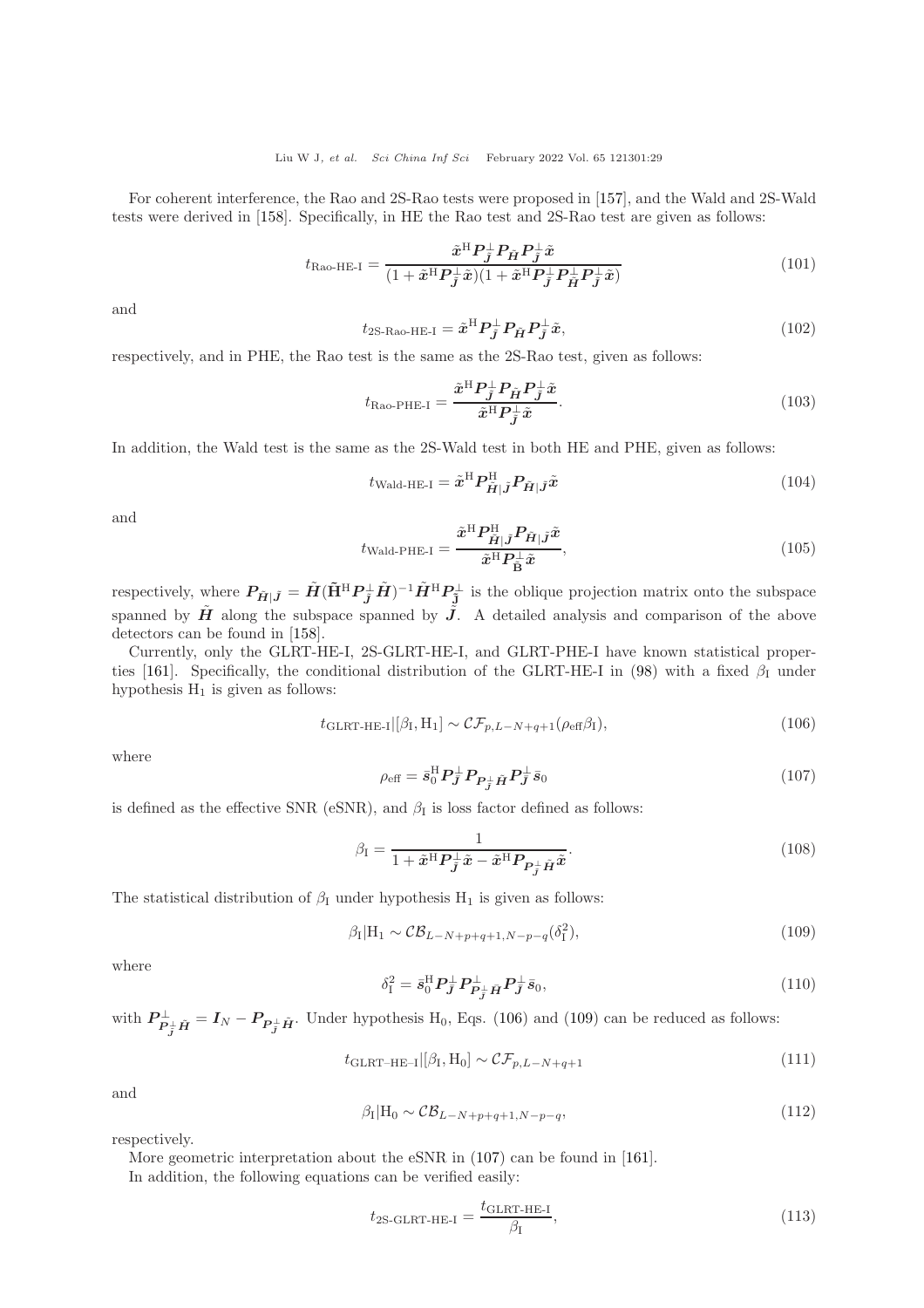Liu W J, et al. Sci China Inf Sci February 2022 Vol. 65 121301:30

<span id="page-29-1"></span>
$$
t_{\text{GLRT-PHE-I}} = \frac{t_{\text{GLRT-HE-I}}}{1 - \beta_{\text{I}}}.\tag{114}
$$

Using  $(113)$  and  $(114)$ , as well  $(106)$ ,  $(109)$ ,  $(111)$ , and  $(112)$ , we can obtain the analytical expressions for the PDs and PFAs of the 2S-GLRT-HE-I and GLRT-PHE-I.

In [\[180\]](#page-34-9), it was demonstrated that the GLRT for rank-one signals is equivalent to the ACE for completely unknown noise interference. The corresponding Rao test was derived in [\[127\]](#page-33-1), i.e., the DN-AMF, which was originally adopted for mismatched signal detection. The results in [\[127,](#page-33-1) [180\]](#page-34-9) were generalized in [\[181\]](#page-34-10) when additional coherent interference existed. In [\[182\]](#page-34-11), the noise interference was assumed to be orthogonal to the target signal in the whitened space, and it was demonstrated that the GLRT coincides with the KGLRT. In addition, in [\[183\]](#page-34-12), it was shown that the corresponding Rao and Wald tests are the same as the DMRao and AMF, respectively. The results in [\[182,](#page-34-11)[183\]](#page-34-12) were generalized in [\[184\]](#page-34-13) for the case of subspace signals. Note that other generalizations for noise interference can be found in [\[185,](#page-34-14)[187](#page-34-16)[–191\]](#page-34-19).

## 5 Conclusion

In this study, we have investigated detector design criteria for adaptive detection, analyzed the relationship between adaptive detection and the filtering-then-CFAR detection approach, as well as the relationship between adaptive detectors and adaptive filters, provided a comprehensive literature review, and summarized and compared typical adaptive detectors. Adaptive detection uses test and training data jointly to form an adaptive detector. Adaptive detection has many distinct features compared to the filtering-then-CFAR detection approach (adaptive or non-adaptive). Specifically, adaptive detection achieves the function of filtering and CFAR processing simultaneously; thus, it involves a simple detection procedure. In addition, it can provide better detection performance compared to the filtering-then-CFAR detection approach.

We hope that this study will stimulate new studies into adaptive detection. In the following, we list potential future research tracks. (1) The statistical performance of many adaptive detectors are unknown, such as the Rao and Wald tests in subspace interference [\[157,](#page-33-26)[158\]](#page-33-27) and the 2S-GLRT in HE in the presence of signal mismatch [\[54\]](#page-31-7). Obtaining such results is expected to reveal how signal mismatch and/or interference affect detection performance. (2) Multichannel signal detection has been combined with compressive sensing or sparse representation, which is an emerging signal processing technique to acquire and reconstruct a compressible signal efficiently using much fewer samples than conventional methods. Several compressive sensing-based detectors have been proposed, e.g., [\[363](#page-38-36)[–369\]](#page-39-1) and the references therein. However, most proposed detectors based on compressive sensing are for known noise or white Gaussian noise with unknown variance. A significantly challenging task is handling colored noise with an unknown covariance matrix. (3) Most existing adaptive detectors were designed under specific assumptions about the noise, either homogeneous, partially homogeneous, compound-Gaussian, or structure non-homogeneity. However, the actual noise may differ from the assumed noise due to both system and environment uncertainties. Consequently, the designed detectors may suffer from significant performance loss. Therefore, it is necessary to develop fully adaptive detection approaches that can adjust the detection strategy to accommodate changing environments. Recently, preliminary analysis of the classification of the noise covariance structure in Gaussian background was given in [\[292,](#page-37-4) [357,](#page-38-21) [370,](#page-39-2) [371\]](#page-39-3). (4) Recently, preliminary machine learning results were utilized in adaptive detection [\[372](#page-39-4)[–374\]](#page-39-5); however, these studies did not fully address the fundamental problem regarding how and why detection performance can be improved using machine learning technologies.

In this study, we have primarily focused on the Gaussian background. In practice, the environment may exhibit non-Gaussian characteristics [\[61,](#page-31-14) [62,](#page-31-15) [375](#page-39-6)[–381\]](#page-39-7). Interested readers can refer to a recent overview paper [\[7\]](#page-30-5) on compound-Gaussian clutter, where the relevant properties of clutter are assumed to be known in advance.

Acknowledgements This work was supported in part by National Natural Science Foundation of China (Grant Nos. 62071482, 61871469), National Natural Science Foundation of China and Civil Aviation Administration of China (Grant No. U1733116), Youth Innovation Promotion Association CAS (Grant No. CX2100060053), National Key Research and Development Program of China (Grant No. 2018YFB1801105), and China Postdoctoral Science Foundation (Grant No. 2020T130493).

#### <span id="page-29-0"></span>References

1 Gini F, Greco M V. Suboptimum approach to adaptive coherent radar detection in compound-Gaussian clutter. IEEE Trans Aerosp Electron Syst, 1999, 35: 1095–1104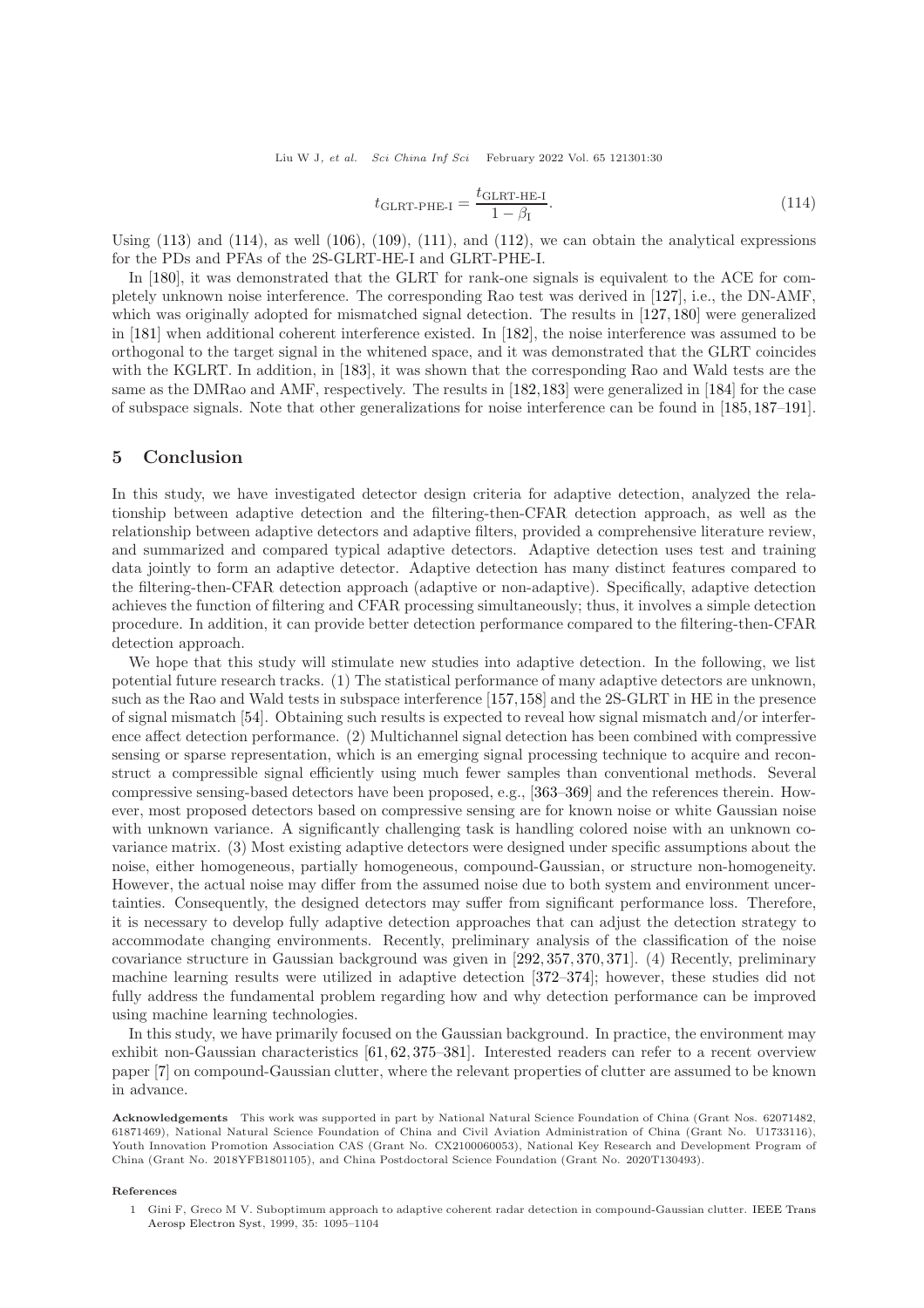- <span id="page-30-1"></span><span id="page-30-0"></span>2 Chong C Y, Pascal F, Ovarlez J P, et al. MIMO radar detection in non-Gaussian and heterogeneous clutter. IEEE J Sel Top Signal Process, 2010, 4: 115–126
- <span id="page-30-2"></span>3 Palam R, Greco M, Gini F. Multistatic adaptive CFAR detection in non-Gaussian clutter. EURASIP Journal on Advances in Signal Processing. 2016, 2016: 107
- <span id="page-30-3"></span>4 Kelly E J. An adaptive detection algorithm. [IEEE Trans Aerosp Electron Syst,](https://doi.org/10.1109/TAES.1986.310745) 1986, 22: 115–127
- <span id="page-30-4"></span>5 de Maio A, Greco M S. Modern Radar Detection Theory. Raleigh: SciTech Publishing, 2016
- <span id="page-30-5"></span>6 Gini F, Farina A. Vector subspace detection in compound-Gaussian clutter. Part I: survey and new results. IEEE Trans Aerosp Electron Syst, 2002, 38: 1295–1311
- 7 Sangston K J, Farina A. Coherent radar detection in compound-Gaussian clutter: Clairvoyant detectors. IEEE Aerosp Electron Syst Mag, 2016, 31: 42–63
- <span id="page-30-9"></span><span id="page-30-6"></span>8 Lemonte A J. The Gradient Test: Another Likelihood-Based Test. Cambridge: Cambridge University Press, 2016
- 9 Durbin J. Testing for serial correlation in least-squares regression when some of the regressors are lagged dependent variables. [Econometrica,](https://doi.org/10.2307/1909547) 1970, 38: 410–421
- <span id="page-30-10"></span>10 Scharf L L. Statistical Signal Processing: Detection, Estimation, and Times Series Analysis. New York: Addison-Wesley Publishing Company, 1991
- <span id="page-30-12"></span><span id="page-30-11"></span>11 Kay S M. The multifamily likelihood ratio test for multiple signal model detection. [IEEE Signal Process Lett,](https://doi.org/10.1109/LSP.2005.845590) 2005, 12: 369–371
- 12 Abramovich Y I, Spencer N K, Gorokhov A Y. Modified GLRT and AMF framework for adaptive detectors. IEEE Trans Aerosp Electron Syst, 2007, 43: 1017–1051
- 13 Carotenuto [V, de Maio A, Clemente C, et al. Invariant rules](https://doi.org/10.1109/TGRS.2014.2372900) for multipolarization SAR change detection. IEEE Trans Geosci Remote Sens, 2015, 53: 3294–3311
- 14 Carotenuto V, de Maio A, Clemente C, et al. Unstructured versus structured GLRT for multipolarization SAR change detection. [IEEE Geosci Remote Sens Lett,](https://doi.org/10.1109/LGRS.2015.2418575) 2015, 12: 1665–1669
- 15 Carotenuto V, de Maio A, [Clemente C, et al. Forcing scale invariance in multipolarization SAR change detection.](https://doi.org/10.1109/TGRS.2015.2449332) IEEE Trans Geosci Remote Sens, 2016, 54: 36–50
- 16 Ciuonzo D, Carotenuto V, de Maio A. On multiple covariance equality testing with application to SAR change detection. [IEEE Trans Signal Process,](https://doi.org/10.1109/TSP.2017.2712124) 2017, 65: 5078–5091
- 17 de Maio A, de Nicola S, Farina A. GLRT versus MFLRT for adaptive CFAR radar detection with conic uncertainty. IEEE Signal Process Lett, 2009, 16: 707–710
- 18 de Maio A, Orlando D, Pallotta L, et al. A multifamily GLRT for oil spill detection. [IEEE Trans Geosci Remote Sens,](https://doi.org/10.1109/TGRS.2016.2594867) 2017, 55: 63–79
- 19 de Maio A, Han S, Orlando D. Adaptive radar detectors based on the observed FIM. [IEEE Trans Signal Process,](https://doi.org/10.1109/TSP.2018.2838564) 2018, 66: 3838–3847
- 20 Gerlach K, Steiner M J. Adaptive detection of range distributed targets. [IEEE Trans Signal Process,](https://doi.org/10.1109/78.771034) 1999, 47: 1844–1851
- 21 de Maio A. Polarimetric adaptive detection of range-distributed targets. [IEEE Trans Signal Process,](https://doi.org/10.1109/TSP.2002.801925) 2002, 50: 2152–2159
- 22 de Maio A, Farina A, Gerlach K. Adaptive detection of range spread targets with orthogonal rejection. IEEE Trans Aerosp Electron Syst, 2007, 43: 738–752
- <span id="page-30-32"></span>23 Aubry A, de Maio A, Orlando D, et al. Adaptive detection of point-like targets in the presence of homogeneous clutter and subspace interference. [IEEE Signal Process Lett,](https://doi.org/10.1109/LSP.2014.2309434) 2014, 21: 848–852
- 24 Aubry A, de Maio A, Foglia G, et al. Diffuse multipath exploitation for adaptive radar detection. [IEEE Trans Signal Process,](https://doi.org/10.1109/TSP.2014.2388439) 2015, 63: 1268–1281
- <span id="page-30-7"></span>25 Rong Y, Aubry A, de Maio A, et al. Diffuse multipath exploitation for adaptive detection of range distributed targets. IEEE Trans Signal Process, 2020, 68: 1197–1212
- <span id="page-30-8"></span>26 Rao C R. Score test: historical review and recent developments. In: Proceedings of Advances in Ranking and Selection, Multiple Comparisons, and Reliability. Boston: Birkhäuser, 2005. 3–20
- <span id="page-30-14"></span><span id="page-30-13"></span>27 Kay S M. Fundamentals of Statistical Signal Processing: Detection Theory. Englewood Cliffs: Prentice-Hall, 1998
- 28 Pagadarai S, Wyglinski A, Anderson C. An evaluation of the Bayesian CRLB for time-varying MIMO channel estimation using complex-valued differentials. In: Proceedings of IEEE Pacific Rim Conference on Communications, Computers and Signal Processing, 2011. 818–823
- <span id="page-30-15"></span>29 Liu W, Wang Y, Xie W. Fisher information matrix, Rao test, and Wald test for complex-valued signals and their applications. [Signal Process,](https://doi.org/10.1016/j.sigpro.2013.06.032) 2014, 94: 1–5
- <span id="page-30-17"></span><span id="page-30-16"></span>30 Kay S, Zhu Z. The complex parameter Rao test. [IEEE Trans Signal Process,](https://doi.org/10.1109/TSP.2016.2613071) 2016, 64: 6580–6588
- 31 Hjørungnes A. Complex-Valued Matrix Derivatives: With Applications in Signal Processing and Communications. New York: Cambridge University Press, 2011
- <span id="page-30-18"></span>32 Magnus J R, Neudecker H. Matrix Differential Calculus with Applications in Statistics and Econometrics. 3rd ed. New York: Wiley, 2007
- <span id="page-30-19"></span>33 Richards M A, Scheer J A, Holm W A. Principles of Modern Radar, Volume I - Basic Principles. Raleigh: SciTech Publishing, 2010
- <span id="page-30-21"></span><span id="page-30-20"></span>34 Weinberg G. Radar Detection Theory of Sliding Window Processes. Boca Raton: CRC Press, 2017
- <span id="page-30-22"></span>35 Brennan L E, Reed L S. Theory of adaptive radar. [IEEE Trans Aerosp Electron Syst,](https://doi.org/10.1109/TAES.1973.309792) 1973, 9: 237–252
- <span id="page-30-23"></span>36 Li J, Stoica P. Robust Adaptive Beamforming. Hoboken: Wiley, 2006
- 37 Wang Y, Peng Y. Space-Time Adaptive Processing. Beijing: Tsinghua University Press, 2000
- <span id="page-30-24"></span>38 Klemm R. Principles of Space-Time Adaptive Processing. 3rd ed. London: The Institution of Electrical Engineers, 2006
- <span id="page-30-25"></span>39 Guerci J R. Space-Time Adaptive Processing for Radar. 2nd ed. Boston: Artech House, 2015
- <span id="page-30-26"></span>40 Ward J. Space-time Adaptive Processing for Airborne Radar. Technical Report. Lexington: MIT Lincoln Laboratory, 1994 41 Melvin W L. A STAP overview. [IEEE Aerosp Electron Syst Mag,](https://doi.org/10.1109/MAES.2004.1263229) 2004, 19: 19–35
- <span id="page-30-27"></span>42 Reed I S, Mallett J D, Brennan L E. Rapid convergence rate in adaptive arrays. [IEEE Trans Aerosp Electron Syst,](https://doi.org/10.1109/TAES.1974.307893) 1974, 10: 853–863
- <span id="page-30-29"></span><span id="page-30-28"></span>43 Chen W S, Reed I S. A new CFAR detection test for radar. [Digital Signal Process,](https://doi.org/10.1016/1051-2004(91)90113-Y) 1991, 1: 198–214
- 44 Robey F C, Fuhrmann D R, Kelly E J, et al. A CFAR adaptive matched filter detector. [IEEE Trans Aerosp Electron Syst,](https://doi.org/10.1109/7.135446) 1992, 28: 208–216
- <span id="page-30-30"></span>45 de Maio A. Rao test for adaptive detection in Gaussian interference with unknown covariance matrix. IEEE Trans Signal Process, 2007, 55: 3577–3584
- <span id="page-30-31"></span>46 Wang H, Cai L. On adaptive multiband signal detection with the SMI algorithm. [IEEE Trans Aerosp Electron Syst,](https://doi.org/10.1109/7.102712) 1990,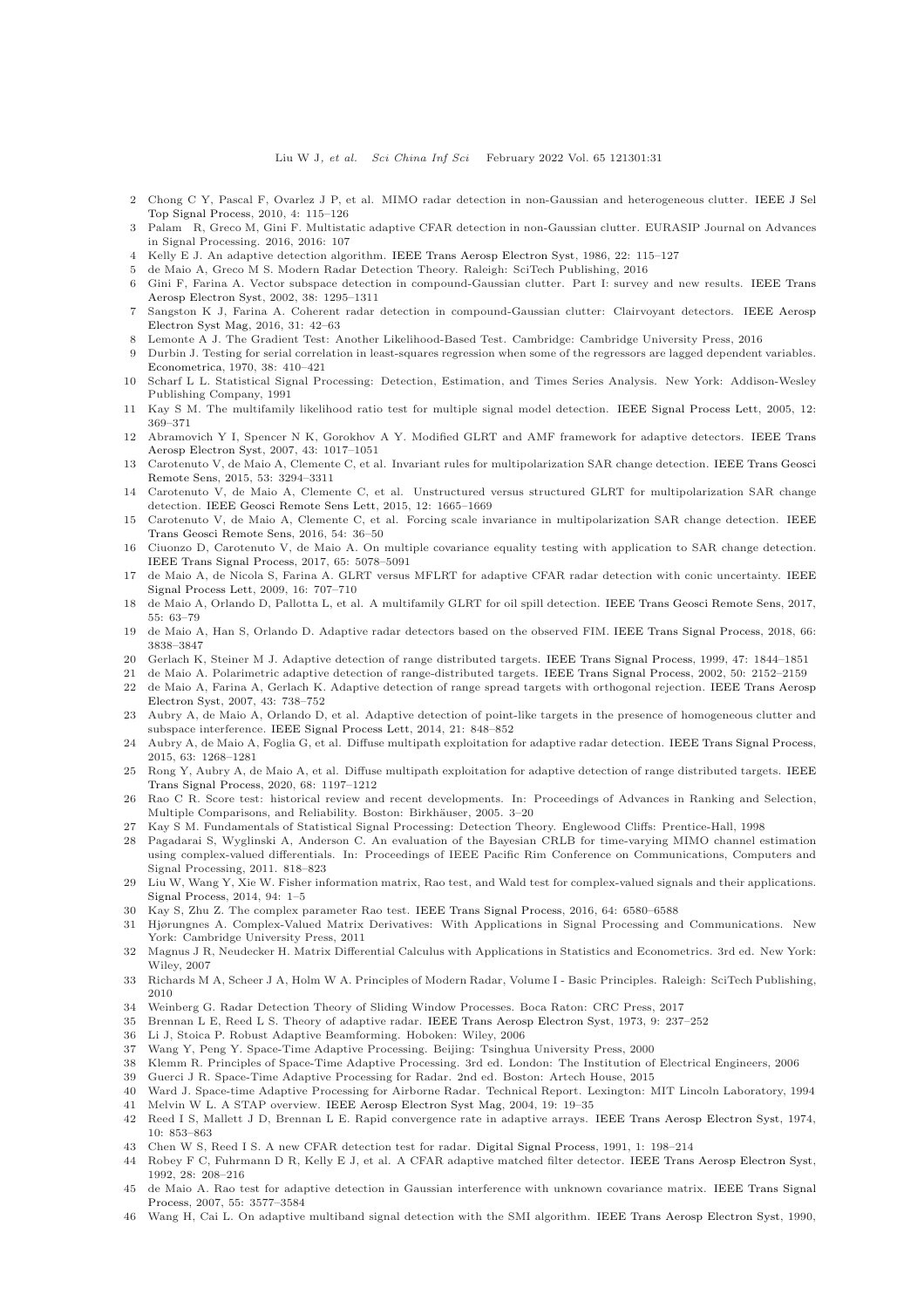26: 768–773

- <span id="page-31-1"></span><span id="page-31-0"></span>47 de Maio A. A new derivation of the adaptive matched filter. [IEEE Signal Process Lett,](https://doi.org/10.1109/LSP.2004.835464) 2004, 11: 792–793
- <span id="page-31-2"></span>48 Gerlach K. A mean level adaptive detector using nonconcurrent data. [IEEE Trans Aerosp Electron Syst,](https://doi.org/10.1109/7.250426) 1994, 30: 258–265
- <span id="page-31-3"></span>49 Gerlach K. A comparison of two adaptive detection schemes. [IEEE Trans Aerosp Electron Syst,](https://doi.org/10.1109/7.250402) 1994, 30: 30–40
- <span id="page-31-4"></span>50 Gerlach K. Effects of signal contamination on two adaptive detectors. [IEEE Trans Aerosp Electron Syst,](https://doi.org/10.1109/7.366312) 1995, 31: 297–309 51 Gerlach K, Lin F C. Convergence performance of binary adaptive detectors. [IEEE Trans Aerosp Electron Syst,](https://doi.org/10.1109/7.366315) 1995, 31:
- <span id="page-31-5"></span>329–340 52 Reed I S, Gau Y L, Truong T K. CFAR detection and estimation for STAP radar. [IEEE Trans Aerosp Electron Syst,](https://doi.org/10.1109/7.705882) 1998, 34: 722–735
- <span id="page-31-6"></span>53 Wang Y-L, Bao Z, Peng Y-N. STAP with medium PRF mode for non-side-looking airborne radar. IEEE Trans Aerosp Electron Syst, 2000, 36: 609–620
- <span id="page-31-7"></span>54 Conte E, de Maio A, Ricci G. GLRT-based adaptive detection algorithms for range-spread targets. IEEE Trans Signal Process, 2001, 49: 1336–1348
- <span id="page-31-8"></span>55 Kraut S, Scharf L L, Butler R W. The adaptive coherence estimator: a uniformly most-powerful-invariant adaptive detection statistic. [IEEE Trans Signal Process,](https://doi.org/10.1109/TSP.2004.840823) 2005, 53: 427–438
- <span id="page-31-10"></span><span id="page-31-9"></span>56 Kraut S, Scharf L L. The CFAR adaptive subspace detector is a scale-invariant GLRT. [IEEE Trans Signal Process,](https://doi.org/10.1109/78.782198) 1999, 47: 2538–2541
- 57 de Maio A, Iommelli S. Coincidence of the Rao test, Wald test, and GLRT in partially homogeneous environment. IEEE Signal Process Lett, 2008, 15: 385–388
- <span id="page-31-11"></span>58 Liu J, Li H, Himed B. Threshold setting for adaptive matched filter and adaptive coherence estimator. IEEE Signal Process Lett, 2015, 22: 11–15
- <span id="page-31-12"></span>59 Conte E, de Maio A. An invariant framework for adaptive detection in partially homogeneous environment. WSEAS Trans Circ, 2003, 2: 282–287
- <span id="page-31-14"></span><span id="page-31-13"></span>60 de Maio A. Invariance theory for adaptive radar detection in heterogeneous environment. [IEEE Signal Process Lett,](https://doi.org/10.1109/LSP.2019.2916749) 2019, 26: 996–1000
- 61 Pascal F, Chitour Y, Ovarlez J P, et al. Covariance structure maximum-likelihood estimates in compound Gaussian noise: existence and algorithm analysis. [IEEE Trans Signal Process,](https://doi.org/10.1109/TSP.2007.901652) 2008, 56: 34–48
- <span id="page-31-15"></span>62 Conte E, Lops M, Ricci G. Asymptotically optimum radar detection in compound-Gaussian clutter. IEEE Trans Aerosp Electron Syst, 1995, 31: 617–625
- <span id="page-31-37"></span>63 Gini F. Sub-optimum coherent radar detection in a mixture of K-distributed and Gaussian clutter. IEE Proc Radar Sonar Navig, 1997, 144: 39
- <span id="page-31-16"></span>64 de Maio A, Conte E. Uniformly most powerful invariant detection in spherically invariant random vector distributed clutter. [IET Radar Sonar Navig,](https://doi.org/10.1049/iet-rsn.2009.0128) 2010, 4: 560–563
- <span id="page-31-17"></span>65 Conte E, Lops M, Ricci G. Adaptive matched filter detection in spherically invariant noise. [IEEE Signal Process Lett,](https://doi.org/10.1109/97.511809) 1996, 3: 248–250
- <span id="page-31-18"></span>66 Bidon S, Besson O, Tourneret J Y. The adaptive coherence estimator is the generalized likelihood ratio test for a class of heterogeneous environments. [IEEE Signal Process Lett,](https://doi.org/10.1109/LSP.2007.916044) 2008, 15: 281–284
- <span id="page-31-19"></span>67 Conte E, Lops M, Ricci G. Adaptive detection schemes in compound-Gaussian clutter. [IEEE Trans Aerosp Electron Syst,](https://doi.org/10.1109/7.722671) 1998, 34: 1058–1069
- <span id="page-31-20"></span>68 Rangaswamy M. Statistical analysis of the nonhomogeneity detector for non-Gaussian interference backgrounds. IEEE Trans Signal Process, 2005, 53: 2101–2111
- <span id="page-31-21"></span>69 de Maio A, Foglia G, Conte E, et al. CFAR behavior of adaptive detectors: an experimental analysis. IEEE Trans Aerosp Electron Syst, 2005, 41: 233–251
- <span id="page-31-22"></span>70 Conte E, de Maio A, Ricci G. Recursive estimation of the covariance matrix of a compound-Gaussian process and its application to adaptive CFAR detection. [IEEE Trans Signal Process,](https://doi.org/10.1109/TSP.2002.800412) 2002, 50: 1908–1915
- <span id="page-31-24"></span><span id="page-31-23"></span>71 Conte E, de Maio A. Mitigation techniques for non-Gaussian sea clutter. [IEEE J Ocean Eng,](https://doi.org/10.1109/JOE.2004.826901) 2004, 29: 284–302
- 72 Gao Y, Aubry A, de Maio A, et al. Adaptive target separation detection. [IEEE Trans Aerosp Electron Syst,](https://doi.org/10.1109/TAES.2020.3018898) 2021, 57: 293–309
- <span id="page-31-25"></span>73 de Maio A, Alfano G. Polarimetric adaptive detection in non-Gaussian noise. [Signal Process,](https://doi.org/10.1016/S0165-1684(02)00398-5) 2003, 83: 297–306 74 de Maio A, Alfano G, Conte E. Polarization diversity detection in compound-gaussian clutter. IEEE Trans Aerosp Electron
- Syst, 2004, 40: 114–131 75 Alfano G, de Maio A, Conte E. Polarization diversity detection of distributed targets in compound-Gaussian clutter. IEEE
- Trans Aerosp Electron Syst, 2004, 40: 755–765 76 Liu J, Zhang Z J, Yang Y. Performance enhancement of subspace detection with a diversely polarized antenna. IEEE Signal
- <span id="page-31-26"></span>Process Lett, 2012, 19: 4–7
- 77 Hao C, Gazor S, Ma X, et al. Polarimetric detection and range estimation of a point-like target. IEEE Trans Aerosp Electron Syst, 2016, 52: 603–616
- <span id="page-31-27"></span>78 Park H R, Li J, Wang H. Polarization-space-time domain generalized likelihood ratio detection of radar targets. Signal Process, 1995, 41: 153–164
- <span id="page-31-29"></span><span id="page-31-28"></span>79 de Maio A, Ricci G. A polarimetric adaptive matched filter. [Signal Process,](https://doi.org/10.1016/S0165-1684(01)00150-5) 2001, 81: 2583–2589
- 80 Raghavan R S, Pulsone N, McLaughlin D J. Performance of the GLRT for adaptive vector subspace detection. IEEE Trans Aerosp Electron Syst, 1996, 32: 1473–1487
- <span id="page-31-30"></span>81 Lombardo P, Pastina D, Bucciarelli T. Adaptive polarimetric target detection with coherent radar. II. Detection against non-Gaussian background. [IEEE Trans Aerosp Electron Syst,](https://doi.org/10.1109/7.976960) 2001, 37: 1207–1220
- <span id="page-31-31"></span>82 Liu J, Zhang Z J, Yang Y. Optimal waveform design for generalized likelihood ratio and adaptive matched filter detectors using a diversely polarized antenna. [Signal Processing,](https://doi.org/10.1016/j.sigpro.2011.11.006) 2012, 92: 1126–1131
- <span id="page-31-32"></span>83 Liu W, Xie W, Liu J, et al. Adaptive double subspace signal detection in Gaussian background-Part I: homogeneous environments. [IEEE Trans Signal Process,](https://doi.org/10.1109/TSP.2014.2309556) 2014, 62: 2345–2357
- <span id="page-31-34"></span><span id="page-31-33"></span>84 Kraut S, Scharf L L, McWhorter L T. Adaptive subspace detectors. [IEEE Trans Signal Process,](https://doi.org/10.1109/78.890324) 2001, 49: 1–16
- 85 Pastina D, Lombardo P, Bucciarelli T. Adaptive polarimetric target detection with coherent radar. I. Detection against Gaussian background. [IEEE Trans Aerosp Electron Syst,](https://doi.org/10.1109/7.976959) 2001, 37: 1194–1206
- <span id="page-31-35"></span>86 Liu J, Zhang Z-J, Yang Y, et al. A CFAR adaptive subspace detector for first-order or second-order Gaussian signals based on a single observation. [IEEE Trans Signal Process,](https://doi.org/10.1109/TSP.2011.2164073) 2011, 59: 5126–5140
- <span id="page-31-36"></span>87 Liu J, Zhang Z-J, Shui P L, et al. Exact performance analysis of an adaptive subspace detector. [IEEE Trans Signal Process,](https://doi.org/10.1109/TSP.2012.2202655)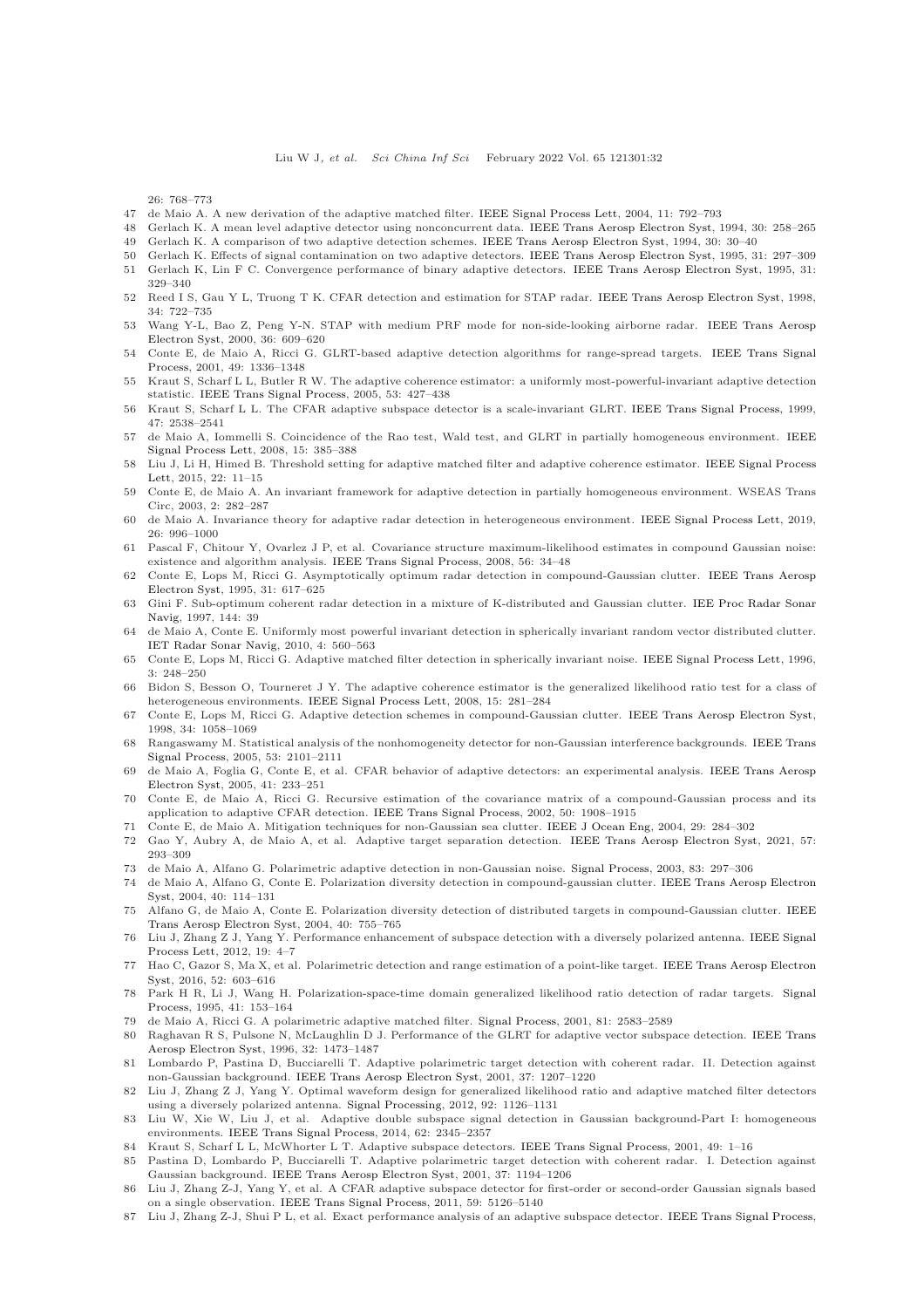2012, 60: 4945–4950

- <span id="page-32-1"></span><span id="page-32-0"></span>88 Liu W, Wang Y L, Liu J, et al. Design and performance analysis of adaptive subspace detectors in orthogonal interference and gaussian noise. [IEEE Trans Aerosp Electron Syst,](https://doi.org/10.1109/TAES.2016.140152) 2016, 52: 2068–2079
- <span id="page-32-2"></span>89 Hughes P K. A high-resolution radar detection strategy. [IEEE Trans Aerosp Electron Syst,](https://doi.org/10.1109/TAES.1983.309368) 1983, 19: 663–667
- <span id="page-32-3"></span>90 Shuai X F, K[ong L J, Yang J Y. Adaptive detection for distributed targets in Gaussian noise with Rao and Wald tests.](https://doi.org/10.1007/s11432-011-4417-2) Sci China Inf Sci, 2012, 55: 1290–1300
- 91 Hao C, Ma X, Shang X, et al. Adaptive detection of distributed targets in partially homogeneous environment with Rao and Wald tests. [Signal Process,](https://doi.org/10.1016/j.sigpro.2011.10.005) 2012, 92: 926–930
- <span id="page-32-5"></span><span id="page-32-4"></span>92 Wang H, Cai L. On adaptive multiband signal detection with GLR algorithm. [IEEE Trans Aerosp Electron Syst,](https://doi.org/10.1109/7.78296) 1991, 27: 225–233
- 93 Conte E, de Maio A, Galdi C. CFAR detection of multidimensional signals: an invariant approach. IEEE Trans Signal Process, 2003, 51: 142–151
- <span id="page-32-6"></span>94 Liu W J, Xie W C, Wang Y L. Rao and Wald tests for distributed targets detection with unknown signal steering. IEEE Signal Process Lett, 2013, 20: 1086–1089
- <span id="page-32-8"></span><span id="page-32-7"></span>95 Raghavan R S. A generalized version of ACE and performance analysis. [IEEE Trans Signal Process,](https://doi.org/10.1109/TSP.2020.2985330) 2020, 68: 2574–2585
- 96 Besson O, Scharf L L, Kraut S. Adaptive detection of a signal known only to lie on a line in a known subspace, when primary and secondary data are partially homogeneous. [IEEE Trans Signal Process,](https://doi.org/10.1109/TSP.2006.881262) 2006, 54: 4698–4705
- <span id="page-32-10"></span><span id="page-32-9"></span>97 Bose S, Steinhardt A O. Adaptive array detection of uncertain rank one waveforms. [IEEE Trans Signal Process,](https://doi.org/10.1109/78.542438) 1996, 44: 2801–2809
- <span id="page-32-11"></span>98 Liu W, Xie W, Liu J, et al. Detection of a distributed target with direction uncertainty. [IET Radar Sonar Navig,](https://doi.org/10.1049/iet-rsn.2014.0110) 2014, 8: 1177–1183
- 99 Liu W, Liu J, Huang L, et al. Robust GLRT approaches to signal detection in the presence of spatial-temporal uncertainty. [Signal Process,](https://doi.org/10.1016/j.sigpro.2015.06.026) 2016, 118: 272–284
- <span id="page-32-13"></span><span id="page-32-12"></span>100 Liu W J, Ga[o F, Luo Y W, et al. GLRT-based generalized direction detector in partially homogeneous environment.](https://doi.org/10.1007/s11432-018-9777-5) Sci China Inf Sci, 2019, 62: 209303
- 101 Kelly E J, Forsythe K M. Adaptive Detection and Parameter Estimation for Multidimensional Signal Models. Technical Report. Lexington: Lincoln Laboratory, 1989
- <span id="page-32-14"></span>102 Liu W, Xie W, Liu J, et al. Adaptive double subspace signal detection in Gaussian background-Part II: partially homogeneous environments. [IEEE Trans Signal Process,](https://doi.org/10.1109/TSP.2014.2309553) 2014, 62: 2358–2369
- <span id="page-32-15"></span>103 Raghavan R S. Maximal invariants and performance of some invariant hypothesis tests for an adaptive detection problem. [IEEE Trans Signal Process,](https://doi.org/10.1109/TSP.2013.2260332) 2013, 61: 3607–3619
- <span id="page-32-16"></span>104 Raghavan R. Analysis of steering vector mismatch on adaptive noncoherent integration. [IEEE Trans Aerosp Electron Syst,](https://doi.org/10.1109/TAES.2013.6621831) 2013, 49: 2496–2508
- <span id="page-32-17"></span>105 Liu J, Liu W, Chen B, et al. Detection probability of a CFAR matched filter with signal steering vector errors. IEEE Signal Process Lett, 2015, 22: 2474–2478
- <span id="page-32-18"></span>106 Kelly E J. Performance of an adaptive detection algorithm — rejection of unwanted signals. IEEE Trans Aerosp Electron Syst, 1989, 25: 122–133
- <span id="page-32-19"></span>107 Richmond C D. Performance of the adaptive sidelobe blanker detection algorithm in homogeneous environments. IEEE Trans Signal Process, 2000, 48: 1235–1247
- <span id="page-32-20"></span>108 Liu W, Liu J, Zhang C, et al. Performance prediction of subspace-based adaptive detectors with signal mismatch. Signal Process, 2016, 123: 122–126
- <span id="page-32-21"></span>109 Zeira A, Friedlander B. Robust subspace detectors. In: Proceedings of the 31st Asilomar Conference on Signals, Systems and Computers, 1997. 778–782
- <span id="page-32-22"></span>110 Zeira A, Friedlander B. Robust adaptive subspace detectors for space time processing. In: Proceedings of IEEE International Conference on Acoustics, Speech and Signal Processing (ICASSP), 1998. 1965–1968
- <span id="page-32-23"></span>111 de Maio A, de Nicola S, Farina A, et al. Adaptive detection of a signal with angle uncertainty. [IET Radar Sonar Navig,](https://doi.org/10.1049/iet-rsn.2009.0106) 2010, 4: 537–547
- <span id="page-32-24"></span>112 Lee S, Nguyen M, Song I, et al. Detection schemes for range-spread targets based on the semidefinite problem. IEEE Trans Aerosp Electron Syst, 2019, 55: 57–69
- <span id="page-32-25"></span>113 de Maio A. Robust adaptive radar detection in the presence of steering vector mismatches. IEEE Trans Aerosp Electron Syst, 2005, 41: 1322–1337
- 114 Besson O. Detection of a signal in linear subspace with bounded mismatch. [IEEE Trans Aerosp Electron Syst,](https://doi.org/10.1109/TAES.2006.248195) 2006, 42: 1131–1139
- 115 Besson O. Adaptive detection with bounded steering vectors mismatch angle. [IEEE Trans Signal Process,](https://doi.org/10.1109/TSP.2006.890820) 2007, 55: 1560– 1564
- 116 de Maio A, Huang Y, Palomar D P, et al. Fractional QCQP with applications in ML steering direction estimation for radar detection. [IEEE Trans Signal Process,](https://doi.org/10.1109/TSP.2010.2087327) 2011, 59: 172–185
- <span id="page-32-26"></span>117 Hao C, Bandiera F, Yang J, et al. Adaptive detection of multiple point-like targets under conic constraints. Progress In Electromagnetics Res, 2012, 129: 231–250
- <span id="page-32-27"></span>118 Coluccia A, Ricci G, Besson O. Design of robust radar detectors through random perturbation of the target signature. IEEE Trans Signal Process, 2019, 67: 5118–5129
- <span id="page-32-29"></span><span id="page-32-28"></span>119 Pulsone N B, Rader C M. Adaptive beamformer orthogonal rejection test. [IEEE Trans Signal Process,](https://doi.org/10.1109/78.905870) 2001, 49: 521–529
- 120 Bandiera F, Besson O, Orlando D, et al. Derivation and analysis of an adaptive detector with enhanced mismatched signals rejection capabilities. In: Proceedings of the 41st Asilomar Conference on Signals, Systems and Computers, 2007. 2182–2186
- <span id="page-32-30"></span>121 Hao C, Shang X, Bandiera F, et al. Bayesian radar detection with orthogonal rejection. [IEICE Trans Fundamentals,](https://doi.org/10.1587/transfun.E95.A.596) 2012, 95: 596–599
- <span id="page-32-31"></span>122 Coluccia A, Ricci G. A tunable W-ABORT-like detector with improved detection vs rejection capabilities trade-off. IEEE Signal Process Lett, 2015, 22: 713–717
- 123 Liu J, Zhao H Y, Liu W, et al. Adaptive detection using both the test and training data for disturbance correlation estimation. [Signal Process,](https://doi.org/10.1016/j.sigpro.2017.01.017) 2017, 137: 309–318
- <span id="page-32-32"></span>124 Liu W, Liu J, Huang L, et al. Distributed target detectors with capabilities of mismatched subspace signal rejection. IEEE Trans Aerosp Electron Syst, 2017, 53: 888–900
- <span id="page-32-33"></span>125 Hou C, Yang J, Ma X, et al. Adaptive detection of distributed targets with orthogonal rejection. [IET Radar Sonar Navig,](https://doi.org/10.1049/iet-rsn.2011.0234) 2012, 6: 483–493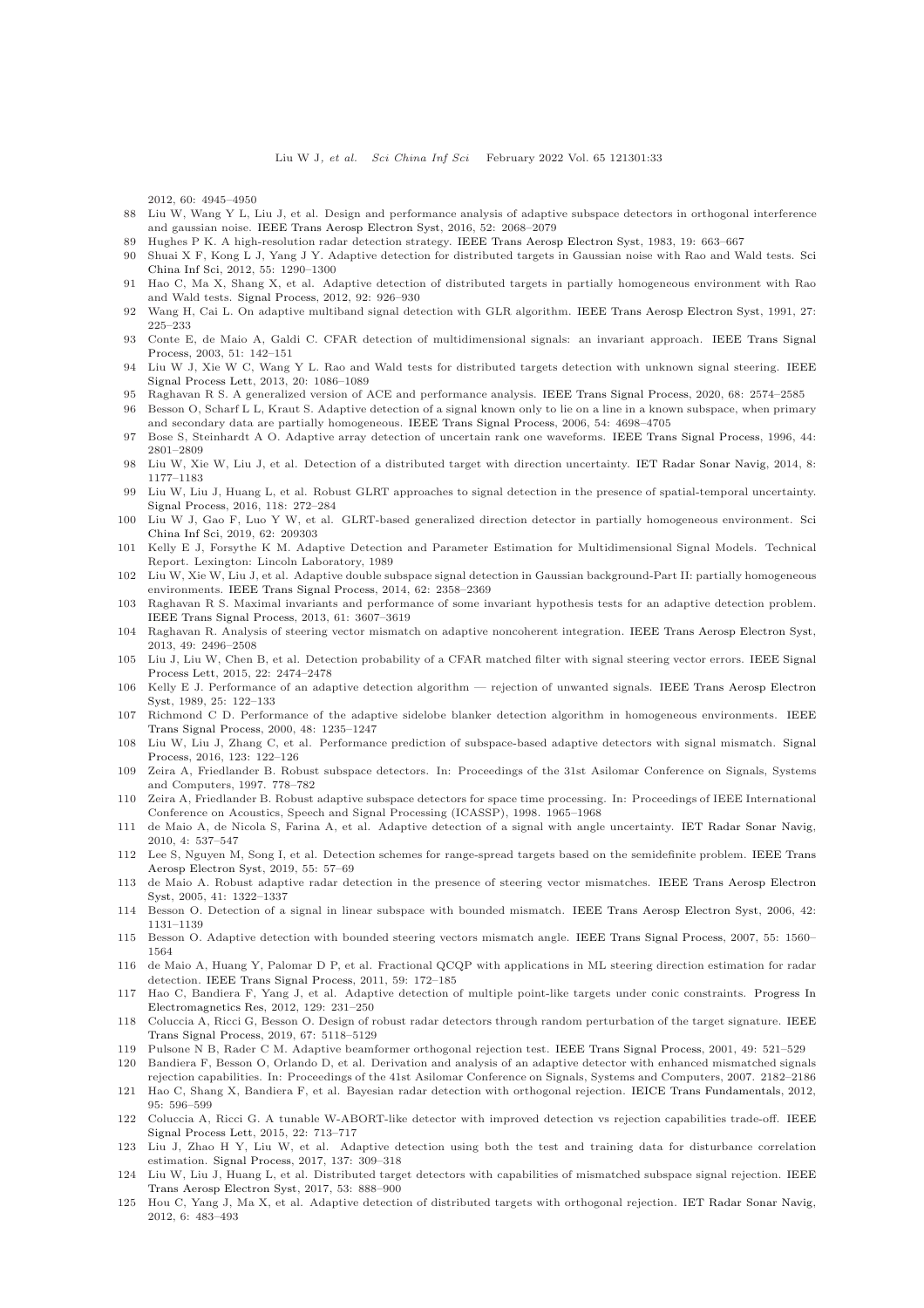#### Liu W J, et al. Sci China Inf Sci February 2022 Vol. 65 121301:34

- <span id="page-33-1"></span><span id="page-33-0"></span>126 Liu W, Liu J, Du Q, et al. Distributed target detection in partially homogeneous environment when signal mismatch occurs. [IEEE Trans Signal Process,](https://doi.org/10.1109/TSP.2018.2841860) 2018, 66: 3918–3928
- <span id="page-33-2"></span>127 Orlando D, Ricci G. A Rao test with enhanced selectivity properties in homogeneous scenarios. [IEEE Trans Signal Process,](https://doi.org/10.1109/TSP.2010.2053032) 2010, 58: 5385–5390
- <span id="page-33-3"></span>128 Kalson S Z. An adaptive array detector with mismatched signal rejection. [IEEE Trans Aerosp Electron Syst,](https://doi.org/10.1109/7.135445) 1992, 28: 195–207
- 129 Hao C, Liu B, Yan S, et al. Parametric adaptive radar detector with enhanced mismatched signals rejection capabilities. [EURASIP J Adv Signal Process,](https://doi.org/10.1155/2010/375136) 2010, 2010: 375136
- <span id="page-33-5"></span><span id="page-33-4"></span>130 Liu W, Xie W, Wang Y. Parametric detector in the situation of mismatched signals. [IET Radar Sonar Navig,](https://doi.org/10.1049/iet-rsn.2013.0044) 2014, 8: 48–53
- <span id="page-33-6"></span>131 Bandiera F, Orlando D, Ricci G. One- and two-stage tunable receivers. [IEEE Trans Signal Process,](https://doi.org/10.1109/TSP.2009.2026082) 2009, 57: 3264–3273
- 132 Raghavan R S, Qiu H F, McLaughlin D J. CFAR detection in clutter with unknown correlation properties. IEEE Trans Aerosp Electron Syst, 1995, 31: 647–657
- <span id="page-33-7"></span>133 Liu W, Xie W, Li R, et al. Adaptive detection in the presence of signal mismatch. [J Syst Eng Electron,](https://doi.org/10.1109/JSEE.2015.00006) 2015, 26: 38–43
- 134 Liu W, Xie W, Zhang Q, et al. A doubly parameterized detector for mismatched signals. [Chin J Electron,](https://doi.org/10.1049/cje.2015.01.025) 2015, 24: 152–156 135 Liu J, Liu W, Chen B, et al. Modified Rao test for multichannel adaptive signal detection. [IEEE Trans Signal Process,](https://doi.org/10.1109/TSP.2015.2491892)
- <span id="page-33-8"></span>2016, 64: 714–725 136 Liu J, Zhou S, Liu W, et al. Tunable adaptive detection in colocated MIMO radar. [IEEE Trans Signal Process,](https://doi.org/10.1109/TSP.2017.2778693) 2018, 66: 1080–1092
- <span id="page-33-9"></span>137 Pulsone N B, Zatman M A. A computationally efficient two-step implementation of the GLRT. [IEEE Trans Signal Process,](https://doi.org/10.1109/78.824657) 2000, 48: 609–616
- <span id="page-33-11"></span><span id="page-33-10"></span>138 Bandiera F, Besson O, Orlando D, et al. An improved adaptive sidelobe blanker. [IEEE Trans Signal Process,](https://doi.org/10.1109/TSP.2008.926191) 2008, 56: 4152–4161
- <span id="page-33-12"></span>139 Bandiera F, Orlando D, Ricci G. A subspace-based adaptive sidelobe blanker. [IEEE Trans Signal Process,](https://doi.org/10.1109/TSP.2008.926193) 2008, 56: 4141– 4151
- <span id="page-33-13"></span>140 Hao C, Liu B, Cai L. Performance analysis of a two-stage Rao detector. [Signal Process,](https://doi.org/10.1016/j.sigpro.2011.03.005) 2011, 91: 2141–2146
- <span id="page-33-14"></span>141 Duan K, Liu M, Dai H, et al. A two-stage detector for mismatched subspace signals. [IEEE Geosci Remote Sens Lett,](https://doi.org/10.1109/LGRS.2017.2761782) 2017, 14: 2270–2274
- 142 Bandiera F, Orlando D, Ricci G. Advanced radar detection schemes under mismatched signal models. Synthesis Lect Signal Process, 2009, 4: 1–105
- <span id="page-33-15"></span>143 de Maio A, Orlando D. Feature article: a survey on two-stage decision schemes for point-like targets in Gaussian interference. [IEEE Aerosp Electron Syst Mag,](https://doi.org/10.1109/MAES.2016.150092) 2016, 31: 20–29
- <span id="page-33-17"></span><span id="page-33-16"></span>144 Liu J, Li K, Zhang X, et al. A weighted detector for mismatched subspace signals. [Signal Process,](https://doi.org/10.1016/j.sigpro.2017.05.011) 2017, 140: 110–115
- 145 Bandiera F, Besson O, Ricci G. An ABORT-like detector with improved mismatched signals rejection capabilities. IEEE Trans Signal Process, 2008, 56: 14–25
- <span id="page-33-19"></span><span id="page-33-18"></span>146 Briggs J N. Target Detection by Marine Radar. London: The Institution of Electrical Engineers, 2004
- <span id="page-33-20"></span>147 Genova J. Electronic Warfare Signal Processing. Boston: Artech House, 2018
- 148 Scharf L L, Friedlander B. Matched subspace detectors. [IEEE Trans Signal Process,](https://doi.org/10.1109/78.301849) 1994, 42: 2146–2157
- <span id="page-33-21"></span>149 Behrens R T, Scharf L L. Signal processing applications of oblique projection operators. [IEEE Trans Signal Process,](https://doi.org/10.1109/78.286957) 1994, 42: 1413–1424
- 150 Scharf L L, McCloud M L. Blind adaptation of zero forcing projections and oblique pseudo-inverses for subspace detection and estimation when interference dominates noise. [IEEE Trans Signal Process,](https://doi.org/10.1109/TSP.2002.805245) 2002, 50: 2938–2946
- <span id="page-33-22"></span>151 Besson O, Scharf L L, Vincent F. Matched direction detectors and estimators for array processing with subspace steering vector uncertainties. [IEEE Trans Signal Process,](https://doi.org/10.1109/TSP.2005.859336) 2005, 53: 4453–4463
- 152 Besson O, Scharf L L. CFAR matched direction detector. [IEEE Trans Signal Process,](https://doi.org/10.1109/TSP.2006.874782) 2006, 54: 2840–2844
- <span id="page-33-23"></span>153 Wang P, Fang J, Li H, et al. Detection with target-induced subspace interference. [IEEE Signal Process Lett,](https://doi.org/10.1109/LSP.2012.2197389) 2012, 19: 403–406
- 154 Liu J, Zhang Z J, Cao Y, et al. Distributed target detection in subspace interference plus Gaussian noise. [Signal Process,](https://doi.org/10.1016/j.sigpro.2013.08.012) 2014, 95: 88–100
- <span id="page-33-24"></span>155 Bandiera F, de Maio A, Greco A S, et al. Adaptive radar detection of distributed targets in homogeneous and partially homogeneous noise plus subspace interference. [IEEE Trans Signal Process,](https://doi.org/10.1109/TSP.2006.888065) 2007, 55: 1223–1237
- <span id="page-33-25"></span>156 Liu J, Li J. False alarm rate of the GLRT for subspace signals in subspace interference plus Gaussian noise. IEEE Trans Signal Process, 2019, 67: 3058–3069
- <span id="page-33-26"></span>157 Liu W, Liu J, Huang L, et al. Rao tests for distributed target detection in interference and noise. [Signal Process,](https://doi.org/10.1016/j.sigpro.2015.06.012) 2015, 117: 333–342
- <span id="page-33-27"></span>158 Liu W, Liu J, Li H, et al. Multichannel signal detection based on Wald test in subspace interference and Gaussian noise. [IEEE Trans Aerosp Electron Syst,](https://doi.org/10.1109/TAES.2018.2870445) 2019, 55: 1370–1381
- <span id="page-33-29"></span><span id="page-33-28"></span>159 Wang Z. Modified Rao test for distributed target detection in interference and noise. [Signal Process,](https://doi.org/10.1016/j.sigpro.2020.107578) 2020, 172: 107578
- 160 Liu J, Li J. Analytical performance of rank-one signal detection in subspace interference plus Gaussian noise. IEEE Trans Aerosp Electron Syst, 2020, 56: 1595–1601
- <span id="page-33-30"></span>161 Liu W, Wang Y L, Liu J, et al. Performance analysis of adaptive detectors for point targets in subspace interference and Gaussian noise. [IEEE Trans Aerosp Electron Syst,](https://doi.org/10.1109/TAES.2017.2760718) 2018, 54: 429–441
- <span id="page-33-31"></span>162 Liu W, Liu J, Gao Y, et al. Multichannel signal detection in interference and noise when signal mismatch happens. Signal Process, 2020, 166: 107268
- <span id="page-33-32"></span>163 Aubry A, Carotenuto V, de Maio A, et al. Coincidence of maximal invariants for two adaptive radar detection problems. [IEEE Signal Process Lett,](https://doi.org/10.1109/LSP.2016.2587800) 2016. doi: 10.1109/LSP.2016.2587800
- 164 de Maio A, Orlando D. Adaptive radar detection of a subspace signal embedded in subspace structured plus Gaussian interference via invariance. [IEEE Trans Signal Process,](https://doi.org/10.1109/TSP.2015.2507544) 2016, 64: 2156–2167
- 165 Ciuonzo D, de Maio A, Orlando D. A Unifying framework for adaptive radar detection in homogeneous plus structured interference-Part I: on the maximal invariant statistic. [IEEE Trans Signal Process,](https://doi.org/10.1109/TSP.2016.2519003) 2016, 64: 2894–2906
- 166 Ciuonzo D, de Maio A, Orlando D. A unifying framework for adaptive radar detection in homogeneous plus structured interference-Part II: detectors design. [IEEE Trans Signal Process,](https://doi.org/10.1109/TSP.2016.2519005) 2016, 64: 2907–2919
- <span id="page-33-33"></span>167 Ciuonzo D, de Maio A, Orlando D. On the statistical invariance for adaptive radar detection in partially homogeneous disturbance plus structured interference. [IEEE Trans Signal Process,](https://doi.org/10.1109/TSP.2016.2620115) 2017, 65: 1222–1234
- <span id="page-33-34"></span>168 Bandiera F, Besson O, Orlando D, et al. GLRT-based direction detectors in homogeneous noise and subspace interference.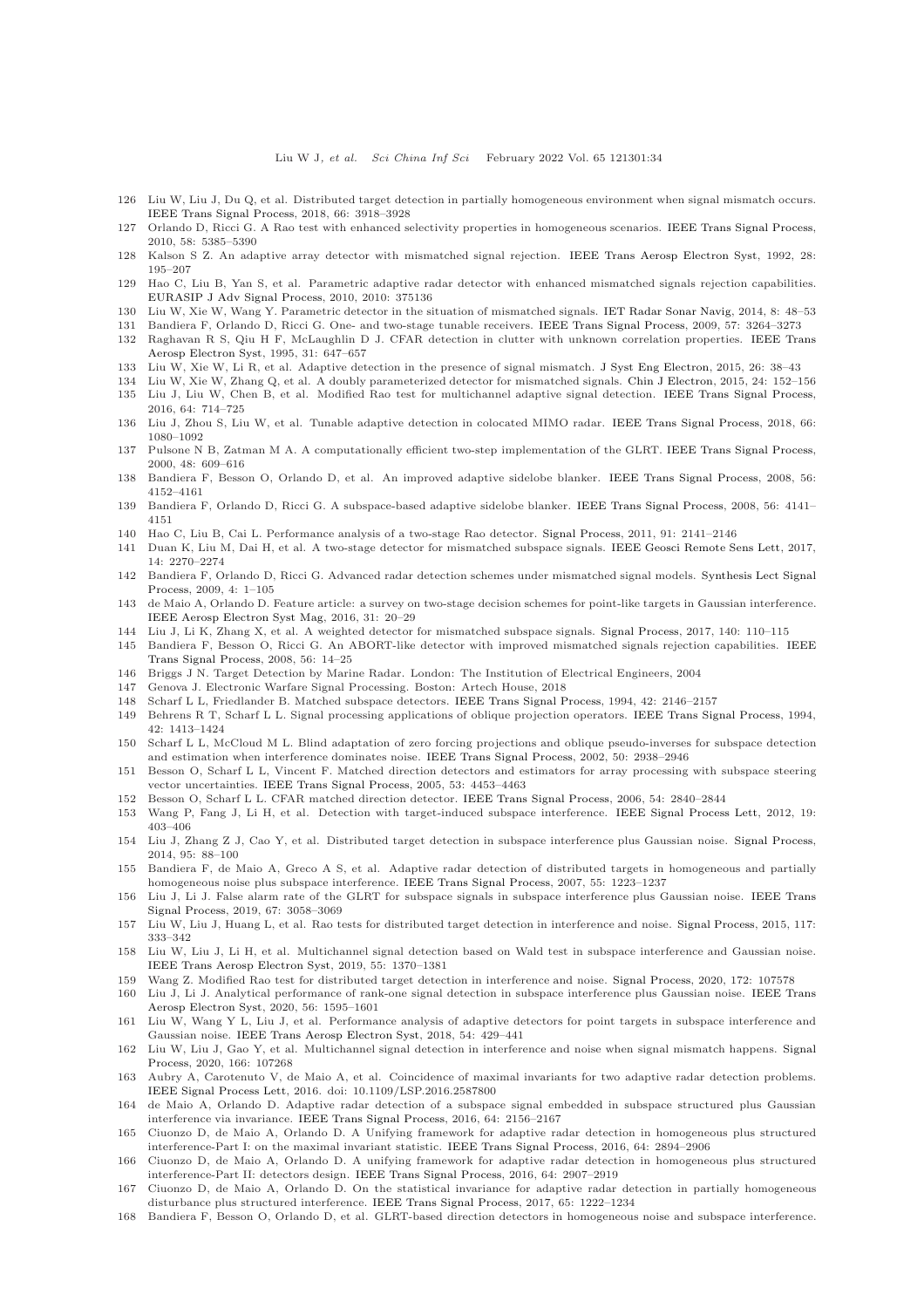[IEEE Trans Signal Process,](https://doi.org/10.1109/TSP.2007.893927) 2007, 55: 2386–2394

- <span id="page-34-1"></span><span id="page-34-0"></span>169 Li W, Tong H, Li K, et al. Wald tests for direction detection in noise and interference. [Multidim Syst Sign Process,](https://doi.org/10.1007/s11045-017-0517-5) 2018, 29: 1563–1577
- <span id="page-34-2"></span>170 Dong Y, Liu M, Li K, et al. Adaptive direction detection in deterministic interference and partially homogeneous noise. [IEEE Signal Process Lett,](https://doi.org/10.1109/LSP.2017.2683198) 2017, 24: 599–603
- 171 Bandiera F, Besson O, Ricci G. Direction detector for distributed targets in unknown noise and interference. [Electron lett,](https://doi.org/10.1049/el.2012.3101) 2013, 49: 68–69
- <span id="page-34-3"></span>172 Richmond C D. Statistics of adaptive nulling and use of the generalized eigenrelation (GER) for modeling inhomogeneities in adaptive processing. [IEEE Trans Signal Process,](https://doi.org/10.1109/78.839974) 2000, 48: 1263–1273
- <span id="page-34-20"></span><span id="page-34-4"></span>173 Richmond C D. Performance of a class of adaptive detection algorithms in nonhomogeneous environments. IEEE Trans Signal Process, 2000, 48: 1248–1262
- 174 Rabideau D J, Steinhardt A O. Improved adaptive clutter cancellation through data-adaptive training. IEEE Trans Aerosp Electron Syst, 1999, 35: 879–891
- <span id="page-34-5"></span>175 Bandiera F, de Maio A, Ricci G. Adaptive CFAR radar detection with conic rejection. [IEEE Trans Signal Process,](https://doi.org/10.1109/TSP.2007.893763) 2007, 55: 2533–2541
- 176 de Maio A, de Nicola S, Huang Y W, et al. Adaptive detection and estimation in the presence of useful signal and interference mismatches. [IEEE Trans Signal Process,](https://doi.org/10.1109/TSP.2008.2008249) 2009, 57: 436–450
- <span id="page-34-6"></span>177 Svensson A, Jakobsson A. Adaptive detection of a partly known signal corrupted by strong interference. IEEE Signal Process Lett, 2011, 18: 729–732
- <span id="page-34-7"></span>178 Liu W, Liu J, Wang L, et al. Adaptive array detection in noise and completely unknown jamming. [Digital Signal Process,](https://doi.org/10.1016/j.dsp.2015.07.006) 2015, 46: 41–48
- <span id="page-34-8"></span>179 Liu W, Liu J, Hu X, et al. Statistical performance analysis of the adaptive orthogonal rejection detector. IEEE Signal Process Lett, 2016, 23: 873–877
- <span id="page-34-10"></span><span id="page-34-9"></span>180 Besson O. Detection in the presence of surprise or undernulled interference. [IEEE Signal Process Lett,](https://doi.org/10.1109/LSP.2006.888295) 2007, 14: 352–354
- 181 Liu W J, Han H, Liu J, et al. Multichannel radar adaptive signal detection in interference and structure nonhomogeneity. [Sci China Inf Sci,](https://doi.org/10.1007/s11432-016-9105-7) 2017, 60: 112302
- <span id="page-34-11"></span>182 Besson O, Orlando D. Adaptive detection in nonhomogeneous environments using the generalized eigenrelation. IEEE Signal Process Lett, 2007, 14: 731–734
- <span id="page-34-13"></span><span id="page-34-12"></span>183 Hao C, Orlando D, Hou C. Rao and Wald tests for nonhomogeneous scenarios. [Sensors,](https://doi.org/10.3390/s120404730) 2012, 12: 4730–4736
- 184 Shang Z, Du Q, Tang Z, et al. Multichannel adaptive signal detection in structural nonhomogeneous environment characterized by the generalized eigenrelation. [Signal Process,](https://doi.org/10.1016/j.sigpro.2018.02.019) 2018, 148: 214–222
- <span id="page-34-14"></span>185 Tang P, Wang Y L, Liu W, et al. Adaptive subspace signal detection in a type of structure-nonhomogeneity environment. [Signal Process,](https://doi.org/10.1016/j.sigpro.2020.107600) 2020, 173: 107600
- <span id="page-34-16"></span><span id="page-34-15"></span>186 Orlando D. A novel noise jamming detection algorithm for radar applications. [IEEE Signal Process Lett,](https://doi.org/10.1109/LSP.2016.2645793) 2017, 24: 206–210 187 Addabbo P, Besson O, Orlando D, et al. Adaptive detection of coherent radar targets in the presence of noise jamming.
- <span id="page-34-17"></span>[IEEE Trans Signal Process,](https://doi.org/10.1109/TSP.2019.2954499) 2019, 67: 6498–6510 188 Yan L, Addabbo P, Hao C, et al. New ECCM techniques against noiselike and/or coherent interferers. IEEE Trans Aerosp Electron Syst, 2020, 56: 1172–1188
- <span id="page-34-18"></span>189 Raghavan R S. A CFAR detector for mismatched eigenvalues of training sample covariance matrix. IEEE Trans Signal Process, 2019, 67: 4624–4635
- <span id="page-34-19"></span>190 Besson O. Detection of Gaussian signal using adaptively whitened data. [IEEE Signal Process Lett,](https://doi.org/10.1109/LSP.2019.2893761) 2019, 26: 430–434
- 191 Besson O. Adaptive detection using whitened data when some of the training samples undergo covariance mismatch. IEEE Signal Process Lett, 2020, 27: 795–799
- <span id="page-34-21"></span>192 Liu J, Liu W, Liu H. A simpler proof of rapid convergence rate in adaptive arrays. [IEEE Trans Aerosp Electron Syst,](https://doi.org/10.1109/TAES.2017.2649678) 2017, 53: 135–136
- <span id="page-34-36"></span><span id="page-34-22"></span>193 Gerlach K. Outlier resistant adaptive matched filtering. [IEEE Trans Aerosp Electron Syst,](https://doi.org/10.1109/TAES.2002.1039406) 2002, 38: 885–901
- 194 Rangaswamy M, Michels J H, Himed B. Statistical analysis of the non-homogeneity detector for STAP applications. Digital Signal Process, 2004, 14: 253–267
- <span id="page-34-23"></span>195 Han S, de Maio A, Carotenuto V, et al. Censoring outliers in radar data: an approximate ML approach and its analysis. [IEEE Trans Aerosp Electron Syst,](https://doi.org/10.1109/TAES.2018.2852418) 2019, 55: 534–546
- <span id="page-34-24"></span>196 Besson O, Tourneret J Y, Bidon S. Knowledge-aided bayesian detection in heterogeneous environments. IEEE Signal Process Lett, 2007, 14: 355–358
- <span id="page-34-25"></span>197 Bidon S, Besson O, Tourneret J Y. A Bayesian approach to adaptive detection in nonhomogeneous environments. IEEE Trans Signal Process, 2008, 56: 205–217
- <span id="page-34-27"></span><span id="page-34-26"></span>198 Liu J, Han J, Zhang Z J, et al. Bayesian detection for MIMO radar in Gaussian clutter. [IEEE Trans Signal Process,](https://doi.org/10.1109/TSP.2018.2879038) 2018, 66: 6549–6559
- 199 de Maio A, Farina A, Foglia G. Knowledge-aided Bayesian radar detectors & their application to live data. IEEE Trans Aerosp Electron Syst, 2010, 46: 170–183
- <span id="page-34-28"></span>200 Wang P, Sahinoglu Z, Pun M O, et al. Knowledge-aided adaptive coherence estimator in stochastic partially homogeneous environments. [IEEE Signal Process Lett,](https://doi.org/10.1109/LSP.2011.2107510) 2011, 18: 193–196
- <span id="page-34-29"></span>201 Zhou Y, Zhang L-R. Knowledge-aided Bayesian radar adaptive detection in heterogeneous environment: GLRT, Rao and Wald tests. [Int J Electron Commun,](https://doi.org/10.1016/j.aeue.2011.07.005) 2012, 66: 239–243
- <span id="page-34-30"></span>202 Bandiera F, Besson O, Coluccia A, et al. ABORT-like detectors: a Bayesian approach. [IEEE Trans Signal Process,](https://doi.org/10.1109/TSP.2015.2451117) 2015, 63: 5274–5284
- <span id="page-34-31"></span>203 Bandiera F, Besson O, Ricci G. Adaptive detection of distributed targets in compound-gaussian noise without secondary data: a Bayesian approach. [IEEE Trans Signal Process,](https://doi.org/10.1109/TSP.2011.2167613) 2011, 59: 5698–5708
- <span id="page-34-32"></span>204 Roman J R, Rangaswamy M, Davis D W, et al. Parametric adaptive matched filter for airborne radar applications. IEEE Trans Aerosp Electron Syst, 2000, 36: 677–692
- <span id="page-34-33"></span>205 Sohn K J, Li H B, Himed B. Parametric Rao test for multichannel adaptive signal detection. IEEE Trans Aerosp Electron Syst, 2007, 43: 921–933
- <span id="page-34-34"></span>206 Sohn K J, Li H, Himed B. Parametric GLRT for multichannel adaptive signal detection. [IEEE Trans Signal Process,](https://doi.org/10.1109/TSP.2007.896068) 2007, 55: 5351–5360
- <span id="page-34-35"></span>207 Li H B, Michels J H. Parametric adaptive signal detection for hyperspectral imaging. [IEEE Trans Signal Process,](https://doi.org/10.1109/TSP.2006.873589) 2006, 54: 2704–2715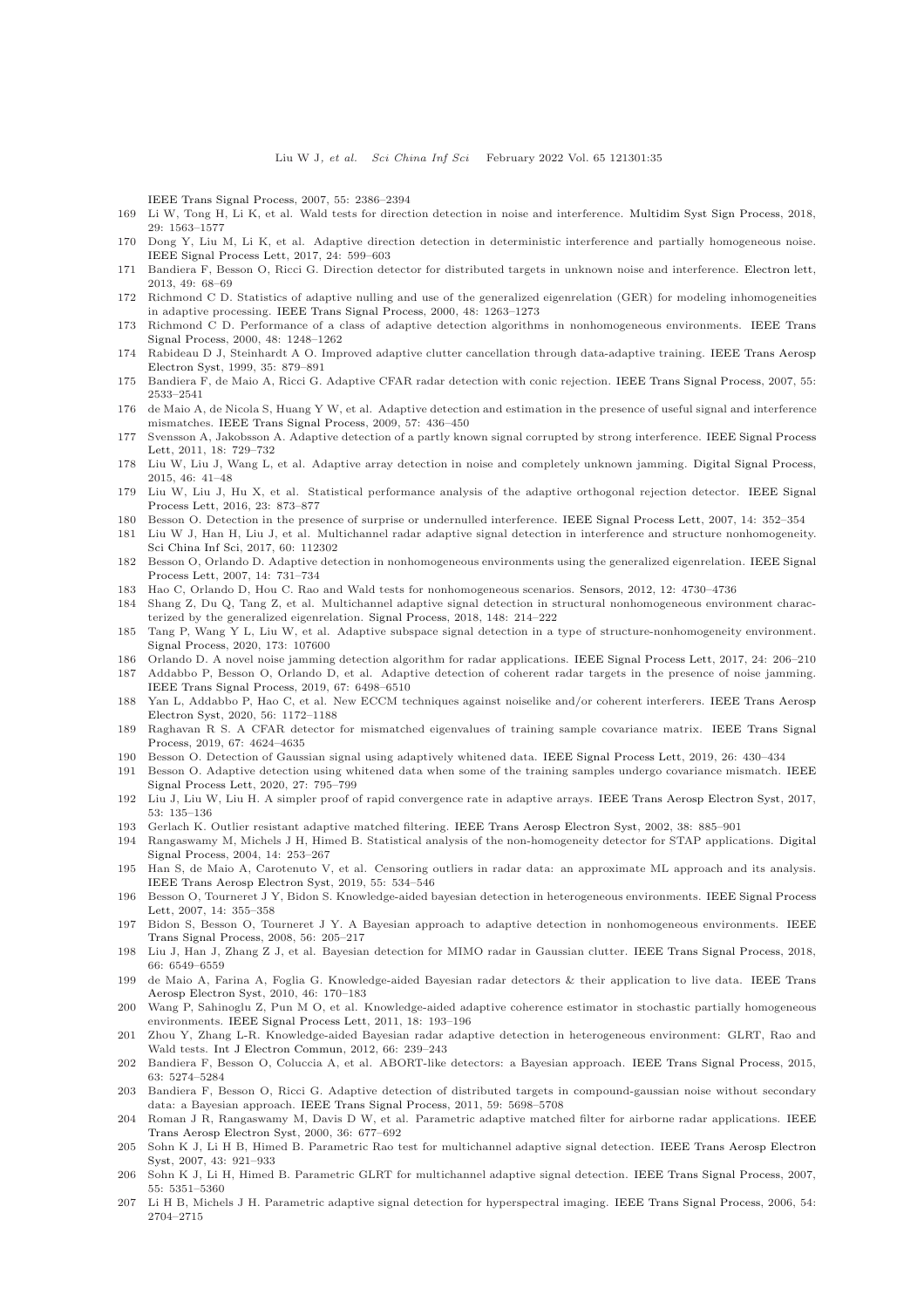- <span id="page-35-0"></span>208 Michels J H, Himed B, Rangaswamy M. Performance of STAP tests in Gaussian and compound-Gaussian clutter. Digital Signal Process, 2000, 10: 309–324
- 209 Alfano G, de Maio A, Farina A. Model-based adaptive detection of range-spread targets. [IEE Proc Radar Sonar Navig,](https://doi.org/10.1049/ip-rsn:20040157) 2004, 151: 2
- 210 Sohn K J, Li H, Himed B. Recursive parametric tests for multichannel adaptive signal detection. [IET Radar Sonar Navig,](https://doi.org/10.1049/iet-rsn:20070075) 2008, 2: 63–70
- 211 Abramovich Y I, Johnson B A, Spencer N K. Two-dimensional multivariate parametric models for radar applications-Part I: maximum-entropy extensions for Toeplitz-block matrices. [IEEE Trans Signal Process,](https://doi.org/10.1109/TSP.2008.929868) 2008, 56: 5509–5526
- 212 Abramovich Y I, Johnson B A, Spencer N K. Two-dimensional multivariate parametric models for radar applications-Part II: maximum-entropy extensions for hermitian-block matrices. [IEEE Trans Signal Process,](https://doi.org/10.1109/TSP.2008.929867) 2008, 56: 5527–5539
- 213 Abramovich Y I, Spencer N K, Johnson B A. Band-inverse TVAR covariance matrix estimation for adaptive detection. IEEE Trans Aerosp Electron Syst, 2010, 46: 375–396
- 214 Wang P, Li H, Himed B. A new parametric GLRT for multichannel adaptive signal detection. [IEEE Trans Signal Process,](https://doi.org/10.1109/TSP.2009.2030835) 2010, 58: 317–325
- 215 Wang P, Li H, Himed B. A Bayesian parametric test for multichannel adaptive signal detection in nonhomogeneous environments. [IEEE Signal Process Lett,](https://doi.org/10.1109/LSP.2009.2039380) 2010, 17: 351–354
- 216 Abramovich Y I, Rangaswamy M, Johnson B A, et al. Performance analysis of two-dimensional parametric STAP for airborne radar using KASSPER data. [IEEE Trans Aerosp Electron Syst,](https://doi.org/10.1109/TAES.2011.5705664) 2011, 47: 118–139
- 217 Jiang C, Li H, Rangaswamy M. Conjugate gradient parametric detection of multichannel signals. IEEE Trans Aerosp Electron Syst, 2012, 48: 1521–1536
- Jian T, He Y, Su F, et al. Adaptive detection of range-spread targets without secondary data in multichannel autoregressive process. [Digital Signal Process,](https://doi.org/10.1016/j.dsp.2013.05.013) 2013, 23: 1686–1694
- 219 Wang P, Wang Z, Li H, et al. Knowledge-aided parametric adaptive matched filter with automatic combining for covariance estimation. [IEEE Trans Signal Process,](https://doi.org/10.1109/TSP.2014.2338838) 2014, 62: 4713–4722
- 220 Shi B, Hao C, Hou C, et al. Parametric Rao test for multichannel adaptive detection of range-spread target in partially homogeneous environments. [Signal Process,](https://doi.org/10.1016/j.sigpro.2014.10.007) 2015, 108: 421–429
- 221 Mennad A, Younsi A, El Korso M N, et al. Adaptive detection of range-spread target in compound-Gaussian clutter without secondary data. [Digital Signal Process,](https://doi.org/10.1016/j.dsp.2016.09.002) 2017, 60: 90–98
- 222 Gao Y, Li H, Himed B. Adaptive subspace tests for multichannel signal detection in auto-regressive disturbance. IEEE Trans Signal Process, 2018, 66: 5577–5587
- <span id="page-35-1"></span>Yan L, Hao C, Orlando D, et al. Parametric space-time detection and range estimation of point-like targets in partially homogeneous environment. [IEEE Trans Aerosp Electron Syst,](https://doi.org/10.1109/TAES.2019.2928672) 2020, 56: 1228–1242
- <span id="page-35-2"></span>224 Fuhrmann D R. Application of Toeplitz covariance estimation to adaptive beamforming and detection. IEEE Trans Signal Process, 1991, 39: 2194–2198
- <span id="page-35-3"></span>225 Raghavan R S. CFAR detection in clutter with a kronecker covariance structure. [IEEE Trans Aerosp Electron Syst,](https://doi.org/10.1109/TAES.2017.2651599) 2017, 53: 619–629
- <span id="page-35-4"></span>226 Wang Y, Xia W, He Z, et al. Polarimetric detection in compound Gaussian clutter with Kronecker structured covariance matrix. [IEEE Trans Signal Process,](https://doi.org/10.1109/TSP.2017.2716912) 2017, 65: 4562–4576
- <span id="page-35-6"></span><span id="page-35-5"></span>227 Haimovich A M, Bar-Ness Y. An eigenanalysis interference canceler. [IEEE Trans Signal Process,](https://doi.org/10.1109/78.80767) 1991, 39: 76–84
- 228 Wang Y L, Liu W J, Xie W C, et al. Reduced-rank space-time adaptive detection for airborne radar. [Sci China Inf Sci,](https://doi.org/10.1007/s11432-013-4984-5) 2014, 57: 082310
- <span id="page-35-8"></span><span id="page-35-7"></span>229 Goldstein J S, Reed I S. Reduced-rank adaptive filtering. [IEEE Trans Signal Process,](https://doi.org/10.1109/78.554317) 1997, 45: 492–496
- 230 Goldstein J S, Reed [I S, Scharf L L. A multistage representation of the Wiener filter based on orthogonal projections.](https://doi.org/10.1109/18.737524) IEEE Trans Inform Theor, 1998, 44: 2943–2959
- <span id="page-35-9"></span>231 Goldstein J S, Reed I S, Zulch P A. Multistage partially adaptive STAP CFAR detection algorithm. IEEE Trans Aerosp Electron Syst, 1999, 35: 645–661
- <span id="page-35-10"></span>232 Pados D A, Karystinos G N. An iterative algorithm for the computation of the MVDR filter. [IEEE Trans Signal Process,](https://doi.org/10.1109/78.902111) 2001, 49: 290–300
- <span id="page-35-11"></span>233 Fa R, de Lamare R C. Reduced-rank STAP algorithms using joint iterative optimization of filters. IEEE Trans Aerosp Electron Syst, 2011, 47: 1668–1684
- <span id="page-35-12"></span>234 Chen Z, Li H, Rangaswamy M. Conjugate gradient adaptive matched filter. [IEEE Trans Aerosp Electron Syst,](https://doi.org/10.1109/TAES.2014.130419) 2015, 51: 178–191
- <span id="page-35-16"></span>235 Chen W S, Mitra U, Schniter P. On the equivalence of three reduced rank linear estimators with applications to DS-CDMA. [IEEE Trans Inform Theor,](https://doi.org/10.1109/TIT.2002.801472) 2002, 48: 2609–2614
- <span id="page-35-17"></span>236 Scharf L L, Chong E K P, Zoltowski M D, et al. Subspace expansion and the equivalence of conjugate direction and multistage Wiener filters. [IEEE Trans Signal Process,](https://doi.org/10.1109/TSP.2008.928511) 2008, 56: 5013–5019
- <span id="page-35-19"></span><span id="page-35-18"></span>237 Broyden C G, Vespucci M T. Krylov Solvers for Linear Algebraic Systems. London: Elsevier, 2004
- <span id="page-35-20"></span>238 Dietl G K E. Linear Estimation and Detection in Krylov Subspaces. Berlin: Springer, 2007
- <span id="page-35-13"></span>239 Liu W J, Xie W C, Li R F, et al. Adaptive detectors in the Krylov subspace. [Sci China Inf Sci,](https://doi.org/10.1007/s11432-014-5080-1) 2014, 57: 102310
- 240 Liu W, Xie W, Wang Y. Adaptive coherence estimator based on the Krylov subspace technique for airborne radar. J Syst Eng Electr, 2015, 26: 705–712
- <span id="page-35-14"></span>241 Gau Y-L, Reed I S. An improved reduced-rank CFAR space-time adaptive radar detection algorithm. IEEE Trans Signal Process, 1998, 46: 2139–2146
- 242 Reed I S, Gau Y-L. A fast CFAR detection space-time adaptive processing algorithm. [IEEE Trans Signal Process,](https://doi.org/10.1109/78.752615) 1999, 47: 1151–1154
- 243 Reed I S, Gau Y L. Noncoherent summation of multiple reduced-rank test statistics for frequency-hopped STAP. IEEE Trans Signal Process, 1999, 47: 1708–1711
- 244 Liu W, Xie W, Wang Y. Adaptive detection based on orthogonal partition of the primary and secondary data. J Syst Eng Electron, 2014, 25: 34–42
- <span id="page-35-15"></span>245 Li H, Song W, Liu W, et al. Moving target detection with limited training data based on the subspace orthogonal projection. [IET Radar Sonar Navig,](https://doi.org/10.1049/iet-rsn.2017.0449) 2018, 12: 679–684
- <span id="page-35-21"></span>246 Liu W, Xie W, Wang Y L. Diagonally loaded space-time adaptive detection. In: Proceedings of 2011 IEEE CIE International Conference on Radar, 2011. 1115–1119
- <span id="page-35-22"></span>247 de Maio A, Orlando D, Hao C, et al. Adaptive detection of point-like targets in spectrally symmetric interference. IEEE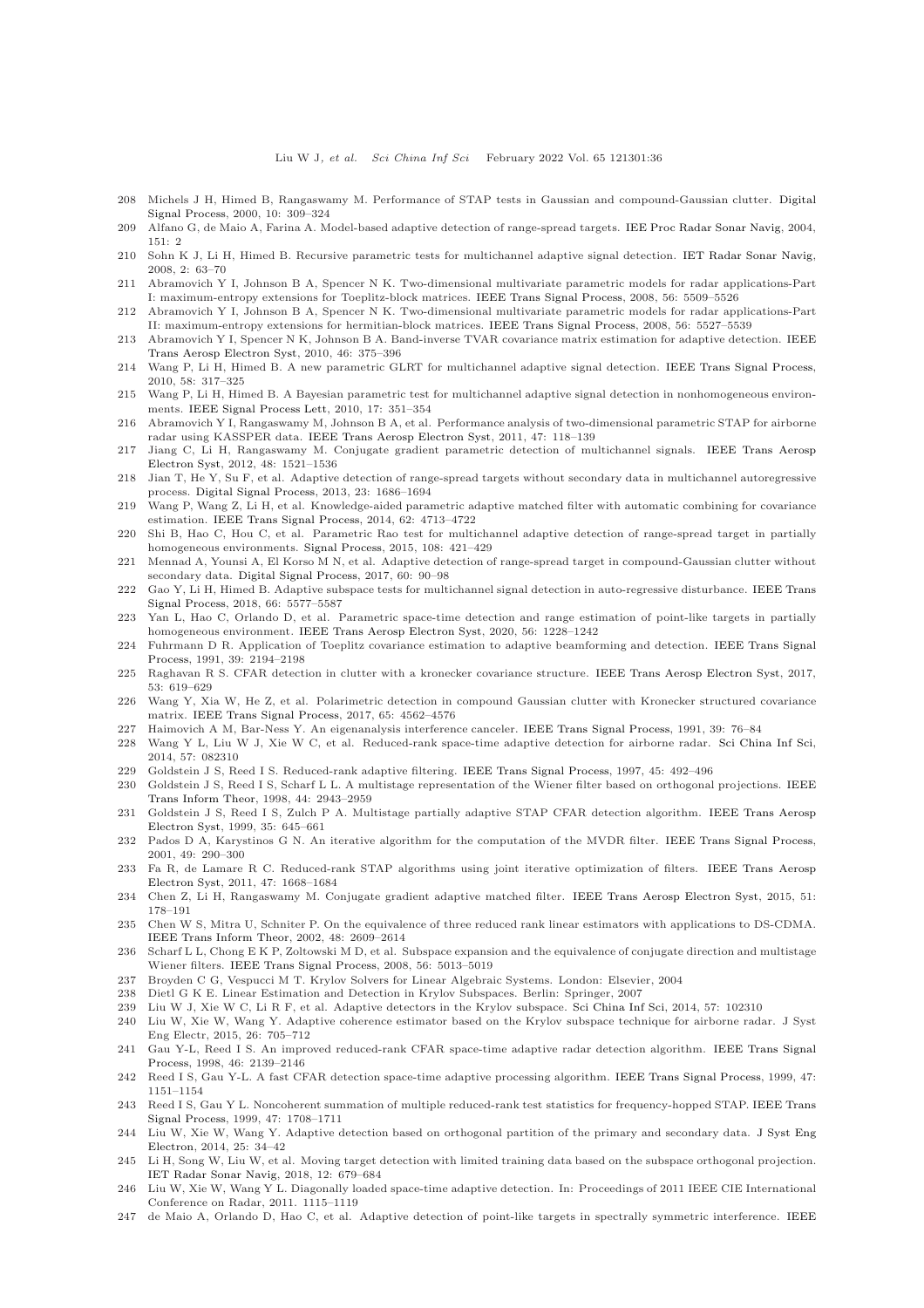Trans Signal Process, 2016, 64: 3207–3220

- <span id="page-36-1"></span><span id="page-36-0"></span>248 Nitzberg R. Application of maximum likelihood estimation of persymmetric covariance matrices to adaptive processing. [IEEE Trans Aerosp Electron Syst,](https://doi.org/10.1109/TAES.1980.308887) 1980, AES-16: 124–127
- <span id="page-36-2"></span>249 de Maio A. Maximum likelihood estimation of structured persymmetric covariance matrices. [Signal Process,](https://doi.org/10.1016/S0165-1684(02)00450-4) 2003, 83: 633–640
- 250 Liu J, Liu W, Liu H, et al. Average SINR calculation of a persymmetric sample matrix inversion beamformer. IEEE Trans Signal Process, 2016, 64: 2135–2145
- <span id="page-36-3"></span>251 Liu J, Orlando D, Addabbo P, et al. SINR distribution for the persymmetric SMI beamformer with steering vector mismatches. [IEEE Trans Signal Process,](https://doi.org/10.1109/TSP.2019.2892027) 2019, 67: 1382–1392
- <span id="page-36-4"></span>252 Pailloux G, Forster P, Ovarlez J P, et al. Persymmetric adaptive radar detectors. [IEEE Trans Aerosp Electron Syst,](https://doi.org/10.1109/TAES.2011.6034639) 2011, 47: 2376–2390
- 253 Hao C, Gazor S, Foglia G, et al. Persymmetric adaptive detection and range estimation of a small target. IEEE Trans Aerosp Electron Syst, 2015, 51: 2590–2604
- 254 Liu J, Cui G, Li H, et al. On the performance of a persymmetric adaptive matched filter. [IEEE Trans Aerosp Electron Syst,](https://doi.org/10.1109/TAES.2015.140633) 2015, 51: 2605–2614
- 255 de Maio A, Orlando D. An invariant approach to adaptive radar detection under covariance persymmetry. IEEE Trans Signal Process, 2015, 63: 1297–1309
- <span id="page-36-5"></span>256 de Maio A, Orlando D, Soloveychik I, et al. Invariance theory for adaptive detection in interference with group symmetric covariance matrix. [IEEE Trans Signal Process,](https://doi.org/10.1109/TSP.2016.2591502) 2016, 64: 6299–6312
- <span id="page-36-24"></span><span id="page-36-6"></span>257 Cai L, Wang H. A persymmetric modified-SMI algorithm. [Signal Process,](https://doi.org/10.1016/0165-1684(91)90141-5) 1991, 23: 27–34
- 258 Cai L, Wang H. A persymmetric multiband GLR algorithm. [IEEE Trans Aerosp Electron Syst,](https://doi.org/10.1109/7.256301) 1992, 28: 806–816
- <span id="page-36-7"></span>259 Liu J, Li J. Mismatched signal rejection performance of the persymmetric GLRT detector. [IEEE Trans Signal Process,](https://doi.org/10.1109/TSP.2019.2893858) 2019, 67: 1610–1619
- 260 Liu J, Liu W, Tang B, et al. Distributed target detection exploiting persymmetry in Gaussian clutter. IEEE Trans Signal Process, 2019, 67: 1022–1033
- <span id="page-36-9"></span><span id="page-36-8"></span>261 Hao C, Orlando D, Ma X, et al. Persymmetric detectors with enhanced rejection capabilities. [IET Radar Sonar Navig,](https://doi.org/10.1049/iet-rsn.2013.0115) 2014, 8: 557–563
- 262 Casillo M, de Maio A, Iommelli S, et al. A persymmetric GLRT for adaptive detection in partially-homogeneous environment. [IEEE Signal Process Lett,](https://doi.org/10.1109/LSP.2007.906209) 2007, 14: 1016–1019
- 263 Hao C, Orlando D, Ma X, et al. Persymmetric Rao and Wald tests for partially homogeneous environment. IEEE Signal Process Lett, 2012, 19: 587–590
- 264 Gao Y, Liao G, Zhu S, et al. Persymmetric adaptive detectors in homogeneous and partially homogeneous environments. [IEEE Trans Signal Process,](https://doi.org/10.1109/TSP.2013.2288087) 2014, 62: 331–342
- 265 Hao C, Orlando D, Foglia G, et al. Persymmetric adaptive detection of distributed targets in partially-homogeneous environment. [Digital Signal Process,](https://doi.org/10.1016/j.dsp.2013.10.007) 2014, 24: 42–51
- 266 Wang Z, Li M, Chen H, et al. Persymmetric detectors of distributed targets in partially homogeneous disturbance. Signal Process, 2016, 128: 382–388
- <span id="page-36-10"></span>267 Ciuonzo D, Orlando D, Pallotta L. On the maximal invariant statistic for adaptive radar detection in partially homogeneous disturbance with persymmetric Covariance. [IEEE Signal Process Lett,](https://doi.org/10.1109/LSP.2016.2618619) 2016, 23: 1830–1834
- <span id="page-36-11"></span>268 Liu J, Liu W, Gao Y, et al. Persymmetric adaptive detection of subspace signals: algorithms and performance analysis. [IEEE Trans Signal Process,](https://doi.org/10.1109/TSP.2018.2875416) 2018, 66: 6124–6136
- 269 Liu J, Sun S, Liu W. One-step persymmetric GLRT for subspace signals. [IEEE Trans Signal Process,](https://doi.org/10.1109/TSP.2019.2918994) 2019, 67: 3639–3648
- 270 Mao L, Gao Y, Yan S, et al. Persymmetric subspace detection in structured interference and non-homogeneous disturbance. [IEEE Signal Process Lett,](https://doi.org/10.1109/LSP.2019.2913332) 2019, 26: 928–932
- 271 Liu J, Liu W, Tang B, et al. Persymmetric adaptive detection in subspace interference plus gaussian noise. [Signal Process,](https://doi.org/10.1016/j.sigpro.2019.107316) 2020, 167: 107316
- 272 Liu J, Jian T, Liu W, et al. Persymmetric adaptive detection with improved robustness to steering vector mismatches. [Signal Process,](https://doi.org/10.1016/j.sigpro.2020.107669) 2020, 176: 107669
- <span id="page-36-12"></span>273 Liu J, Liu W, Hao C, et al. Persymmetric subspace detectors with multiple observations in homogeneous environments. [IEEE Trans Aerosp Electron Syst,](https://doi.org/10.1109/TAES.2020.2967244) 2020, 56: 3276–3284
- <span id="page-36-13"></span>274 Conte E, de Maio A. Distributed target detection in compound-Gaussian noise with Rao and Wald tests. IEEE Trans Aerosp Electron Syst, 2003, 39: 568–582
- 275 Gao Y C, Liao G S, Zhu S Q, et al. A persymmetric GLRT for adaptive detection in compound-Gaussian clutter with random texture. [IEEE Signal Process Lett,](https://doi.org/10.1109/LSP.2013.2259232) 2013, 20: 615–618
- 276 Guo X, Tao H, Zhao H Y, et al. Persymmetric Rao and Wald tests for adaptive detection of distributed targets in compound-Gaussian noise. [IET Radar Sonar Navig,](https://doi.org/10.1049/iet-rsn.2016.0251) 2017, 11: 453–458
- <span id="page-36-14"></span>277 Liu J, Liu S, Liu W, et al. Persymmetric adaptive detection of distributed targets in compound-Gaussian sea clutter with Gamma texture. [Signal Process,](https://doi.org/10.1016/j.sigpro.2018.06.006) 2018, 152: 340–349
- <span id="page-36-15"></span>278 Liu J, Li H, Himed B. Persymmetric adaptive target detection with distributed MIMO radar. IEEE Trans Aerosp Electron Syst, 2015, 51: 372–382
- <span id="page-36-23"></span><span id="page-36-22"></span>279 Liu J, Liu W, Han J, et al. Persymmetric GLRT detection in MIMO radar. [IEEE Trans Veh Technol,](https://doi.org/10.1109/TVT.2018.2877265) 2018, 67: 11913–11923
- 280 Liu J, Han J, Zhang Z J, et al. Target detection exploiting covariance matrix structures in MIMO radar. [Signal Process,](https://doi.org/10.1016/j.sigpro.2018.07.013) 2019, 154: 174–181
- <span id="page-36-16"></span>281 Liu J, Han J, Liu W, et al. Persymmetric Rao test for MIMO radar in Gaussian disturbance. [Signal Processing,](https://doi.org/10.1016/j.sigpro.2019.06.028) 2019, 165: 30–36
- <span id="page-36-17"></span>282 Billingsley J B, Farina A, Gini F, et al. Statistical analyses of measured radar ground clutter data. IEEE Trans Aerosp Electron Syst, 1999, 35: 579–593
- <span id="page-36-18"></span>283 Conte E, de Maio A, Farina A, et al. Statistical tests for higher order analysis of radar clutter their application to L-band measured data. [IEEE Trans Aerosp Electron Syst,](https://doi.org/10.1109/TAES.2005.1413757) 2005, 41: 205–218
- <span id="page-36-19"></span>284 Yan S, Massaro D, Orlando D, et al. Adaptive detection and range estimation of point-like targets with symmetric spectrum. [IEEE Signal Process Lett,](https://doi.org/10.1109/LSP.2017.2756076) 2017, 24: 1744–1748
- <span id="page-36-20"></span>285 Foglia G, Hao C, Farina A, et al. Adaptive detection of point-like targets in partially homogeneous clutter with symmetric spectrum. [IEEE Trans Aerosp Electron Syst,](https://doi.org/10.1109/TAES.2017.2680758) 2017, 53: 2110–2119
- <span id="page-36-21"></span>286 Wang P, Li H, Himed B. Knowledge-aided parametric tests for multichannel adaptive signal detection. IEEE Trans Signal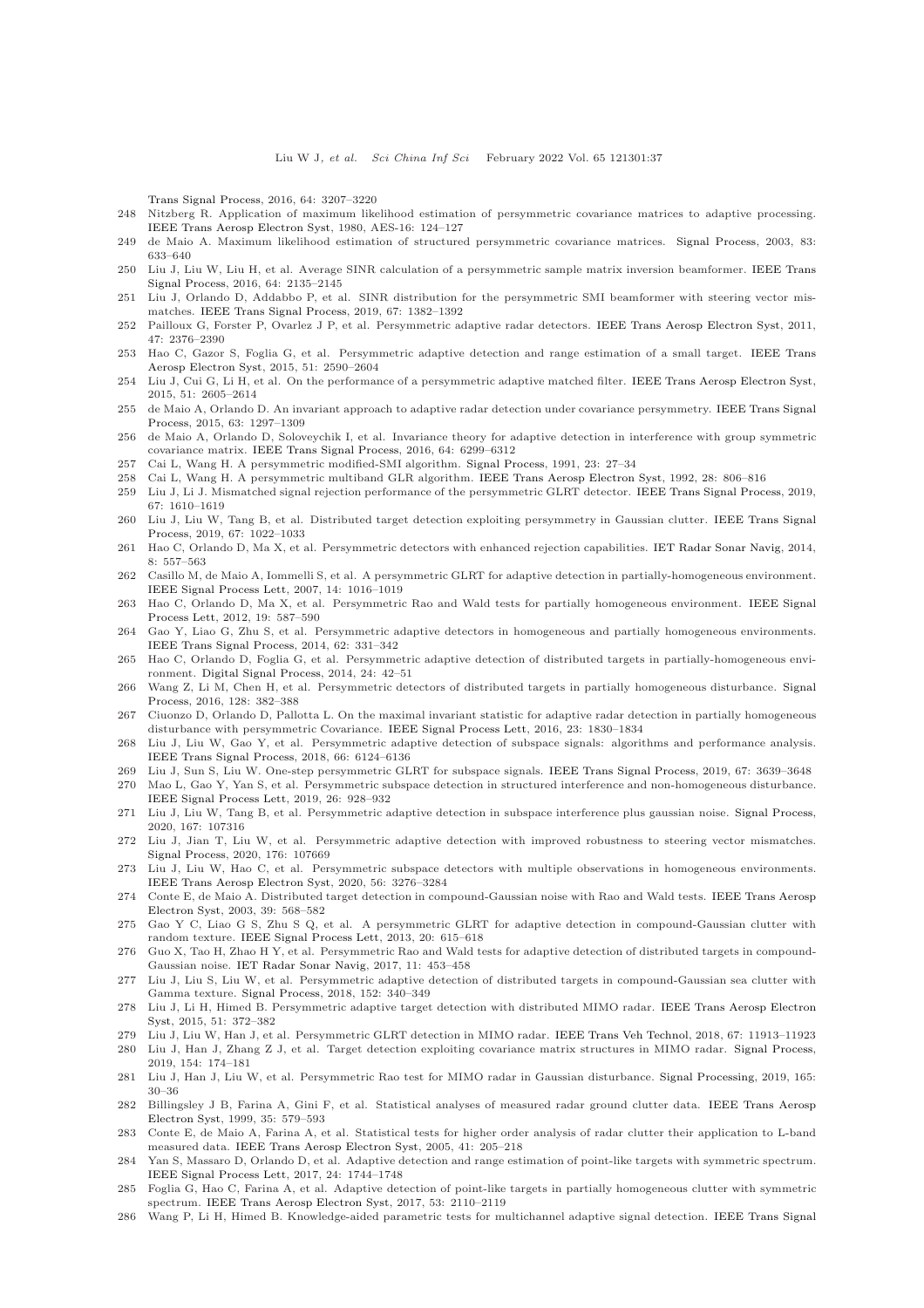Process, 2011, 59: 5970–5982

- <span id="page-37-1"></span><span id="page-37-0"></span>287 Wang P, Sahinoglu Z, Pun M O, et al. Persymmetric parametric adaptive matched filter for multichannel adaptive signal detection. [IEEE Trans Signal Process,](https://doi.org/10.1109/TSP.2012.2190411) 2012, 60: 3322–3328
- <span id="page-37-2"></span>288 Gao Y, Liao G, Zhu S, et al. Generalised persymmetric parametric adaptive coherence estimator for multichannel adaptive signal detection. [IET Radar Sonar Navig,](https://doi.org/10.1049/iet-rsn.2014.0101) 2015, 9: 550–558
- 289 Ginolhac G, Forster P, Pascal F, et al. Exploiting persymmetry for low-rank space time adaptive processing. Signal Processing, 2014, 97: 242–251
- <span id="page-37-3"></span>290 Hao C, Orlando D, Foglia G, et al. Knowledge-based adaptive detection: joint exploitation of clutter and system symmetry properties. [IEEE Signal Process Lett,](https://doi.org/10.1109/LSP.2016.2601931) 2016, 23: 1489–1493
- <span id="page-37-4"></span>291 Foglia G, Hao C, Giunta G, et al. Knowledge-aided adaptive detection in partially homogeneous clutter: joint exploitation of persymmetry and symmetric spectrum. [Digital Signal Process,](https://doi.org/10.1016/j.dsp.2017.04.003) 2017, 67: 131–138
- 292 Carotenuto V, de Maio A, Orlando D, et al. Radar detection architecture based on interference covariance structure classification. [IEEE Trans Aerosp Electron Syst,](https://doi.org/10.1109/TAES.2018.2856338) 2019, 55: 607–618
- <span id="page-37-6"></span><span id="page-37-5"></span>293 Klemm R. Adaptive airborne MTI: an auxiliary channel approach. IEE Proc, 1987, 134: 269–276
- <span id="page-37-7"></span>294 DiPietro R C. Extended factored space-time processing for airborne radar systems. In: Proceedings of the 25th Asilomar Conference on Signals, Systems and Computers, 1992. 425–430
- Wang Y-L, Chen J-W, Bao Z, et al. Robust space-time adaptive processing for airborne radar in nonhornogeneous clutter environments. [IEEE Trans Aerosp Electron Syst,](https://doi.org/10.1109/TAES.2003.1188894) 2003, 39: 70–81
- <span id="page-37-9"></span><span id="page-37-8"></span>296 Brown R D, Schneible R A, Wicks M C, et al. STAP for clutter suppression with sum and difference beams. IEEE Trans Aerosp Electron Syst, 2000, 36: 634–646
- <span id="page-37-10"></span>297 Zhang W, He Z, Li J, et al. A method for finding best channels in beam-space post-Doppler reduced-dimension STAP. IEEE Trans Aerosp Electron Syst, 2014, 50: 254–264
- 298 Cai Y, Wu X, Zhao M, et al. Low-complexity reduced-dimension space-time adaptive processing for navigation receivers. [IEEE Trans Aerosp Electron Syst,](https://doi.org/10.1109/TAES.2018.2829380) 2018, 54: 3160–3168
- <span id="page-37-11"></span>299 Yang Z, Wang Z, Liu W, et al. Reduced-dimension space-time adaptive processing with sparse constraints on beam-Doppler selection. [Signal Process,](https://doi.org/10.1016/j.sigpro.2018.11.013) 2019, 157: 78–87
- <span id="page-37-12"></span>300 Wang H, Cai L J. On adaptive spatial-temporal processing for airborne surveillance radar systems. IEEE Trans Aerosp Electron Syst, 1994, 30: 660–670
- <span id="page-37-14"></span><span id="page-37-13"></span>301 Ayoub T F, Haimovich A R. Modified GLRT signal detection algorithm. [IEEE Trans Aerosp Electron Syst,](https://doi.org/10.1109/7.869498) 2000, 36: 810–818 302 Jin Y W, Friedlander B. Reduced-rank adaptive detection of distributed sources using subarrays. [IEEE Trans Signal Process,](https://doi.org/10.1109/TSP.2004.838941)
- <span id="page-37-15"></span>2005, 53: 13–25 303 Besson O. Adaptive detection using randomly reduced dimension generalized likelihood ratio test. [Signal Process,](https://doi.org/10.1016/j.sigpro.2019.107265) 2020, 166: 107265
- <span id="page-37-16"></span>304 Wang Z, Zhao Z, Ren C, et al. Adaptive detection of point-like targets based on a reduced-dimensional data model. Signal Process, 2019, 158: 36–47
- <span id="page-37-17"></span>305 Wang Z. Distributed target detection using samples filtered with normalized conjugate signal steering vector. Circ Syst Signal Process, 2020, 39: 4762–4774
- <span id="page-37-18"></span>306 Liu W, Liu J, Huang L, et al. Performance analysis of reduced-dimension subspace signal filtering and detection in samplestarved environment. [J Franklin Institute,](https://doi.org/10.1016/j.jfranklin.2018.10.017) 2019, 356: 629–653
- <span id="page-37-20"></span><span id="page-37-19"></span>307 Wang Z. Adaptive detection of multichannel signals without training data. [Signal Process,](https://doi.org/10.1016/j.sigpro.2020.107710) 2020, 176: 107710
- <span id="page-37-21"></span>308 Li J, Stoica P. MIMO Radar Signal Processing. Hoboken: Wiley, 2009
- <span id="page-37-22"></span>309 Haimovich A, Blum R, Cimini L. MIMO radar with widely separated antennas. [IEEE Signal Process Mag,](https://doi.org/10.1109/MSP.2008.4408448) 2008, 25: 116–129
- <span id="page-37-23"></span>310 Li J, Stoica P. MIMO radar with colocated antennas. [IEEE Signal Process Mag,](https://doi.org/10.1109/MSP.2007.904812) 2007, 24: 106–114 311 Fishler E, Haimovich A, Blum R S, et al. Spatial diversity in radars' models and detection performance. IEEE Trans Signal
- <span id="page-37-24"></span>Process, 2006, 54: 823–838
- 312 Du C, Thompson J S, Petillot Y R. Predicted detection performance of MIMO radar. [IEEE Signal Process Lett,](https://doi.org/10.1109/LSP.2007.910312) 2008, 15: 83–86
- <span id="page-37-25"></span>313 Tajer A, Jajamovich G H, Wang X, et al. Optimal joint target detection and parameter estimation by MIMO radar. IEEE J Sel Top Signal Process, 2010, 4: 127–145
- <span id="page-37-26"></span>314 Akcakaya M, Nehorai A. MIMO radar detection and adaptive design under a phase synchronization mismatch. IEEE Trans Signal Process, 2010, 58: 4994–5005
- <span id="page-37-27"></span>315 Gogineni S, Nehorai A. Polarimetric MIMO radar with distributed antennas for target detection. [IEEE Trans Signal Process,](https://doi.org/10.1109/TSP.2009.2036472) 2010, 58: 1689–1697
- <span id="page-37-28"></span>316 Sheikhi A, Zamani A. Temporal coherent adaptive target detection for multi-input multi-output radars in clutter. IET Radar Sonar Navig, 2008, 2: 86–96
- <span id="page-37-29"></span>317 Liu J, Zhang Z J, Cao Y H, et al. A closed-form expression for false alarm rate of adaptive MIMO-GLRT detector with distributed MIMO radar. [Signal Process,](https://doi.org/10.1016/j.sigpro.2013.03.001) 2013, 93: 2771–2776
- <span id="page-37-30"></span>318 Li N, Cui G, Kong L, et al. MIMO radar moving target detection against compound-Gaussian clutter. Circ Syst Signal Process, 2014, 33: 1819–1839
- <span id="page-37-31"></span>319 Li N, Cui G, Yang H, et al. Adaptive detection of moving target with MIMO radar in heterogeneous environments based on Rao and Wald tests. [Signal Process,](https://doi.org/10.1016/j.sigpro.2015.02.019) 2015, 114: 198–208
- <span id="page-37-32"></span>320 Li N, Cui G, Kong L, et al. Moving target detection for polarimetric multiple-input multiple-output radar in Gaussian clutter. [IET Radar Sonar Navig,](https://doi.org/10.1049/iet-rsn.2014.0157) 2015, 9: 285–298
- <span id="page-37-33"></span>321 He Q, Lehmann N H, Blum R S, et al. MIMO radar moving target detection in homogeneous clutter. IEEE Trans Aerosp Electron Syst, 2010, 46: 1290–1301
- <span id="page-37-34"></span>322 Wang P, Li H, Himed B. Moving target detection using distributed MIMO radar in clutter with nonhomogeneous power. [IEEE Trans Signal Process,](https://doi.org/10.1109/TSP.2011.2160861) 2011, 59: 4809–4820
- <span id="page-37-35"></span>323 Akcakaya M, Nehorai A. MIMO radar sensitivity analysis for target detection. [IEEE Trans Signal Process,](https://doi.org/10.1109/TSP.2011.2141665) 2011, 59: 3241– 3250
- <span id="page-37-36"></span>324 de Maio A, Lops M, Venturino L. Diversity-integration tradeoffs in MIMO detection. [IEEE Trans Signal Process,](https://doi.org/10.1109/TSP.2008.928693) 2008, 56: 5051–5061
- <span id="page-37-38"></span><span id="page-37-37"></span>325 de Maio A, Lops M. Design principles of MIMO radar detectors. [IEEE Trans Aerosp Electron Syst,](https://doi.org/10.1109/TAES.2007.4383581) 2007, 43: 886–898
- 326 Naghsh M M, Modarres-Hashemi M. Exact theoretical performance analysis of optimum detector in statistical multi-input multi-output radars. [IET Radar Sonar Navig,](https://doi.org/10.1049/iet-rsn.2011.0051) 2012, 6: 99–111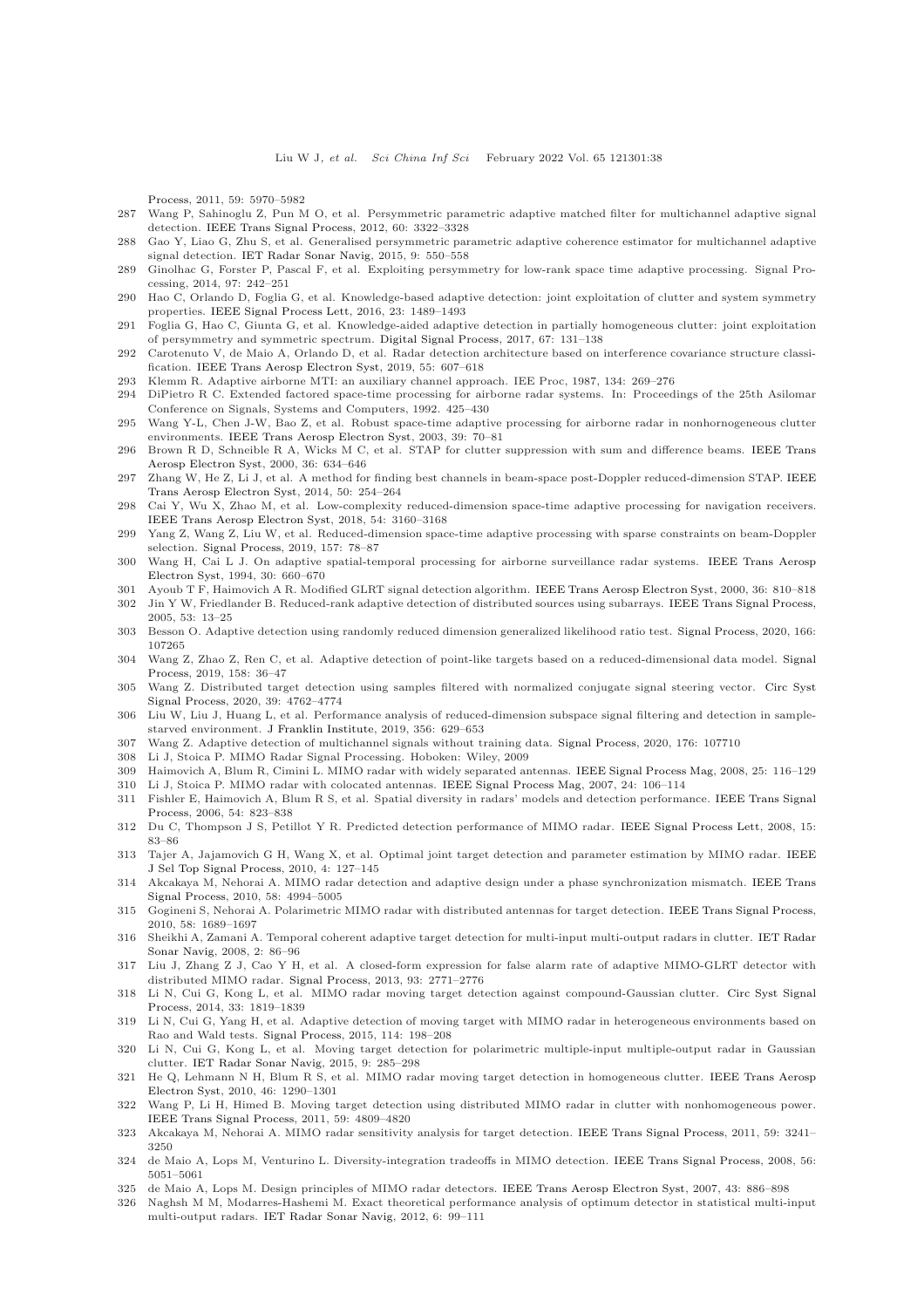- <span id="page-38-2"></span><span id="page-38-0"></span>327 Li N, Cui G, Kong L, et al. Rao and Wald tests design of multiple-input multiple-output radar in compound-Gaussian clutter. [IET Radar Sonar Navig,](https://doi.org/10.1049/iet-rsn.2011.0376) 2012, 6: 729–738
- <span id="page-38-3"></span>328 Zhang T X, Cui G L, Kong L J, et al. Adaptive Bayesian detection using MIMO radar in spatially heterogeneous clutter. [IEEE Signal Process Lett,](https://doi.org/10.1109/LSP.2013.2255272) 2013, 20: 547–550
- <span id="page-38-6"></span>329 Li N, Yang H, Cui G, et al. Adaptive two-step Bayesian MIMO detectors in compound-Gaussian clutter. [Signal Process,](https://doi.org/10.1016/j.sigpro.2019.03.008) 2019, 161: 1–13
- 330 Cui G, Kong L, Yang X. GLRT-based detection algorithm for polarimetric MIMO radar against SIRV clutter. Circ Syst Signal Process, 2012, 31: 1033–1048
- <span id="page-38-1"></span>331 Cui G, Kong L, Yang X, et al. Distributed target detection with polarimetric MIMO radar in compound-Gaussian clutter. [Digital Signal Process,](https://doi.org/10.1016/j.dsp.2011.10.015) 2012, 22: 430–438
- <span id="page-38-4"></span>332 Kong L, Cui G, Yang X, et al. Rao and Wald tests design of polarimetric multiple-input multiple-output radar in compound-Gaussian clutter. [IET Signal Process,](https://doi.org/10.1049/iet-spr.2009.0271) 2011, 5: 85–96
- <span id="page-38-5"></span>333 Cui G, Kong L, Yang X, et al. The Rao and Wald tests designed for distributed targets with polarization MIMO radar in compound-Gaussian clutter. [Circ Syst Signal Process,](https://doi.org/10.1007/s00034-010-9250-0) 2012, 31: 237–254
- <span id="page-38-7"></span>334 Bekkerman I, Tabrikian J. Target detection and localization using MIMO radars and sonars. [IEEE Trans Signal Process,](https://doi.org/10.1109/TSP.2006.879267) 2006, 54: 3873–3883
- <span id="page-38-8"></span>335 Cui G, Kong L, Yang X. Performance analysis of colocated MIMO radars with randomly distributed arrays in compound-Gaussian clutter. [Circ Syst Signal Process,](https://doi.org/10.1007/s00034-011-9381-y) 2012, 31: 1407–1422
- <span id="page-38-10"></span><span id="page-38-9"></span>336 Li J, Xu L Z, Stoica P, et al. Range compression and waveform optimization for MIMO radar: a CramEr-Rao bound based ´ study. [IEEE Trans Signal Process,](https://doi.org/10.1109/TSP.2007.901653) 2008, 56: 218–232
- 337 Xu L Z, Li J, Stoica P. Target detection and parameter estimation for MIMO radar systems. IEEE Trans Aerosp Electron Syst, 2008, 44: 927–939
- <span id="page-38-11"></span>338 Liu W, Wang Y, Liu J, et al. Adaptive detection without training data in colocated MIMO radar. IEEE Trans Aerosp Electron Syst, 2015, 51: 2469–2479
- <span id="page-38-13"></span><span id="page-38-12"></span>339 Liu J, Li J. Robust detection in MIMO radar with steering vector mismatches. [IEEE Trans Signal Process,](https://doi.org/10.1109/TSP.2019.2939078) 2019, 67: 5270–5280
- <span id="page-38-14"></span>340 Fortunati S, Sanguinetti L, Gini F, et al. Massive MIMO radar for target detection. [IEEE Trans Signal Process,](https://doi.org/10.1109/TSP.2020.2967181) 2020, 68: 859–871
- 341 Lan L, Marino A, Aubry A, et al. GLRT-based adaptive target detection in FDA-MIMO radar. IEEE Trans Aerosp Electron Syst, 2021, 57: 597–613
- <span id="page-38-15"></span>342 Hassanien A, Vorobyov S A. Phased-MIMO radar: a tradeoff between phased-array and MIMO radars. IEEE Trans Signal Process, 2010, 58: 3137–3151
- <span id="page-38-16"></span>343 Fuhrmann D R, Browning J P, Rangaswamy M. Signaling strategies for the hybrid MIMO phased-array radar. IEEE J Sel Top Signal Process, 2010, 4: 66–78
- <span id="page-38-17"></span>344 Li H, Himed B. Transmit subaperturing for MIMO radars with co-located antennas. [IEEE J Sel Top Signal Process,](https://doi.org/10.1109/JSTSP.2009.2038967) 2010, 4: 55–65
- <span id="page-38-18"></span>345 Xu J, Dai X Z, Xia X G, et al. Optimizations of multisite radar system with MIMO radars for target detection. IEEE Trans Aerosp Electron Syst, 2011, 47: 2329–2343
- <span id="page-38-22"></span>346 Chen P, Zheng L, Wang X, et al. Moving target detection using colocated MIMO radar on multiple distributed moving platforms. [IEEE Trans Signal Process,](https://doi.org/10.1109/TSP.2017.2714999) 2017, 65: 4670–4683
- <span id="page-38-23"></span>347 Chao S, [Chen B, Li C. Grid cell based detection strategy for MIMO radar with widely separated subarrays.](https://doi.org/10.1016/j.aeue.2012.01.006) Int J Electron Commun, 2012, 66: 741–751
- <span id="page-38-24"></span>348 Wang P, Li H, Himed B. A parametric moving target detector for distributed MIMO radar in non-homogeneous environment. [IEEE Trans Signal Process,](https://doi.org/10.1109/TSP.2013.2245323) 2013, 61: 2282–2294
- <span id="page-38-25"></span>349 Li H, Wang Z, Liu J, et al. Moving target detection in distributed MIMO radar on moving platforms. IEEE J Sel Top Signal Process, 2015, 9: 1524–1535
- <span id="page-38-26"></span>350 Zhang Z J, Liu J, Zhao Y, et al. False alarm rate of the GLRT-LQ detector in non-Gaussian and heterogeneous clutter. [Aerospace Sci Tech,](https://doi.org/10.1016/j.ast.2015.09.038) 2015, 47: 191–194
- <span id="page-38-28"></span><span id="page-38-27"></span>351 Xu L, Li J. Iterative generalized-likelihood ratio test for MIMO radar. [IEEE Trans Signal Process,](https://doi.org/10.1109/TSP.2007.893937) 2007, 55: 2375–2385 352 Kong L, Cui G, Yang X, et al. Adaptive detector design of MIMO radar with unknown covariance matrix. J Syst Eng
- <span id="page-38-29"></span>Electron, 2010, 21: 954–960
- 353 Cui G, Kong L, Yang X. Multiple-input multiple-output radar detectors design in non-Gaussian clutter. IET Radar Sonar Navig, 2010, 4: 724–732
- <span id="page-38-30"></span>354 Wang J, Jiang S, He J, et al. Adaptive subspace detector for multi-input multi-output radar in the presence of steering vector mismatch. [IET Radar Sonar Navig,](https://doi.org/10.1049/iet-rsn.2009.0197) 2011, 5: 23–31
- <span id="page-38-19"></span>355 Gerlach K, Steiner M, Lin F C. Detection of a spatially distributed target in white noise. [IEEE Signal Process Lett,](https://doi.org/10.1109/97.596885) 1997, 4: 198–200
- <span id="page-38-20"></span>356 Gini F, Bordoni F, Farina A. Multiple radar targets detection by exploiting induced amplitude modulation. IEEE Trans Signal Process, 2004, 52: 903–913
- <span id="page-38-21"></span>357 Carotenuto V, de Maio A, Orlando D, et al. Model order selection rules for covariance structure classification in radar. IEEE Trans Signal Process, 2017, 65: 5305–5317
- <span id="page-38-31"></span>358 Liu W, Wang L, Di Y, et al. Adaptive energy detector and its application for mismatched signal detection. J Radars, 2014, 4: 149–159
- <span id="page-38-33"></span><span id="page-38-32"></span>359 Muirhead R J. Aspects of Multivariate Statistical Theory. 2nd ed. Hoboken: Wiley, 2005
- <span id="page-38-34"></span>360 Anderson T W. An Introduction to Multivariate Statistical Analysis. 3rd ed. Hoboken: Wiley, 2003
- 361 Long T, Liang Z N, Liu Q H. Advanced technology of high-resolution radar: target detection, tracking, imaging, and recognition. [Sci China Inf Sci,](https://doi.org/10.1007/s11432-018-9811-0) 2019, 62: 040301
- <span id="page-38-35"></span>362 Liu W J, Li J J, Wang P X, et al. Wald tests for signal detection when uncertainty exists in a target's spatial-temporal steering vector. [Sci China Inf Sci,](https://doi.org/10.1007/s11432-019-2641-2) 2020, 63: 189304
- <span id="page-38-36"></span>363 Li Y, Song R, Wang W. Particle swarm optimization of compression measurement for signal detection. Circ Syst Signal Process, 2012, 31: 1109–1126
- 364 Wang Y G, Liu Z, Yang L, et al. Generalized compressive detection of stochastic signals using Neyman-Pearson theorem. [Signal Image Video Process,](https://doi.org/10.1007/s11760-014-0666-z) 2015, 9: 111–120
- 365 Razavi A, Valkama M, Cabric D. Compressive detection of random subspace signals. [IEEE Trans Signal Process,](https://doi.org/10.1109/TSP.2016.2560132) 2016, 64: